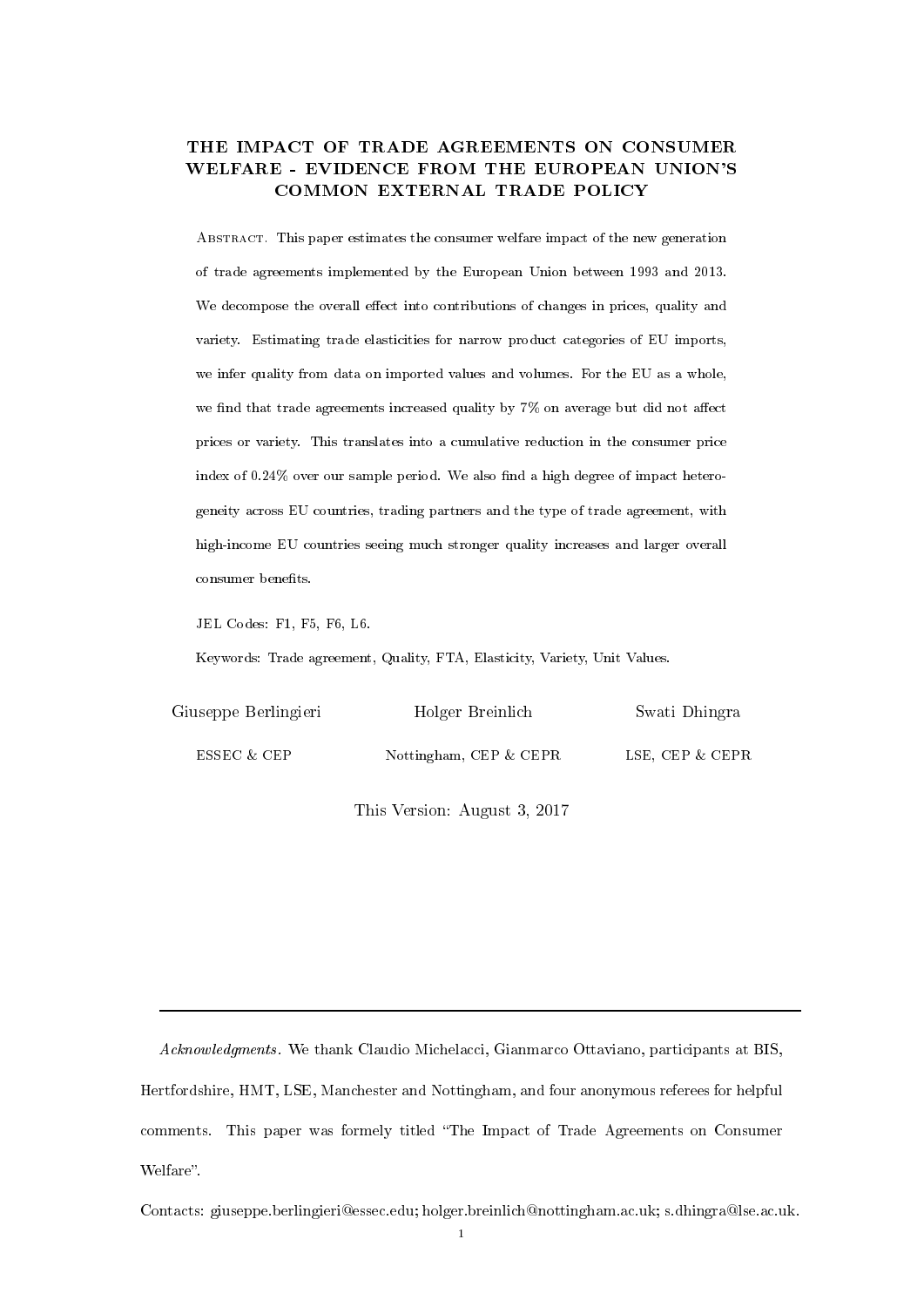#### 1. Introduction

A central tenet of trade theory is that lowering trade barriers increases welfare. Trade agreements between countries lower trade barriers on imported goods and provide welfare gains to consumers from increases in variety, access to better-quality products and lower prices. While a large literature estimates the overall gains from trade, less is known about the effects of specific trade agreements and the channels through which they increase welfare. We estimate the impact of trade agreements on consumer welfare through the channels of increased variety, better quality and lower prices, using the new generation of agreements implemented by the European Union (EU12) between 1993 and 2013.<sup>1</sup>

The paper makes two main contributions. The first contribution is to decompose the welfare impact of the EU's trade agreements on EU consumers into gains from new varieties, better quality and lower prices to explain which channel dominates the realization of gains from trade agreements. This is important because quality is not directly observable in standard trade data, and unit values (obtained from dividing revenues by quantities) confound increases in true prices and quality. If quality increases after the implementation of a trade agreement, interpreting unit values as true prices would imply an increase in the import price index. If unit values are instead interpreted as pure quality then we would over-estimate the impact of trade agreements on quality. Trade agreements are likely to have both price and quality effects, so that their welfare impact would be under-estimated when quality rises and prices fall.<sup>2</sup>

To disentangle these different welfare effects, we build on recent work that measures quality as a residual from data on import quantities and prices (e.g., Khandelwal et al. 2013). Building on this literature, we make the standard assumption that consumers have constant elasticities of substitution across differentiated varieties of products. This restricts the pro-competitive effects of trade, but enables us to use bilateral trade data

<sup>&</sup>lt;sup>1</sup>Here and in the following, we use the term "European Union" (or EU12 or simply EU) to refer to the twelve member states prior to the 1995 enlargement (Belgium, Luxembourg, Germany, France, Italy, the Netherlands, the United Kingdom, Ireland, Denmark, Greece, Portugal and Spain). This geographic focus was chosen to keep the set of countries for our analysis constant over the sample period.

<sup>&</sup>lt;sup>2</sup>While price and quality changes are substantively similar on the demand side of standard trade models, the decomposition of welfare gains into prices, quality and variety is of interest for supply reasons because firms might differ in their ability to reduce prices, upgrade quality and expand variety (Dhingra 2013).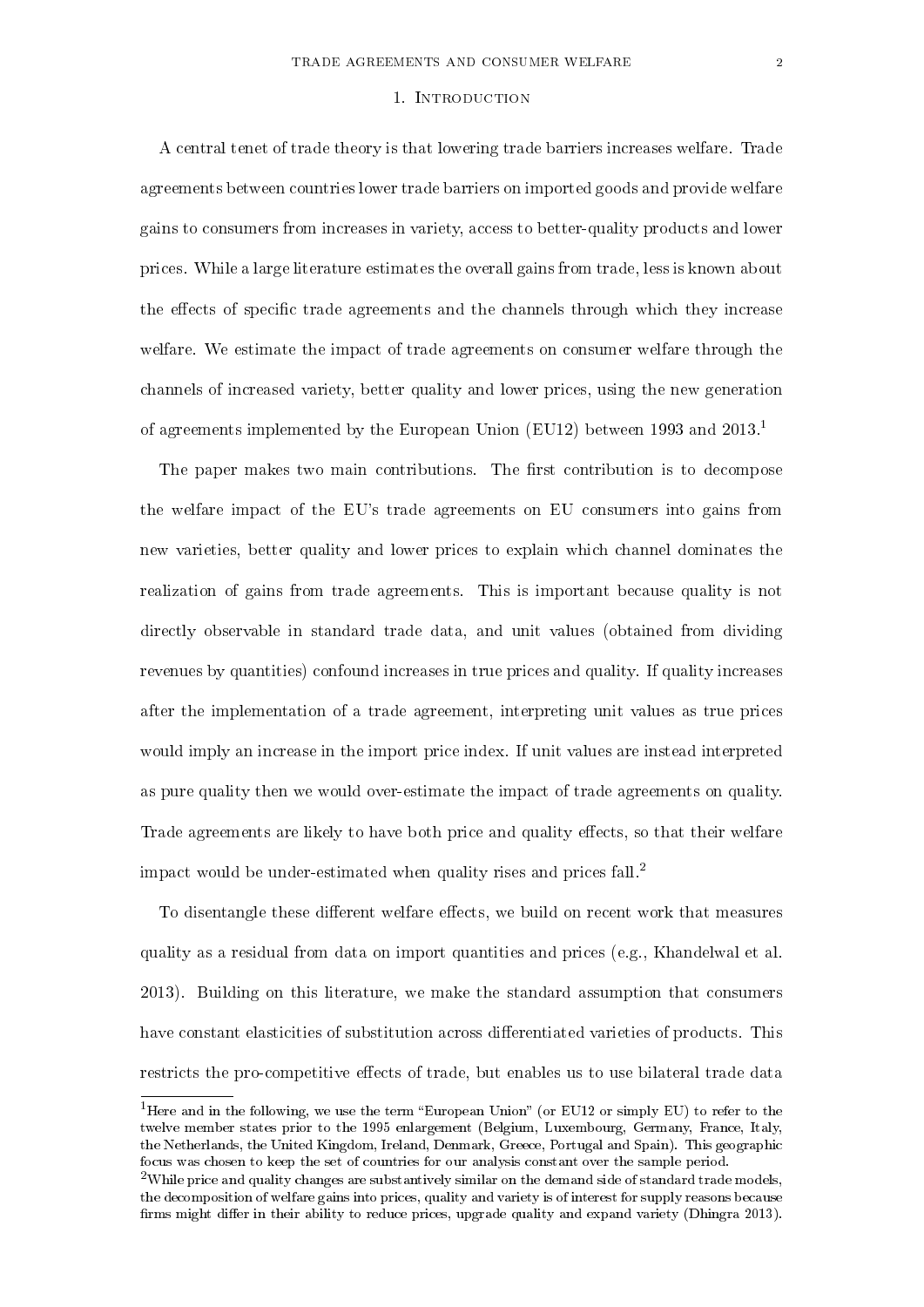to infer quality based on these elasticities, which we estimate extending Feenstra (1994) and Broda and Weinstein (2006) to include an improved treatment of measurement error in observed prices.

Having inferred quality, we estimate the impact of trade agreements on prices, quality and variety using a difference-in-difference strategy that exploits the timing and geographic variation in the EU's trade policy. We find that for the EU as a whole access to better-quality products is the primary contributor to welfare gains from trade agreements. Joining a free trade agreement increases the quality of products from the trade partner by  $7\%$  on average. This finding is robust to controlling for other determinants of quality such as per-capita income and we find no evidence of a potential endogeneity of the EU's trade agreements with respect to pre-trends in prices or quality.

Our overall results hide a substantial amount of treatment effect heterogeneity across EU countries, trading partners and types of trade agreements. For example, high-income EU countries (the United Kingdom, the Netherlands, Ireland and Belgium/Luxembourg) saw much stronger increases in quality than other EU countries. Indeed, for the group of low-income EU countries (Greece, Spain and Portugal), the impact of trade agreements worked almost exclusively through a reduction in prices rather than increased quality.

The second contribution of the paper is to show by how much changes in the import price index affect the consumer price index (CPI). For the EU12 as a whole, the qualityenhancing effect of trade agreements translates into a cumulative  $0.24\%$  CPI reduction between 1993-2013. Around  $55\%$  of this change results from the direct effect of higherquality imports of final goods. The remaining  $45\%$  is due to reductions in the qualityadjusted price of imports of intermediate inputs which lowers the prices of domestic goods. While our focus is on the gains arising from imported goods throughout, we also provide tentative evidence that these gains were not partially offset by a reduction in the number of domestic varieties. Looking across EU countries, we find that CPI reductions are strongest for high-income countries  $(0.41\%)$  and only  $0.12\%$ -0.13% for the remaining EU12 member states.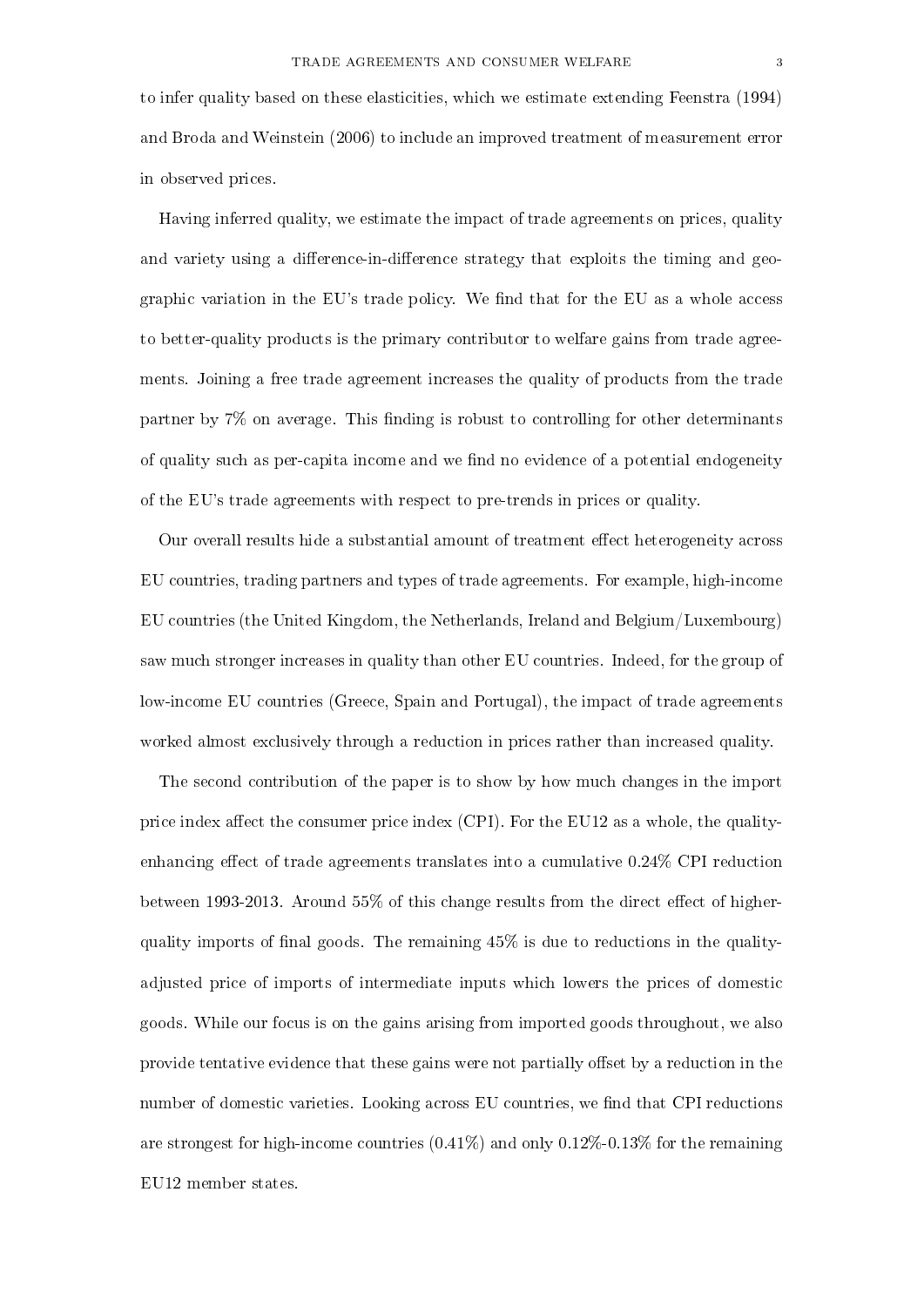Our paper is related to the growing literature that estimates the gains from openness (Broda and Weinstein 2006; Feenstra and Weinstein 2010; Feenstra and Romalis 2012; Hallak and Schott 2011; Amiti and Khandelwal 2013; Demir 2011). In their classic paper, Broda and Weinstein (2006) estimate the gains to the US through the channel of import variety. Blonigen and Soderbery (2010) address the welfare gains from variety in the auto industry which has detailed data on varieties. Feenstra and Weinstein (2010) examine both variety and lower prices from import competition. Feenstra and Romalis (2012) and Hallak and Schott (2011) make methodological contributions to this literature and provide quality inferences. Hummels and Klenow (2005) examine the extent to which differences in trade volumes are explained by differences in quality across countries. They find that within product categories, richer countries export more units at higher prices to a given market, consistent with producing higher quality. Baldwin and Harrigan (2011) show that export zeros and export unit values are increasing in distance and decreasing in importer size, and that this fact can be explained by a quality-augmented version of a workhorse trade model. Johnson, 2012 estimates a heterogeneous firms trade model and finds that prices are increasing in the difficulty of entering a given destination market in most sectors.

The focus of these studies is on gains from openness and on how variety, quality or prices vary by trade partner characteristics such as the physical distance between them. We instead examine the changes in variety, quality and prices resulting from trade agreements. Focusing on trade agreements has several practical advantages. First, trade agreements are under the direct control of policy makers, unlike more general measures of openness such as trade-to-GDP ratios or simply changes over time. Understanding the effects of such agreements is thus more relevant from a policy perspective than understanding the gains from openness more generally. Second, bilateral trade agreements have become the preferred form of trade liberalization by the EU and other developed countries over the past decades and understanding their effects on consumers is of first-order importance for the design of trade policy. Finally, we can regress price,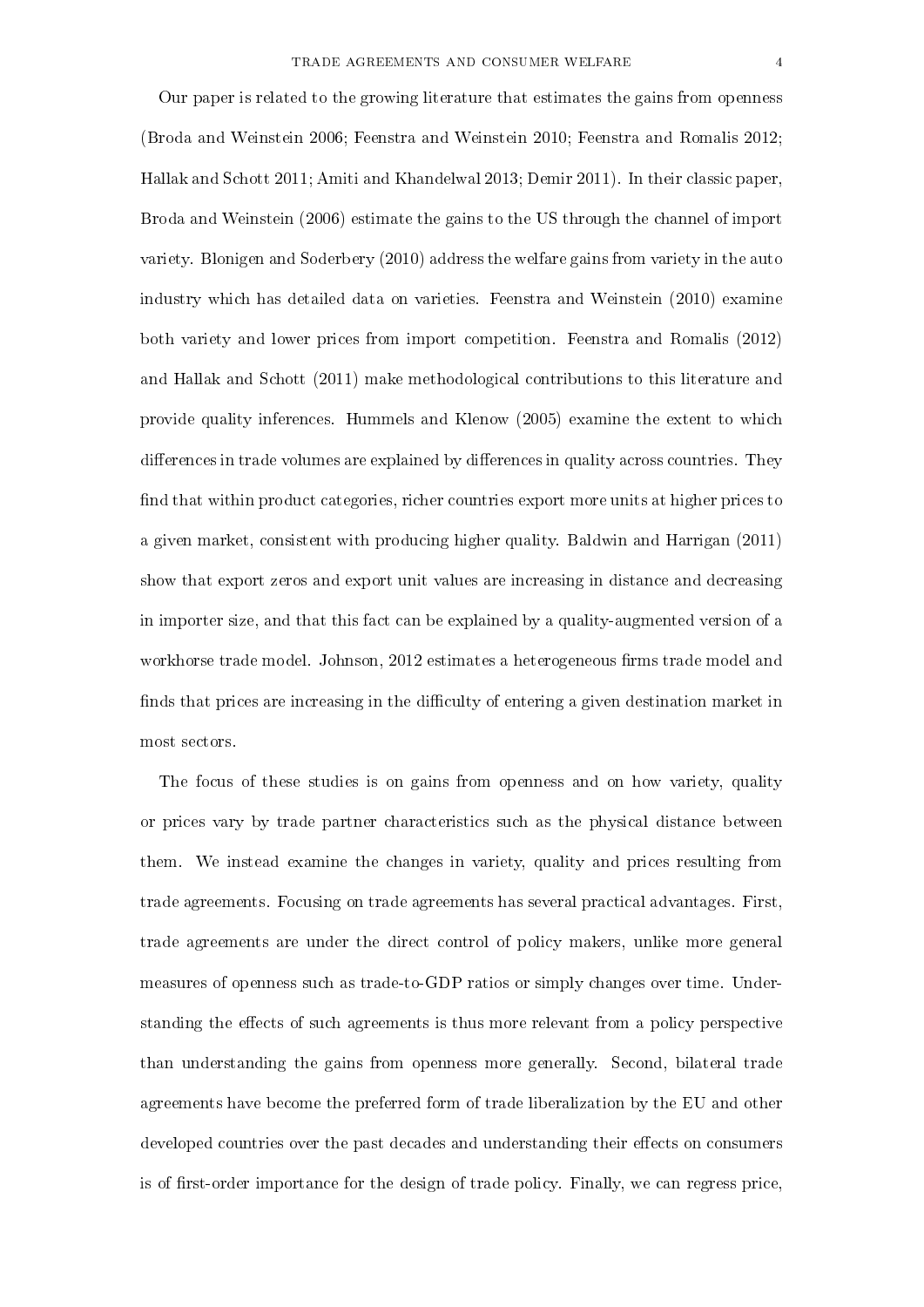quality and variety measures on time- and origin-varying trade agreement variables, allowing us to disentangle the impact of these agreements from other determinants using standard difference-in-difference techniques.

Our paper also contributes to the literature on the effects of trade agreements (e.g., Baier and Bergstrand, 2007, 2009; Egger et al., 2008; Head and Mayer, 2014). These papers show that such agreements usually lead to a strong expansion in trade flows between partners. We adapt empirical techniques from this literature to identify the impact of trade agreements on prices, quality and variety. This enables us to compute implied consumer price index changes which is arguably of more direct relevance to overall welfare gains than the underlying trade flow changes.<sup>3</sup>

Finally, our results also mirror the research by Sheu (2014) who uses rich product-level data on the Indian computer printer industry and finds that quality was the primary source of welfare gains during the trade liberalization period of 1996-2005. We look at the entire range of tradable products which enables us to compute implied counterfactual changes in the economy-wide consumer price index. We also link price index changes more closely to specific trade policy changes using difference-in-differences regression techniques.

The remainder of the paper is organized as follows. Section 2 provides a model of consumer welfare that enables quality inferences and a decomposition of the consumer price index into prices, quality and variety. Section 3 provides an empirical model to infer quality and estimate the impact of trade agreements on each channel. Section 4 discusses the data and its sources. Section 5 presents our empirical results and conducts a number of robustness checks. We also present the decomposition of the import and consumer price index and derive price index changes due to FTAs for the EU for the period 1993-2013. Section 6 concludes.

 $3A$  few studies have also attempted decompositions of the total effect of trade agreements on trade. For example, following Hummels and Klenow (2005), Baier et al. (2014) decompose trade flows into an extensive margin of variety (the weighted count of products of all products exported to a particular destination country) and an intensive margin of revenues from continuing varieties (the market share of these products in the total imports of the destination country). They find that both margins of trade are affected by trade agreements, and that the intensive margin elasticity of trade flows to trade agreements membership is larger than the extensive margin elasticity.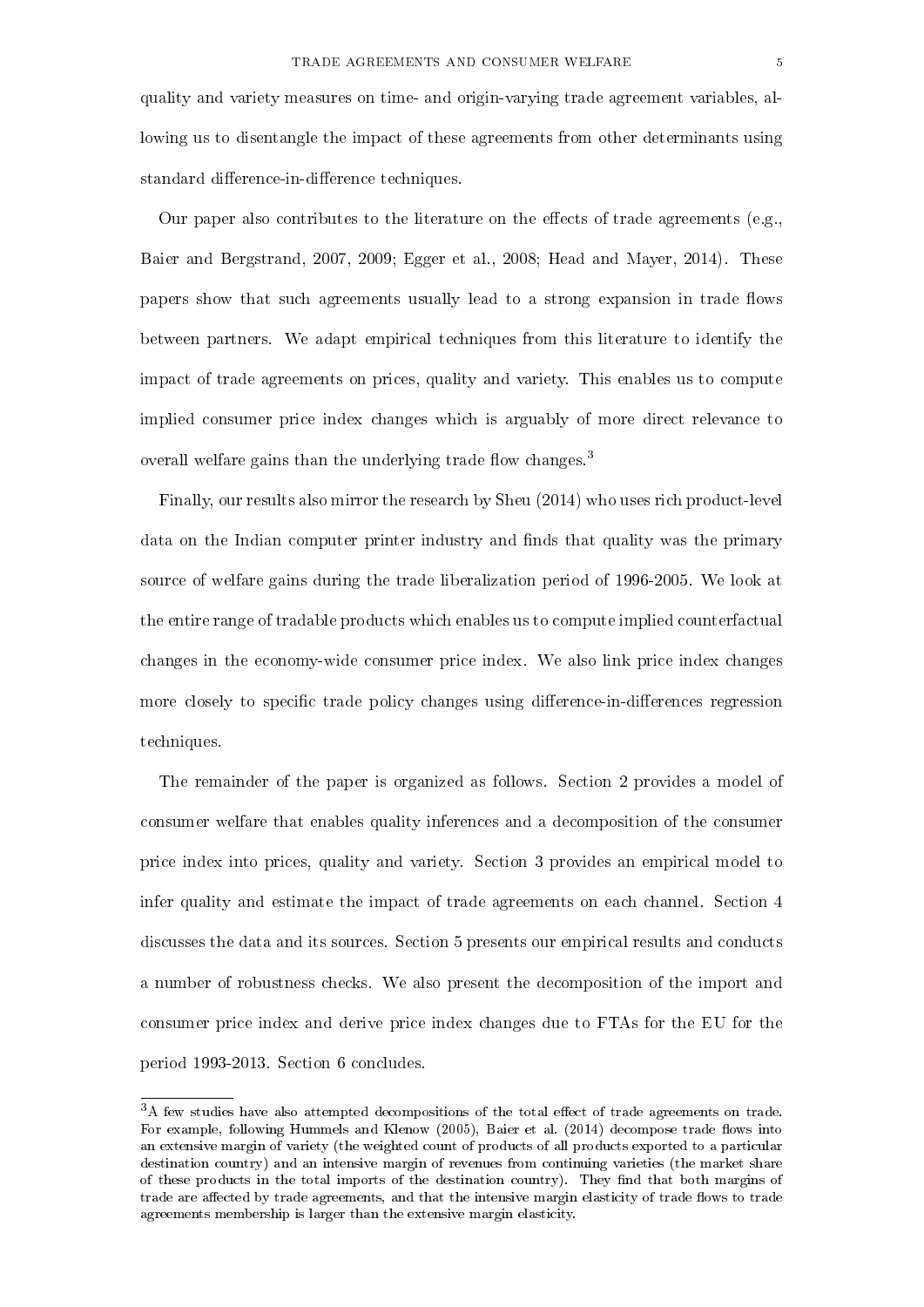#### 2. A Model of Consumer Welfare

In this section, we build on Broda and Weinstein (2006) to specify consumer demand. We derive the aggregate price index and the decomposition of price indices into prices, quality and variety. We use a partial equilibrium framework and initially focus on the direct effect of trade agreements on final good imports. The advantage of this approach is that it requires relatively few assumptions, apart from the specication of a demand system and the usual identifying assumptions of difference-in-difference estimates. However, in the second part of this section we also look at indirect supplyside impacts working through the cost-reducing effect of cheaper and better intermediate imports.

2.1. **Consumer Demand.** The representative consumer's welfare is defined over goods from  $S$  sectors and takes the following CES form:<sup>4</sup>

$$
U = \left(\sum_{s=1}^{S} U_s^{\frac{\beta-1}{\beta}}\right)^{\frac{\beta}{\beta-1}}.
$$

In our data, sectors are defined according to a version of the ISIC classification (13 sectors in total, see Section 5.4). Welfare in each sector is derived from composite imported and domestic goods as follows:

(1) 
$$
U_s = \left(M_s^{(\gamma_s - 1)/\gamma_s} + D_s^{(\gamma_s - 1)/\gamma_s}\right)^{\frac{\gamma_s}{\gamma_s - 1}}.
$$

We are interested in examining how consumer welfare changes over time with trade policy. The real income of a representative consumer at time t is  $U_t = Y_t/P_t$  where  $Y_t$ is the representative consumer's total income and  $P_t$  is the price index associated with utility function  $U_t$ . With constant consumer income, the welfare change is equal to the

<sup>&</sup>lt;sup>4</sup>Our choice of preference structure is driven by data availability and comparability to the existing literature. Since we have data on consumer expenditure and import shares, a nested CES structure is the most flexible specification possible. In an earlier version of the paper, we used a more restrictive Cobb-Douglas structure which yielded similar results.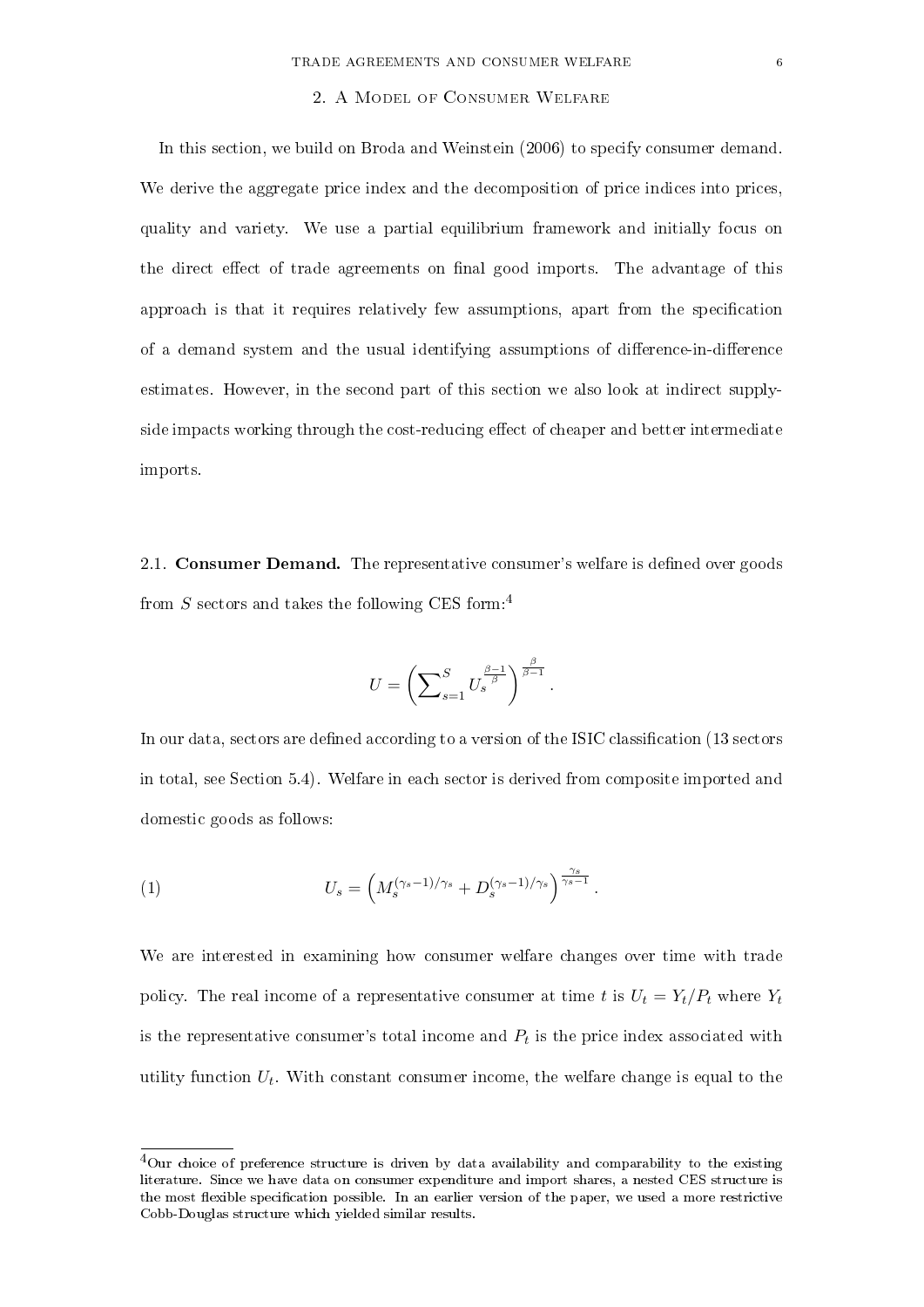economy-wide change in this price index:

(2) 
$$
P_t/P_{t-1} = \Pi_{s=1}^S (P_{s,t}/P_{s,t-1})^{\omega_{st}},
$$

where the  $\omega_{st}$  are the Sato-Vartia weights associated with the CES price index.<sup>5</sup> The change in the sectoral price indices  $(P_{s,t})$  in turn is given by:

(3) 
$$
\frac{P_{s,t}}{P_{s,t-1}} = \left(\frac{P_{sM,t}}{P_{sM,t-1}}\right)^{\omega_{sMt}} \left(\frac{P_{sD,t}}{P_{sD,t-1}}\right)^{\omega_{sDt}},
$$

where  $P_{sM,t}$  and  $P_{sD,t}$  are the prices of imported and domestic goods, and  $\omega_{sMt}$  and  $\omega_{sDt}$  the Sato-Vartia weights associated with (1).

Trade policy changes affect sectoral price indices through two channels. Directly, by changing the price, quality or variety of imported goods; and indirectly by affecting the production cost of domestically produced goods via changes in imported intermediate inputs. We discuss both channels in turn.

2.2. Import Price Index Change. The imported composite good  $M_s$  is a CES aggregate of products within sector s,

$$
M_s = \left(\sum\nolimits_{h \in H_s} m_h^{\frac{\delta_s - 1}{\delta_s}}\right)^{\frac{\delta_s}{\delta_s - 1}},
$$

where a product h is defined as a unique 6-digit code of the Harmonized System  $(HS)$ product classification and  $H_s$  is the set of HS products associated with sector s. HS 6-digit is the most disaggregated level at which data on import values and quantities are available in our data. Each product h is made up of varieties (indexed by  $z$ ) shipped from different origin countries (indexed by  $o$ ):

$$
m_h^{(\sigma_h - 1)/\sigma_h} = \sum_{o=1}^O \sum_{z=1}^{n_h^o} (q_h^o(z) x_h^o(z))^{(\sigma_h - 1)/\sigma_h}, \quad \sigma_h > 1,
$$

<sup>&</sup>lt;sup>5</sup>That is,  $\omega_{st} = \frac{s_{s,t}-s_{s,t-1}}{\ln s_{s,t}-\ln s_{s,t}}$  $\frac{s_{s,t} - s_{s,t-1}}{\ln s_{s,t} - \ln s_{s,t-1}} / (\sum_{i \in S} \frac{s_{i,t} - s_{i,t-1}}{\ln s_{i,t} - \ln s_{i,t}})$  $\frac{s_{i,t}-s_{i,t-1}}{\ln s_{i,t}-\ln s_{i,t-1}}$ , with  $s_{s,t}$  being sector s's share in total expenditure. See Sato (1976) for details.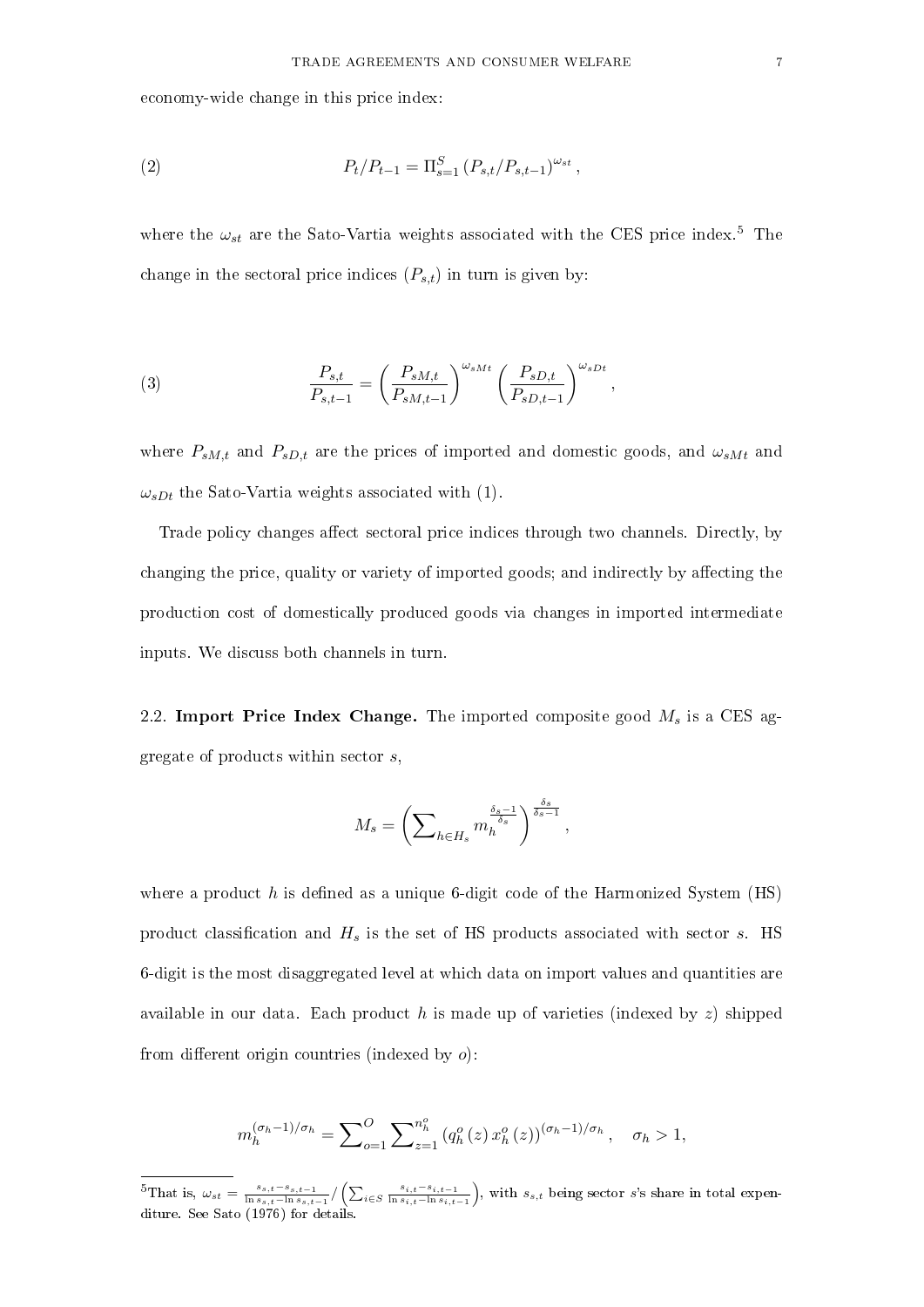where  $q_h^o(z)$  denotes the quality of product h's variety z imported from origin  $o, x_h^o(z)$  are the units of quantity consumed of that variety, and  $\sigma_h$  is the elasticity of substitution between varieties. The number of varieties imported from a given origin country is denoted by  $n_h^o$ . Let  $p_h^o(z)$  denote the price of variety  $z$  of imported HS 6-digit product h. Then the price index for the imported composite product  $m_h$  is:

$$
p_h = \left[ \sum_{o=1}^O \sum_{z=1}^{n_h^o} (p_h^o(z)/q_h^o(z))^{1-\sigma_h} \right]^{\frac{1}{1-\sigma_h}},
$$

and the change in the import price index for sector s is

(4) 
$$
P_{sM,t}/P_{sM,t-1} = \Pi_{h \in H_s} (p_{h,t}/p_{h,t-1})^{\omega_{ht}},
$$

where  $\omega_{ht}$  are the Sato-Vartia weights associated with the HS products of sector s.

Because we have defined products h at the most disaggregated level of data available. we do not observe prices and quantities of individual varieties imported from country  $\rho$ . To make progress, we make the standard assumption that varieties are identical within a product-origin combination:

(5) 
$$
p_h = \left[ \sum_{o=1}^O n_h^o (p_h^o/q_h^o)^{1-\sigma_h} \right]^{\frac{1}{1-\sigma_h}},
$$

where  $n_h^o$  is the number of "hidden varieties" of product h imported from country o.

2.3. Decomposition of the Import Price Index. We would like to know the channels prices, quality or variety through which trade agreements change the import price index. To determine the sources of welfare gains, we use equation (5) to obtain an exact price index. Diewert (1976) defines an exact price index over a constant set of varieties as the ratio of price indices across time periods t and  $t-1$ . To use results from the price index literature, we define the quality- and hidden-variety adjusted price of the HS6 variety from origin  $o$  as  $p_h^{o,adj} \equiv p_h^o / ((n_h^o)^{1/(\sigma_h-1)} q_h^o)$ . For a constant set of origin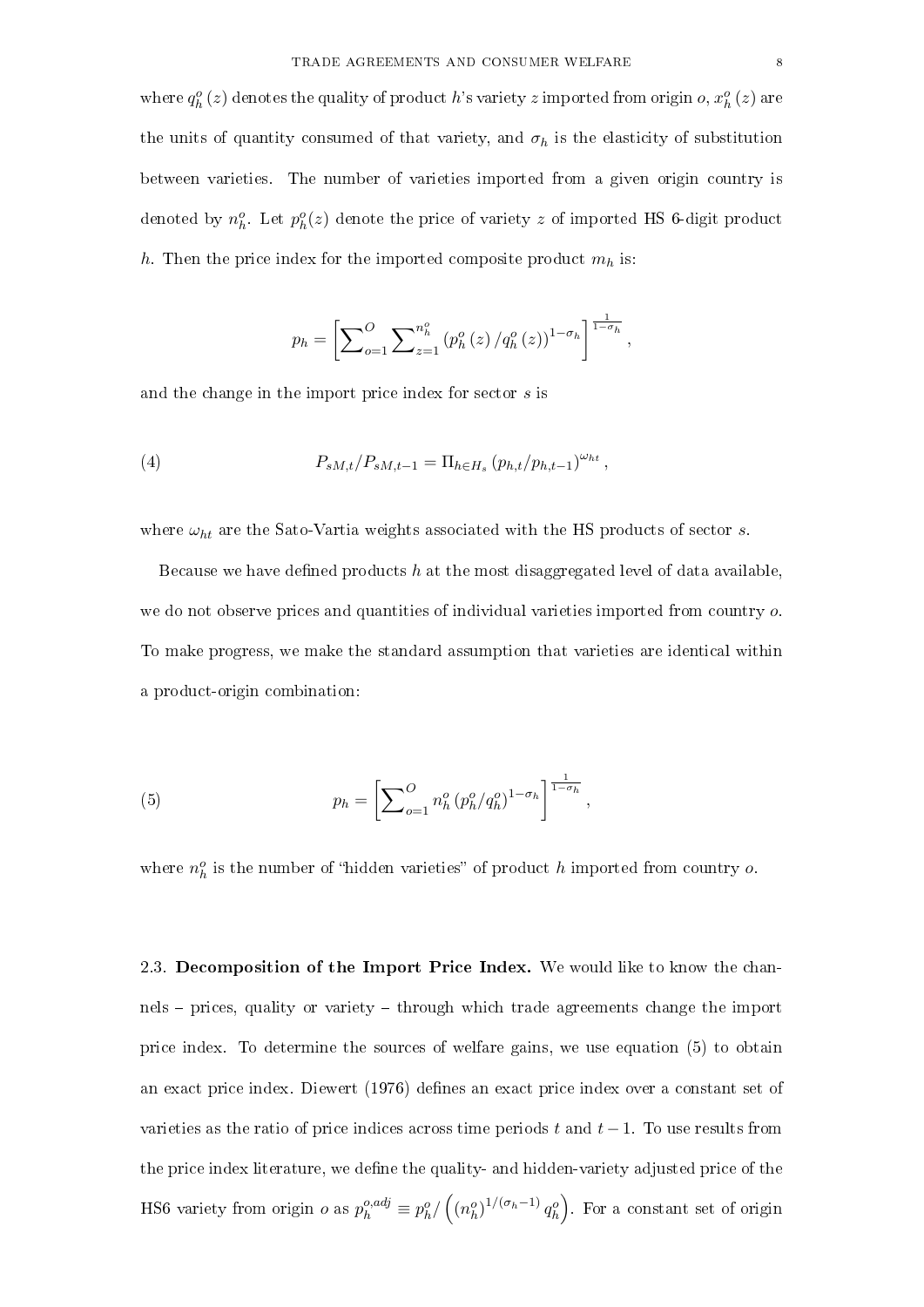countries, the exact price index for product h is given by (see Feenstra, 1994, p.158):

$$
p_{h,t}/p_{h,t-1} = \Pi_{o=1}^O \left( p_{h,t}^{o,adj} / p_{h,t-1}^{o,adj} \right)^{\omega_{ht}^o},
$$

where  $\omega_{ht}^o$  are the Sato-Vartia weights associated with each variety. If the set of varieties (i.e., origin countries) changes between periods, Feenstra (1994) shows that the exact price index can be rewritten as:

(6) 
$$
p_{h,t}/p_{h,t-1} = (\lambda_{h,t}/\lambda_{h,t-1})^{1/(\sigma_h-1)} \Pi_{o \in I} \left( p_{h,t}^{o,adj} / p_{h,t-1}^{o,adj} \right)^{\omega_{ht}^o},
$$

where

(7) 
$$
\lambda_{hr} = \left( \sum_{o \in I} p_{h,r}^{o,adj} x_{h,r}^o \right) / \left( \sum_{o' \in I_r} p_{h,r}^{o',adj} x_{h,r}^{o'} \right) \quad r = t - 1, t
$$

and I denotes the set of varieties present in both periods, t and  $t-1$  (and  $I_r$  is the set of varieties present in period r). That is,  $\lambda_{ht}$  is the share of continuing varieties in all varieties in period t, and  $1 - \lambda_{ht}$  is the share of new varieties. Similarly,  $1 - \lambda_{ht-1}$  is the share of varieties exiting between  $t-1$  and t (expressed as a share of varieties available in  $t-1$ ).

Substituting for  $p_h^{o,adj} = p_h^o / ((n_h^o)^{1/(\sigma_h-1)} q_h^o)$  in equation (6), the exact price index can be decomposed into its components of variety, prices, quality, and hidden variety as follows:

(8)

$$
\frac{p_{h,t}}{p_{h,t-1}} = \underbrace{\left(\frac{\lambda_{ht}}{\lambda_{ht-1}}\right)^{\frac{1}{\sigma_h-1}}}_{\text{Variety}} \times \underbrace{\Pi_{o\in I} \left(\frac{n_{ht}^o}{n_{ht-1}^o}\right)^{-\frac{\omega_{ht}^o}{\sigma_h-1}}}_{\text{Hidden Variety}} \times \underbrace{\Pi_{o\in I} \left(\frac{p_{ht}^o}{p_{ht-1}^o}\right)^{\omega_{ht}^o}}_{\text{Prices}} \times \underbrace{\Pi_{o\in I} \left(\frac{q_{ht}^o}{q_{ht-1}^o}\right)^{-\omega_{ht}^o}}_{\text{Quality}}.
$$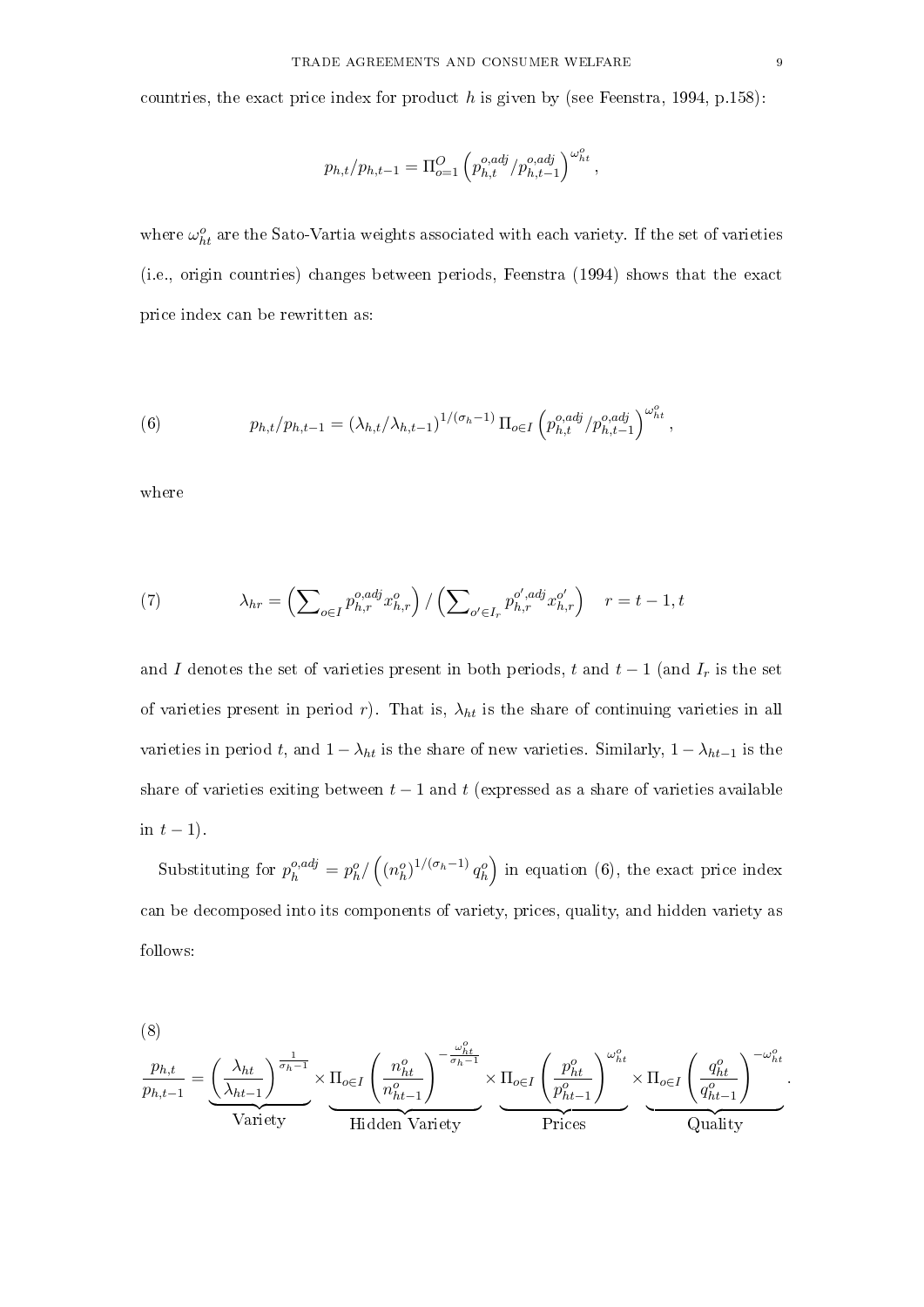Equation (8) enables us to decompose the changes in the price indices arising from each of the sources of variety, prices and quality.<sup>6</sup>

Ideally, we would need data on prices, quality and the number of varieties within each HS 6-digit product  $(n_h^o)$ , as well as on the degree of substitutability across varieties  $\sigma_h$  to implement this price index decomposition. Unfortunately, this is infeasible with standard trade data due to three empirical challenges.

First, as discussed the number of hidden varieties  $n_h^o$  is unobservable. While we observe the total value and volume of trade for each product-origin, we do not know how many different varieties  $n_h^o$  are imported within each product-origin. To overcome this problem, we will use proxies from the literature to control for hidden varieties in Section 3.

Second, the elasticities of substitution  $\sigma_h$  determine the importance of different varieties in the price index but are not directly observed. We will estimate the elasticities for each product using the structure of the CES demand and invoking assumptions on the supply side.

Finally, quality data is notoriously inadequate for welfare analysis because physical measures of quality are typically only available for a narrowly dened range of products that constitute a small share of consumer budgets. We will therefore use the CES demand structure to make quality inferences for all imported products. We will then estimate the impact of trade agreements on the inferred quality, prices and variety estimates to determine the sources of gains from trade agreements.

Once we have computed price index changes at the HS 6-digit product level, we can aggregate up to the sector-level import price index change  $(P_{sM,t}/P_{sM,t-1})$  using Sato-Vartia shares computed from trade data.

2.4. Domestic Price Index Change. The sectoral price index change (3) is also determined by changes in the domestic price index for sector s,  $P_{sD,t}/P_{sD,t-1}$ . By analogy

 $6$ Note that the variety term captures the overall welfare contribution of new and exiting varieties, including their prices and quality. For example, if the total number of imported varieties remains constant but exiting varieties are replaced by higher-quality entering ones, continuing varieties lose market share and the variety term is smaller than unity. We thank an anonymous referee for pointing this out.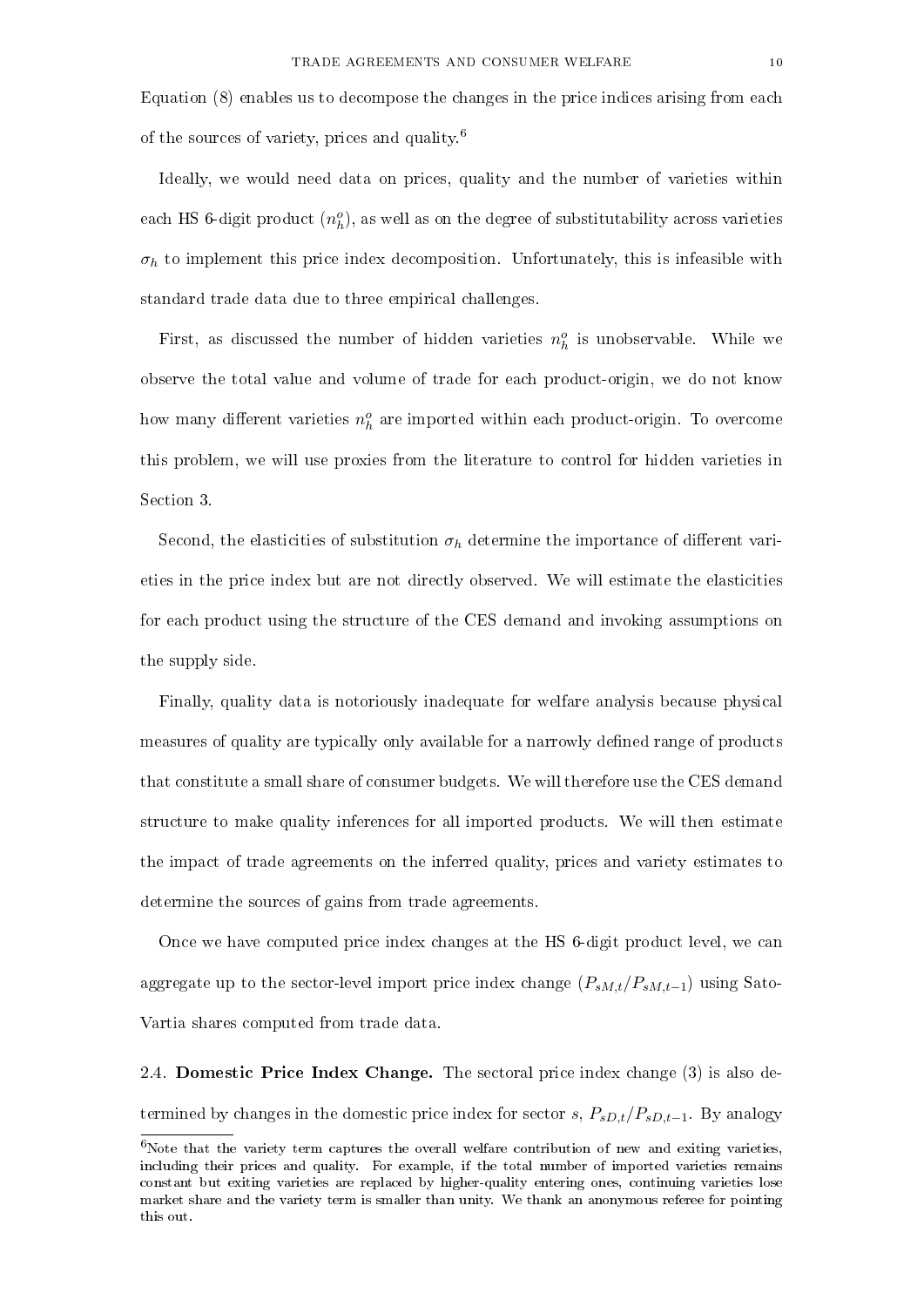with the import side, we define a CES aggregator over domestic varieties, with the following associated price index:

$$
P_{sD,t} = \left(\sum_{z=1}^{Z_s} (p_s(z)/q_s(z))^{1-\delta_D}\right)^{\frac{1}{1-\delta_D}}.
$$

Here,  $q_s(z)$  and  $p_s(z)$  denote the quality and price of domestic variety z within sector s, respectively, and  $\delta_D$  is the elasticity of substitution between domestic varieties. We do not have information about the prices or quality of individual domestic firms, nor would it be possible to convincingly link these to individual trade agreements.<sup>7</sup> To make progress, and by analogy to our assumption about producers of foreign varieties, we assume that domestic firms are identical. We further assume that product quality and the number of producers is constant over time.<sup>8</sup> With these assumptions, the domestic component of the sectoral price index change is simply the price change of the representative domestic firm:

$$
\frac{P_{sD,t}}{P_{sD,t-1}} = \prod_{z=1}^{Z_s} \left( \frac{p_{s,t}(z)/q_{s,t}(z)}{p_{s,t-1}(z)/q_{s,t-1}(z)} \right)^{\omega_z} = \frac{p_{sD,t}}{p_{sD,t-1}}.
$$

The next step is to specify a production function for domestic firms. Following Blaum et al. (2015) we assume that a domestic firm  $z$  in sector  $s$  uses the production technology  $y_{sz}=\phi_z l(z)^{\alpha_s}i(z)^{1-\alpha_s},$  where  $\phi$  is total factor productivity (TFP),  $l$  is a primary factor  $(e.g., labor)$  and i are intermediates. With perfect pass-through from production costs to prices, this technology implies price changes of:<sup>9</sup>

$$
\frac{p_{sD,t}}{p_{sD,t-1}} = \frac{\phi_{s,t}}{\phi_{s,t-1}} \left(\frac{w_t}{w_{t-1}}\right)^{\alpha_s} \left(\frac{P_{sI,t}}{P_{sI,t-1}}\right)^{1-\alpha_s}.
$$

 $7$ The consumer price data underlying the construction of official CPI data is not well-suited for our purposes for at least two reasons. First, it is usually less disaggregated than import price data derived from trade statistics. For example, UK CPI data are collected for around 800 items of which only part are for manufactured goods. By contrast, the HS system has information for over 4,000 products. Second, none of the available data distinguishes between domestically produced and imported products, let alone between products imported from different origin countries. Taken together, these limitations imply that it will be difficult to detect the impact of the individual trade agreements in our sample, most of which only accounted for a small share of total EU imports (and an even smaller share of total consumption). Furthermore, our identification strategy will rely on comparing prices of imports from different origins with and without trade agreements with the EU, which would not be possible with CPI data (or other sources such as barcode scanner data).

<sup>8</sup>We provide evidence for the latter assumption in Section 5.2.

<sup>&</sup>lt;sup>9</sup>We discuss the implications of the constant markups assumption in more detail in Section 5.2.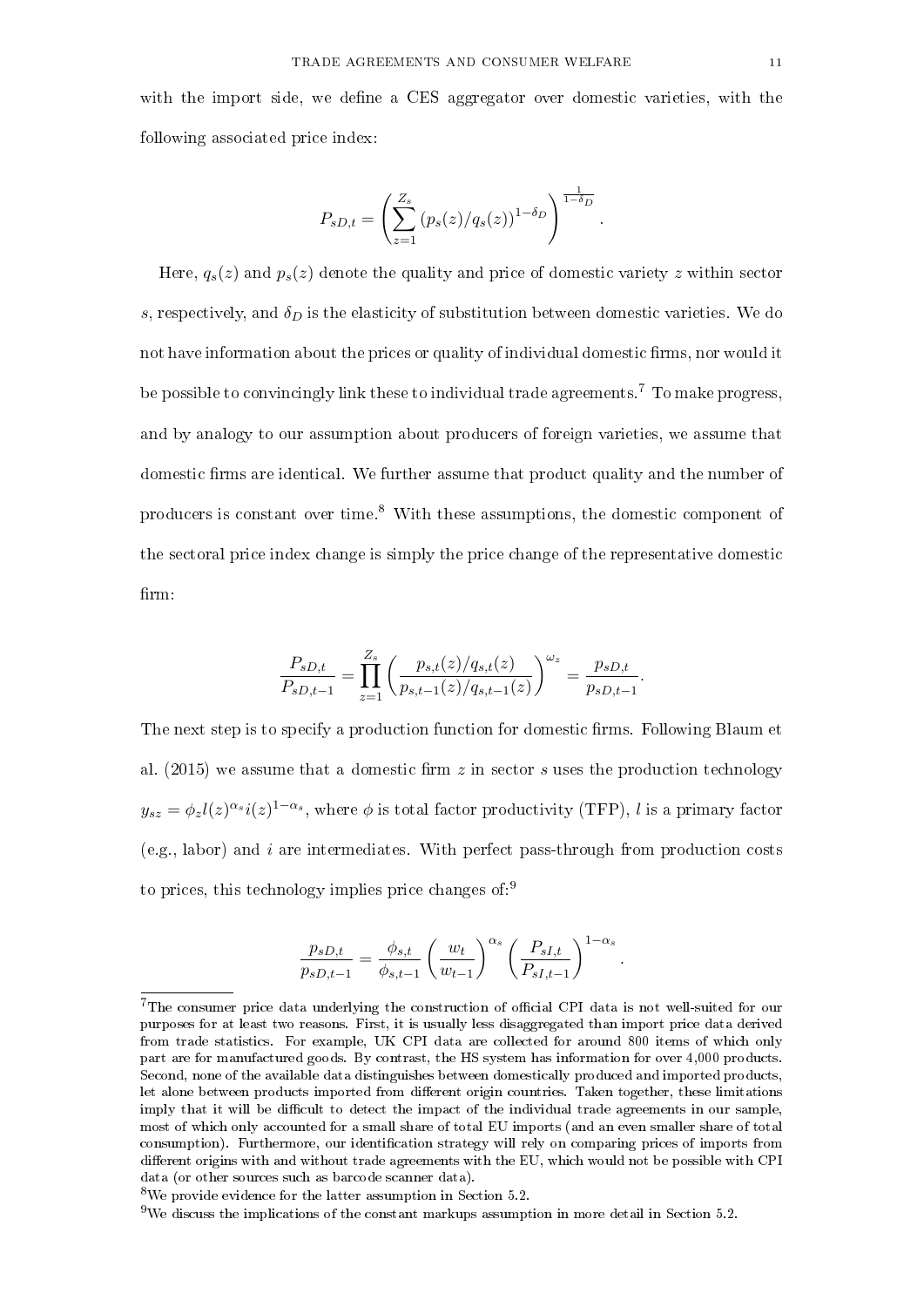Thus, trade agreements can impact domestic prices through changes in TFP  $(\phi)$ , factor prices (w) and the cost of intermediate inputs  $(P_I)$ . Given the difficulty of convincingly identifying productivity and factor price effects, we focus on intermediate inputs in the following.<sup>10</sup> By analogy to our preference structure for final goods, we assume that intermediates can be sourced domestically  $(i_D)$  or imported  $(i_M)$  according to:

$$
i_s=\left((i_{sD})^{\frac{\varepsilon_s-1}{\varepsilon_s}}+(i_{sM})^{\frac{\varepsilon_s-1}{\varepsilon_s}}\right)^{\frac{\varepsilon_s}{\varepsilon_s-1}}.
$$

As in Blaum et al. (2015) and Caliendo and Parro (2015), we assume a roundabout production structure where firms use a sector-specific domestic input that is produced using the output of all other firms in the economy:

(9) 
$$
i_{sD} = \prod_{j=1}^{S} Y_{js}^{\varphi_{js}} \text{ and } Y_{js} = \left(\sum_{z=1}^{Z_j} y_{jzs}^{\frac{\varepsilon_j - 1}{\varepsilon_j}}\right)^{\frac{\varepsilon_j}{\varepsilon_j - 1}} = (Z_j)^{\frac{\varepsilon_j}{\varepsilon_j - 1}} y_{jzs},
$$

where  $\varphi_{is}$  is the value share of inputs that sector s sources from sector j, and where we have again assumed identical firms in each sector. Similar to imported final goods, the imported intermediate input bundle has two layers. At the upper level, it consists of several HS 6-digit products  $(h)$ :

$$
i_{sM}=\prod\nolimits_{h\in H_s}i_{hM}^{\varphi_{sh}}.
$$

Second, we have different origin countries  $(o)$  within each HS6-digit code:

$$
i_{hM} = \left(\sum\nolimits_{o=1}^{O} \sum\nolimits_{z=1}^{n_{hM}^{o}} \left(q_{hM}^{o}\left(z\right) i_{hM}^{o}\left(z\right)\right)^{\left(\varepsilon_{hM}-1\right)/\varepsilon_{hM}}\right)^{\frac{\varepsilon_{hM}}{\varepsilon_{hM}-1}},
$$

where  $n_h^o$  is the number of imported varieties within each destination. Note that this structure is an exact analogue to imports of nal good with the exception that the

 $10$ Again, the key identification challenge is that adequately capturing the effects of modern trade agreements requires the use of dummy variables which do not have a sectoral dimension (see Section 3.1). Hence, the usual approach in the literature to use cross-sectional variation in tariff reductions is ruled out here. In addition, the free trade agreements we consider account each for only a small share of EU12 imports and an even smaller share of domestic absorption, making the identification of effects on productivity and factor prices all but impossible. By contrast, our difference-in-difference identification strategy will rely on the much finer cross-origin variation in the trade data.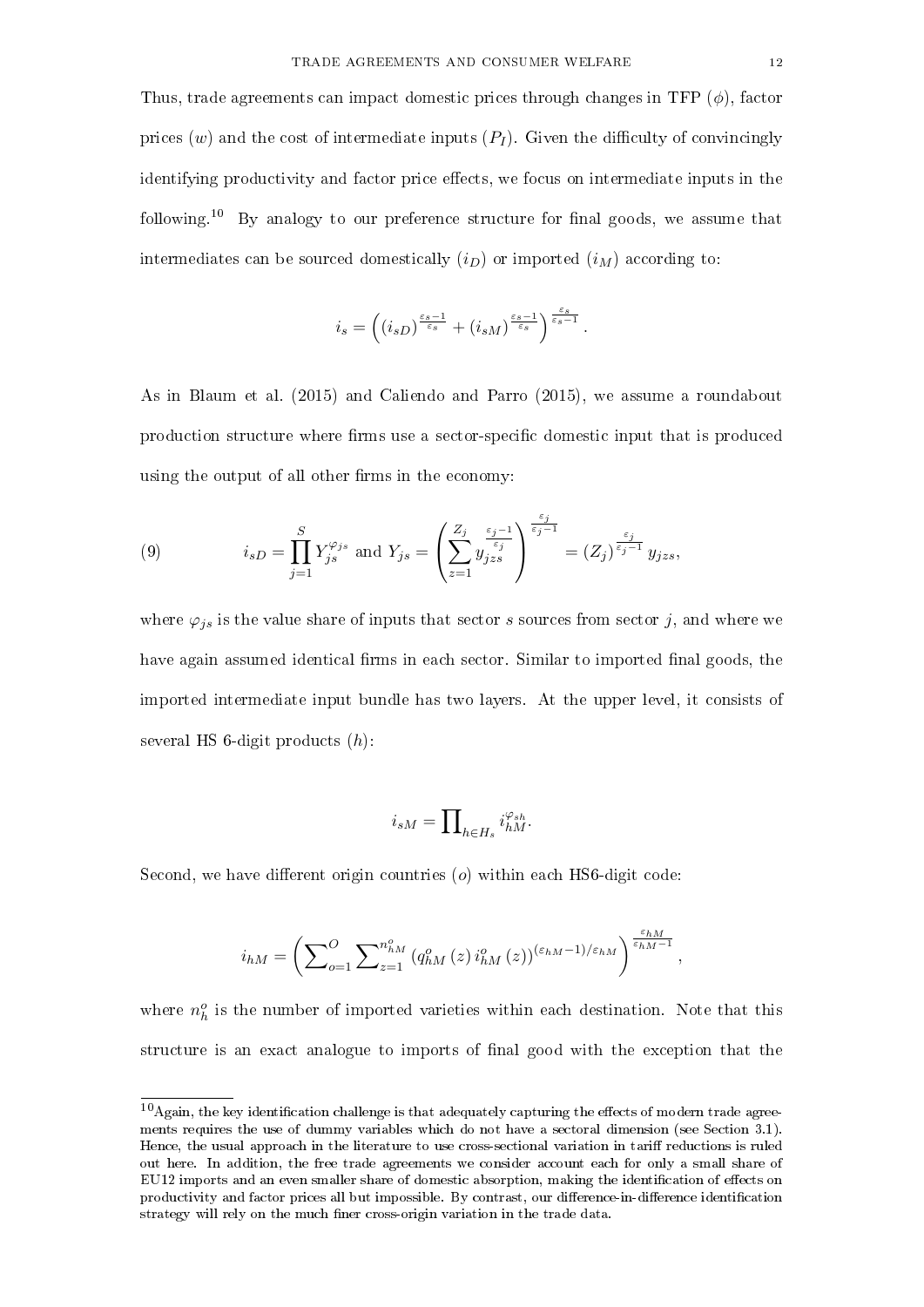elasticities  $\varepsilon_{hM}$  now measure production substitutability within HS codes. As we show in Appendix A, this means that the exact price index of the product- $h$  component of the imported intermediate bundle is again given by an expression analoguous to (8). Hence, we will be able to use the same approach to estimate the impact of trade agreements on the inferred quality, prices and variety of both final and intermediate goods.

The corresponding price index change for the imported intermediate input bundle is obtained by aggregating across the HS products used as inputs in sector  $s$ .

$$
\frac{P_{sIM,t}}{P_{sIM,t-1}} = \prod_{h \in H_s} \left(\frac{p_{hM,t}}{p_{hM,t-1}}\right)^{\varphi_{sh}},
$$

Thus, the price change of intermediates is:

(10) 
$$
\frac{P_{sI,t}}{P_{sI,t-1}} = \left(\frac{P_{sIM,t}}{P_{sIM,t-1}}\right)^{\omega_{sIMt}} \left(\frac{P_{sID,t}}{P_{sID,t-1}}\right)^{\omega_{sIDt}},
$$

where  $\omega_{sIMt}$  and  $\omega_{sIDt}$  are the Sato-Vartia weights of imported and domestic intermediates.

Assuming that TFP and factor prices are not affected by trade agreements, we have that the change in domestic prices in sector  $s$  is

(11) 
$$
\frac{P_{sD,t}}{P_{sD,t-1}} = \frac{p_{sD,t}}{p_{sD,t-1}} = \left(\frac{P_{sI,t}}{P_{sI,t-1}}\right)^{1-\alpha_s}.
$$

Note that the initial trade-agreement-induced reduction in input prices in sector s affects firms in all sectors of the economy through input-output linkages, further reducing input prices and hence sectoral prices,  $p_{sD,t}$ . To solve for the total change in  $p_{sD,t}$ , we use the exact price index associated with the production function of the domestic input bundle (9):

(12) 
$$
\frac{P_{sID,t}}{P_{sID,t-1}} = \prod_{j=1}^{S} \left( \frac{p_{jD,t}}{p_{jD,t-1}} \right)^{\varphi_{js}}.
$$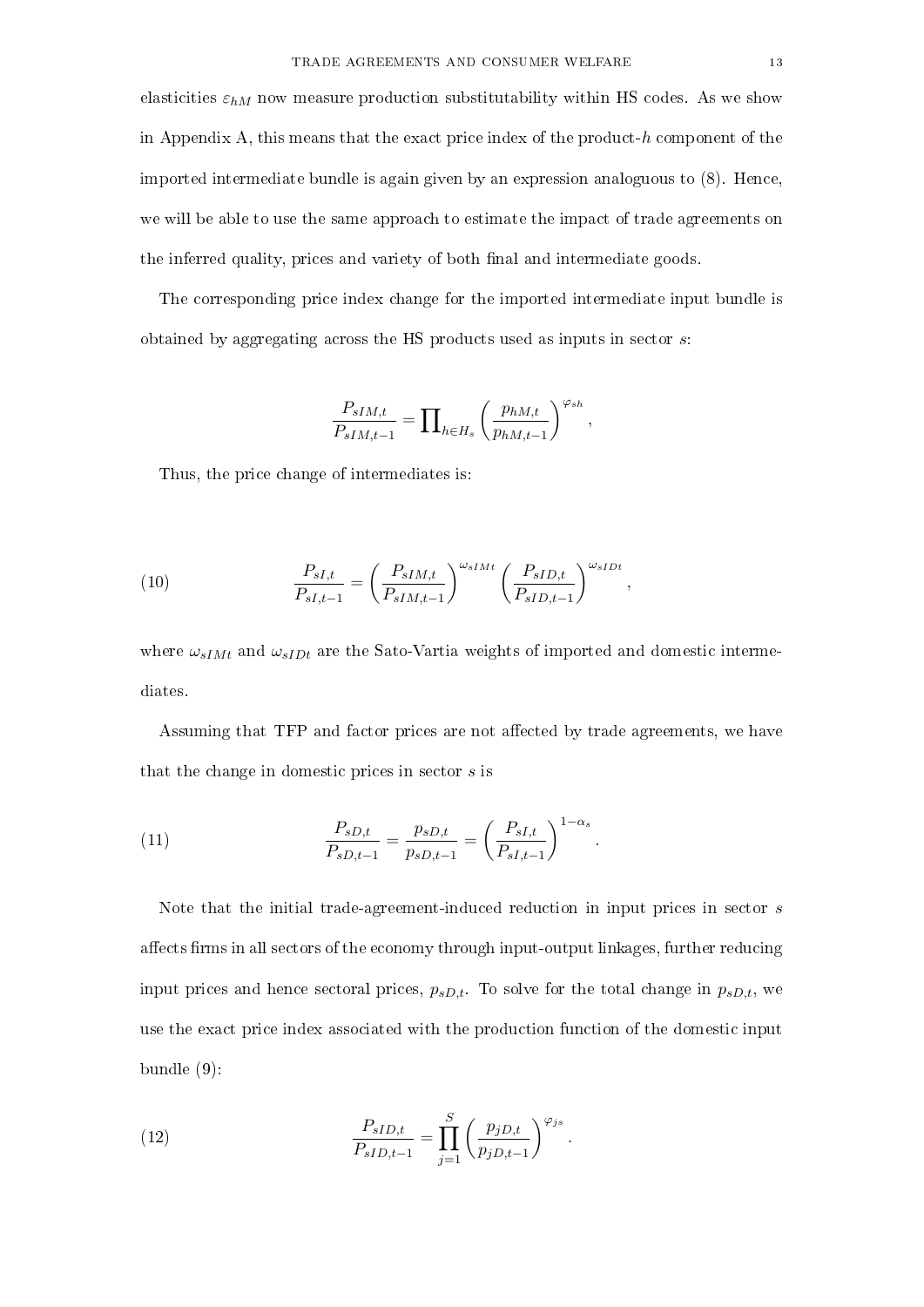Equations (10), (11) and (12) together imply the following system of  $S$  equations (one per sector):

$$
\ln\left(\frac{P_{sID,t}}{P_{sID,t-1}}\right) = \ln\left(\prod_{j=1}^{S}\left(\left(\left(\frac{P_{jIM,t}}{P_{jIM,t-1}}\right)^{\omega_{jIMt}}\left(\frac{P_{jID,t}}{P_{jID,t-1}}\right)^{\omega_{jIDt}}\right)^{1-\alpha_{j}}\right)^{\varphi_{js}}\right)
$$
\n
$$
= \sum_{j=1}^{S}\omega_{jIMt}\left(1-\alpha_{j}\right)\varphi_{js}\ln\left(\frac{P_{jIM,t}}{P_{jIM,t-1}}\right)
$$
\n
$$
+ \sum_{j=1}^{S}\omega_{jIDt}\left(1-\alpha_{j}\right)\varphi_{js}\ln\left(\frac{P_{jID,t}}{P_{jID,t-1}}\right).
$$

Once we have estimated the direct FTA-induced change in  $P_{jIM,t}/P_{jIM,t-1}$ , we can solve the system for  $P_{sID,t}/P_{sID,t-1}$  to get the total effect on intermediate domestic prices. Written in matrix notation, the system (13) becomes:

$$
\overrightarrow{\Delta P_{ID}} = \Omega_M \overrightarrow{\Delta P_{IM}} + \Omega_D \overrightarrow{\Delta P_{ID}},
$$

where  $\overrightarrow{\Delta X}$  are  $S\times 1$  column vectors of (logs of) ideal price indices and  $\Omega_M$  and  $\Omega_D$  are  $S \times S$  matrices of modified I-O input coefficients (i.e., the  $\omega_{jI\{D,M\}t}(1-\alpha_j)\varphi_{js}$  from equation 13). Solving this system by matrix inversion yields:

$$
\overrightarrow{\Delta P_{ID}} = (I - \Omega_D)^{-1} \Omega_M \overrightarrow{\Delta P_{IM}}.
$$

With the solution for all  $P_{sID,t}/P_{sID,t-1}$  in hand, we can compute the change in input prices and the resulting change in domestic prices using  $(10)$  and  $(11)$ . The final step is to use trade and expenditure data to compute the relative shares of domestic and imported goods in the sectoral price indices (3) and to aggregate up the economy-wide consumer price index (2). We will implement this aggregation procedure in Section 5.4 but we first return to the estimation of price, quality and variety effects of trade agreements at the HS 6-digit level.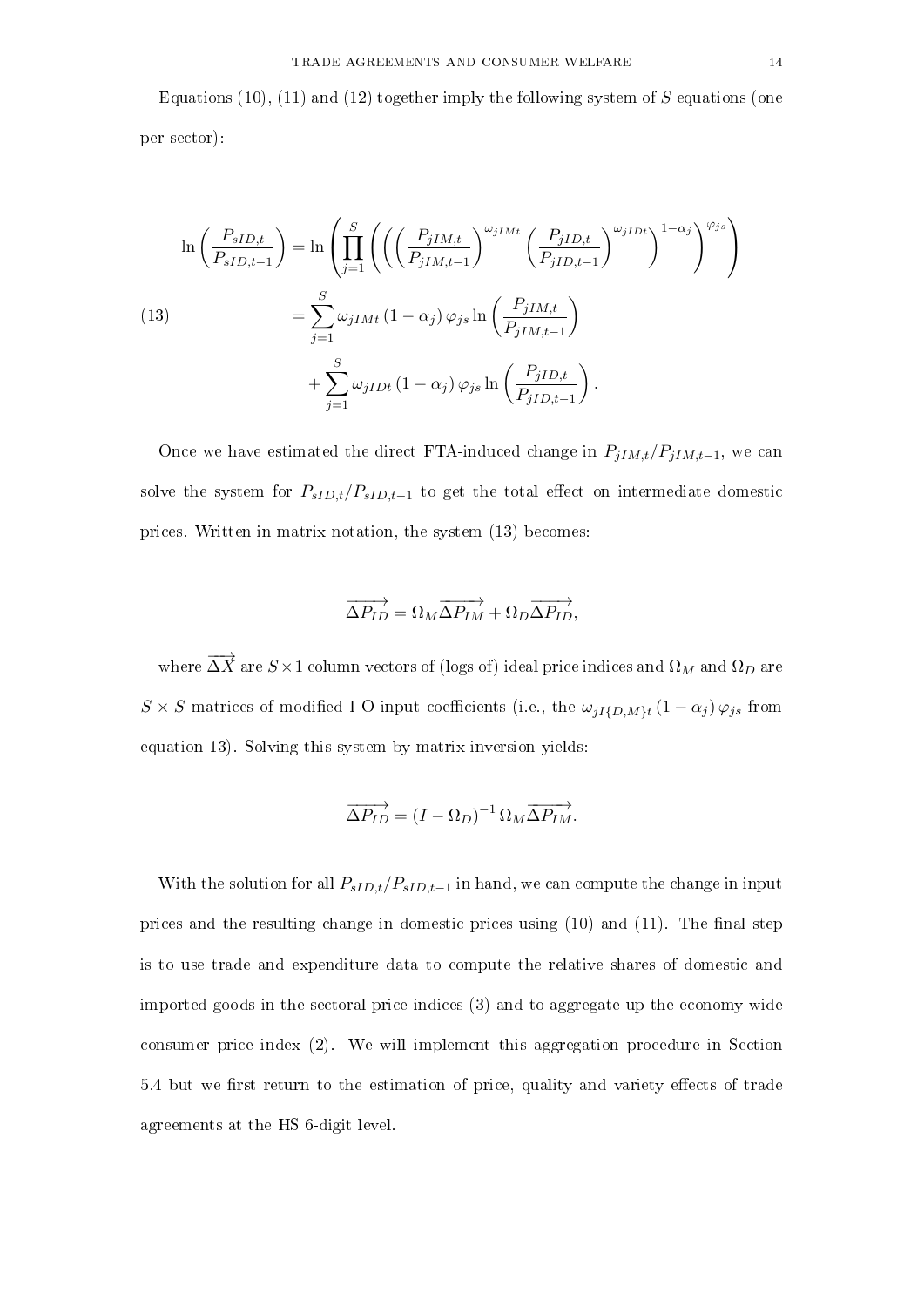#### 3. Quantifying the Impact of Trade Agreements

The decomposition in equation (8) is central to calculating the impact of trade agreements on consumer prices. As discussed, this equation applies regardless of whether the underlying HS 6-digit product is used for final consumption or as an intermediate input.<sup>11</sup> In this section, we describe how we estimate the effect of trade agreements on the individual components of (8).

We start with a straightforward estimating equation to determine the impact of trade agreements on prices. We then move towards inferring quality and estimating the impact of trade agreements on quality and variety. Our empirical methodology consists of four steps. First, we estimate the elasticities of substitution  $\sigma_h$  for each HS 6-digit product, based on Feenstra (1994) and Broda and Weinstein (2006). Then we infer quality and variety using the estimated elasticities and different proxies to control for hidden variety. Next, we estimate the impact of trade agreements on each of the components of (8). Once we have these estimates, we can replace  $\lambda_{ht}/\lambda_{ht-1}$ ,  $p_{ht}^o/p_{ht-1}^o$  and  $q_{ht}^o/q_{ht-1}^o$  with predicted FTA-induced changes for the origin countries affected by the trade agreement.<sup>12</sup> This gives us a counterfactual change in the exact price index for each imported HS 6-digit product, which serves as the basic building block for the price index aggregation just described.

3.1. The Price Impact of TAs. We model the impact of trade agreements on (nonquality- and non-hidden-variety-adjusted) prices as follows:

$$
\ln p_{ht}^o = (\alpha_p)_h^o + (\alpha_p)_t + \beta_p \times FTA_{ot} + \mu_{ht}^o,
$$

 $11$ The only difference for intermediates is that the elasticity parameters capture substitability in production rather than consumption. However, the elasticity estimation procedure (and hence the estimate) is the same irrespective of the product's use (see below).

<sup>12</sup>As will become clear, proxies for hidden varieties available from standard datasets are not well suited for estimating the impact of FTAs on  $n_{ht}^o$ . In practice, we will thus assume that  $n_{ht}^o$  does not change after the entry into force of an FTA. We return to this point below and discuss the implications for our estimated overall price index changes.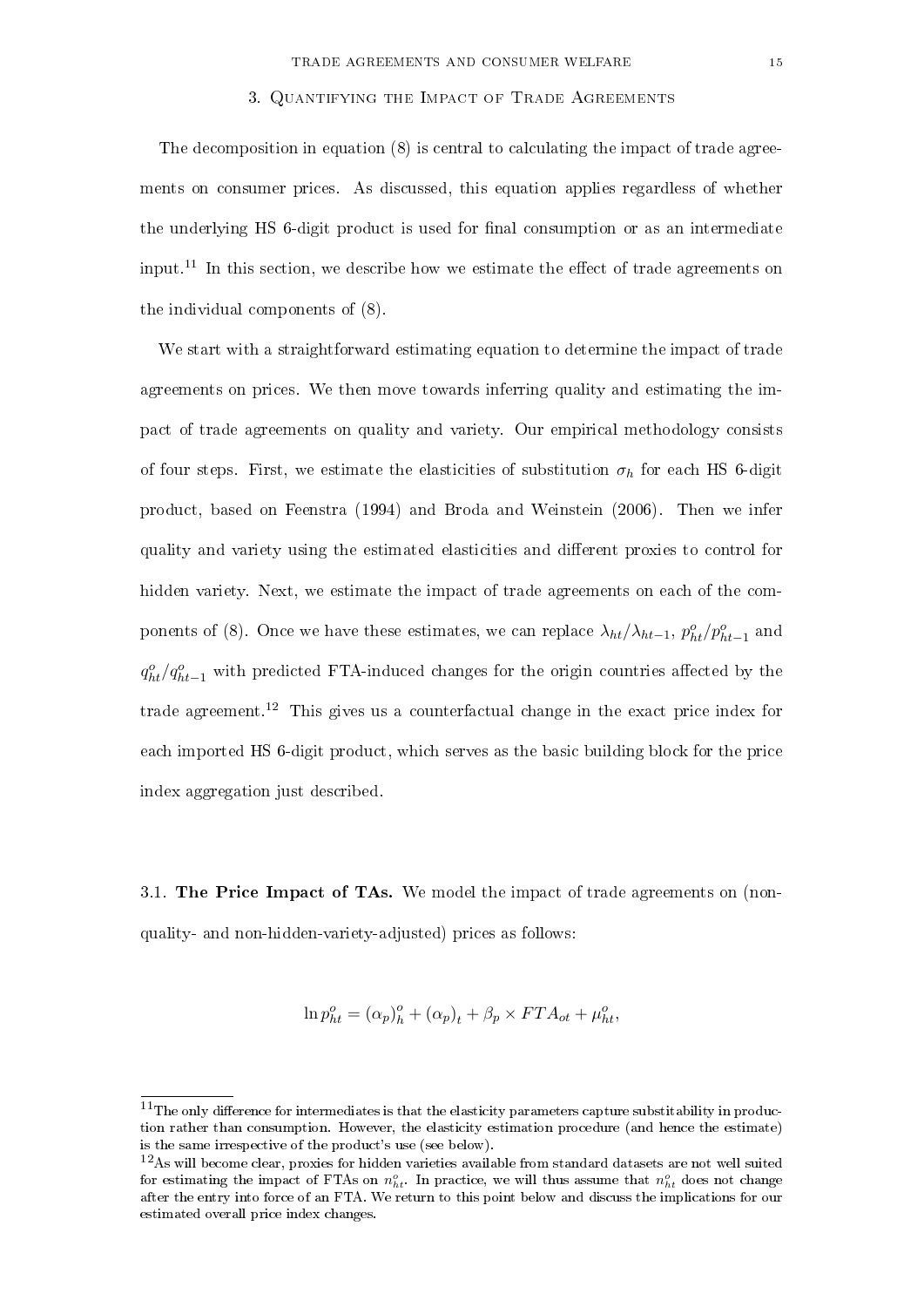where  $(\alpha_p)^o_h$  $\frac{a}{h}$  and  $\left(\alpha_p\right)_t$  are product-origin and time fixed effects. The dependent variable is the unit value obtained directly from trade data by dividing sales of a product-origintime observation by its quantity.  $FTA_{ot}$  is a dummy which is one for origin countries o that have a free trade agreement with the EU at time t, and  $\beta_p$  measures the FTA's price impact. Following the literature on trade agreements (e.g., Baier and Bergstrand, 2007), we use a  $FTA_{ot}$  dummy rather than tariff changes as a regressor. The new generation of "deep" trade agreements contain important measures such as the elimination of non-tariff barriers through harmonization of regulations on cross-border trade and investment that are harder to define at the level of a product. Tariff reductions or selective regulation measures are unlikely to capture these policy changes and would underestimate the impact of trade agreements on consumer welfare.

Note that while the choice of FTA partners by the EU is clearly not random, the use of product-origin fixed effects eliminates or at least reduces the most obvious problems arising from reverse causality and omitted variables bias by controlling for time-invariant trade partner characteristics. Given the absence of suitable instruments, the use of fixed effects is indeed the preferred approach in the trade agreement literature (e.g., Baier and Bergstrand, 2007). Nevertheless, if the EU systematically signed agreements with countries whose export prices are on a downward trajectory compared to other countries, the common-trend assumption underlying the standard difference-in-differences approach would be violated. The new generation of trade agreements negotiated by the EU are less likely to suffer from this problem, because they were motivated by regional geopolitics (such as the enlargement of the EU) or were primarily with smaller countries to catch up with the agreements negotiated by the United States. For example, Pelkmans and Brenton (1999) argue that economic factors are only one of the many which propel the EU towards such agreements. Brenton and Manchin (2003) go further to say that economic integration agreements are "at the forefront of EU policy towards developing countries and neighboring countries in Europe, including the countries of South-East Europe." DeBardeleben (2009) summarizes that the new agreements with Central and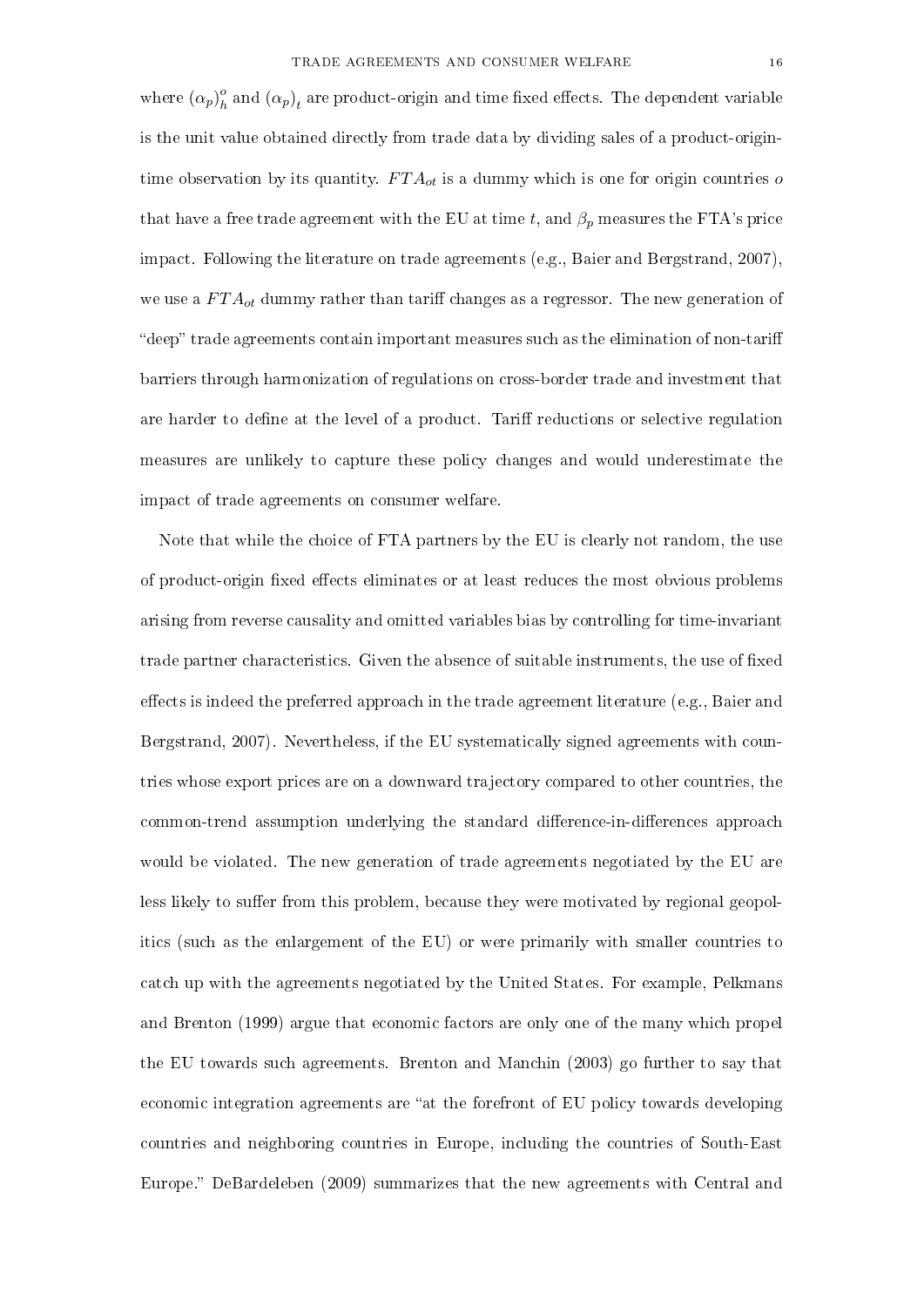Eastern European countries cemented new governance linkages with some of Russia's closest neighbors. Through guarantees based on the NATO charter and integration into the fabric of Europe's social, political and economic life, the enlargement process largely removed these countries as 'zones of contention'between the West and Russia. The new trade agreements with these countries therefore reflected a policy objective of stabilizing post-Cold War Europe (Woolcock, 2007).<sup>13</sup>

Likewise, trade agreements with non-member countries such as Mexico reflected a "catch-up" game by the EU to keep pace with the trade agreements signed by the US. Baccini  $(2010)$  finds that a trade agreement with the EU is more likely for a country that had a trade agreement with the US in the previous year. The study argues that the EU reacted to trade agreements signed by the US with developing countries to avoid losing trade with the joining country or to establish its own regulatory standard in the international system. Woolcock (2007) documents that EU's FTA negotiations with Mexico, Mercosur, Central America, ASEAN and South Korea followed FTAs negotiated or envisaged by the US (e.g., CAFTA, US-Singapore, US-Thailand and US-Malaysia, and US–Korea agreements) and to a lesser extent Japan. This suggests that concern for future trade diversion rather than potential trade creation motivated many of the agreements signed by the EU.

Finally, it is worth noting that our results are less likely to suffer from political economy concerns because the EU negotiates trade agreements on behalf of its member countries' governments, implying there are fewer concerns that country-specific factors are driving FTA partner choice. In the light of these arguments, we believe that endogeneity bias is less likely in the context of EU FTAs. Below, we also provide additional evidence that the FTAs in our sample are not correlated with pre-trends in quality or prices.

We estimate  $\beta_p$  through the following first-differenced regression:

 $13$ We will mainly focus the association agreements between the EU and the 2004 and 2007 accession countries that already came into force in the 1990s (see Section 4 below for details).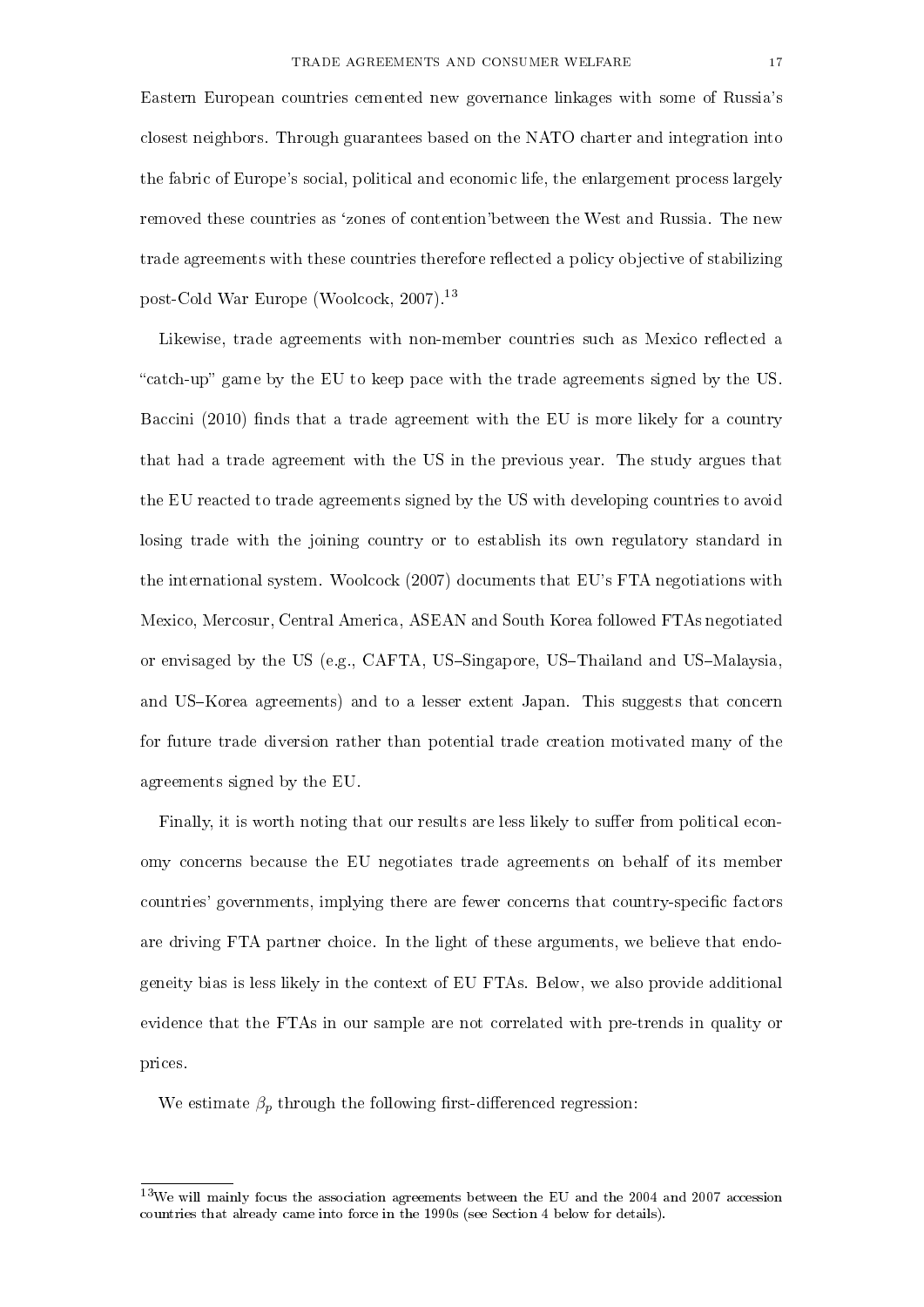(14) 
$$
\ln p_{ht}^o - \ln p_{ht-r}^o = [(\alpha_p)_t - (\alpha_p)_{t-r}] + \beta_p \times (FTA_{ot} - FTA_{ot-r}) + (\mu_{ht}^o - \mu_{ht-r}^o).
$$

Once we have estimates for  $\beta_p$ , we can compute a counterfactual price change due to the FTA as  $\hat{p}_{ht}^o / \hat{p}_{ht-r}^o = \exp\left(\hat{\beta}_p \times (FTA_{ot} - FTA_{ot-r})\right)$ . Replacing  $p_{ht}^o / p_{ht-1}^o$  with  $\hat{p}^o_{ht}/\hat{p}^o_{ht-1}$  in (8) gives us the counterfactual impact of trade agreements on the price of HS product  $h$  from origin  $o$  at time  $t$ . Note that it does not matter whether product h is imported as an intermediate input or for final consumption  $-$  equation (14) applies regardless.

3.2. Inferring Quality. We now discuss how to estimate the quality impact of trade agreements. Under CES import demand, the total import value of HS 6-digit product h from origin  $o$  at time  $t$  is

$$
X_{ht}^{o} = n_{ht}^{o} (p_{ht}^{o}/q_{ht}^{o})^{1-\sigma_h} p_{ht}^{\sigma_h-1} E_{ht},
$$

where  $E_{ht}$  is total expenditure on HS-product h. Taking logs and defining  $\alpha_{ht} \equiv$  $\ln p_{ht}^{\sigma_h-1}E_{ht},$ 

$$
\ln X_{ht}^{o} = \alpha_{ht} + (1 - \sigma_h) \ln p_{ht}^{o} + \ln n_{ht}^{o} - (1 - \sigma_h) \ln q_{ht}^{o}.
$$

Bilateral trade data give trade values  $X_{ht}^o$  and unit values  $p_{ht}^o$ , but not direct measures of quality. In principle, we could infer quality by regressing trade values on prices as follows:

$$
\ln X_{ht}^o = \alpha_{ht} + (1 - \sigma_h) \ln p_{ht}^o + \epsilon_{ht}^o,
$$

where  $\alpha_{ht}$  are product-time fixed effects and  $\epsilon_{ht}^o \equiv \ln n_{ht}^o - (1 - \sigma_h) \ln q_{ht}^o$  is an error term capturing quality. But this approach would give biased estimates of  $\sigma_h$  because prices are likely to be correlated with quality so that there is an endogeneity problem.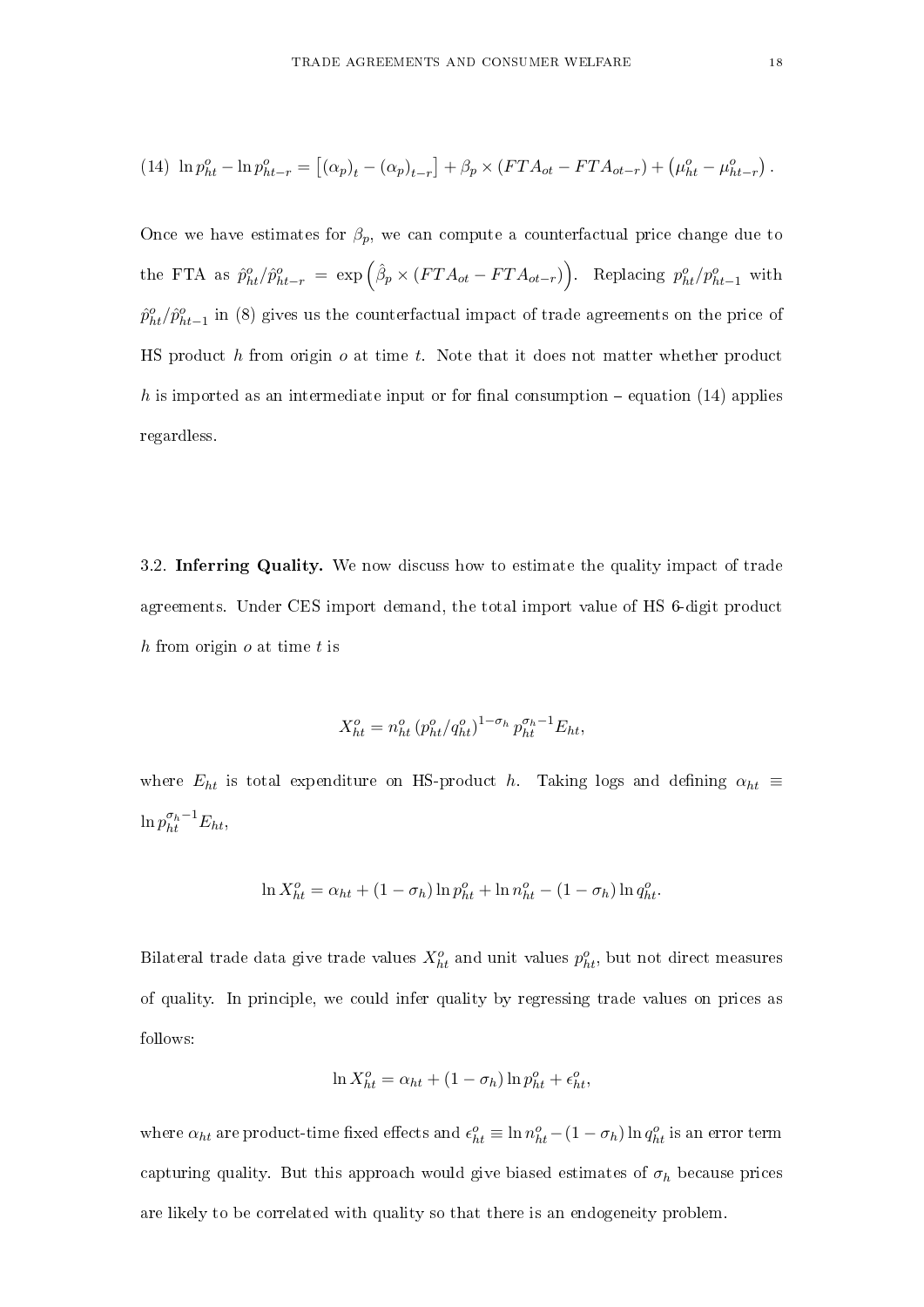Following Khandelwal et al. (2013), we can infer quality (up to a constant) if we have estimates for  $\sigma_h$  and proxies for  $n_h^o$  through the following relationship:

(15) 
$$
\ln X_{ht}^{o} - (1 - \hat{\sigma}_{h}) \ln p_{ht}^{o} = \alpha_{ht} + \ln \hat{n}_{ht}^{o} - (1 - \hat{\sigma}_{h}) \ln q_{ht}^{o}.
$$

To obtain estimates of  $\sigma_h$ , we build on Feenstra (1994) and Broda and Weinstein (2006) but extend their methodology to include an improved treatment of measurement error in our price proxy (unit values), which also affects the weighting matrix of the WLS estimator. Appendix B contains a detailed exposition of our estimation strategy. Our key generalization is to account for the measurement error that is likely to be present in observed prices of the variety which is used to normalize the price changes in the elasticity estimation. In practice, the Feenstra-Broda-Weinstein methodology and our approach yield very similar estimates. The median of  $\hat{\sigma}_h$  across our HS 6-digit estimates is 3.20 compared to 3.16 using the FBW approach.<sup>14</sup> Below, we also show that our results are not affected by using the FBW estimates instead.

To capture hidden varieties, we use an approach similar to Amiti and Khandelwal (2013). Hidden varieties are dened as a function of the GDP of the partner country,  $n_{ht}^o = (GDP_t^o)^{\beta_g}$  where  $g$  refers to a group of products within the same HS 3-digit code. This draws on standard trade models (Krugman, 1980) that predict that the number of varieties produced is increasing in a country's size. Note that we add exibility by allowing the relationship between varieties and GDP to vary across broad product categories, although imposing a uniform coefficient does not change the following results.

As a robustness check, we will also proxy for  $n_{ht}^o$  more directly using the number of firms in a given country, year and sector. This information is available from UNIDO for 4-digit ISIC manufacturing industries across countries, which we map into our HS codes. The hidden variety term is now modelled as  $n_{ht}^o = (N_{it}^o)^\eta$  for products within a more

<sup>&</sup>lt;sup>14</sup>We have elasticity estimates for approximately 4,000 HS6 products. Our value for  $\hat{\sigma}_h$  compares to median estimates by Broda and Weinstein (2006, Table IV) for  $\hat{\sigma}_h$  of 3.1-3.7 for the TSUSA/HTS classification (ca.  $11,000-14,000$  products depending on the year in question) and  $2.7-2.8$  for SITC-5digit (1,500-2,700 products).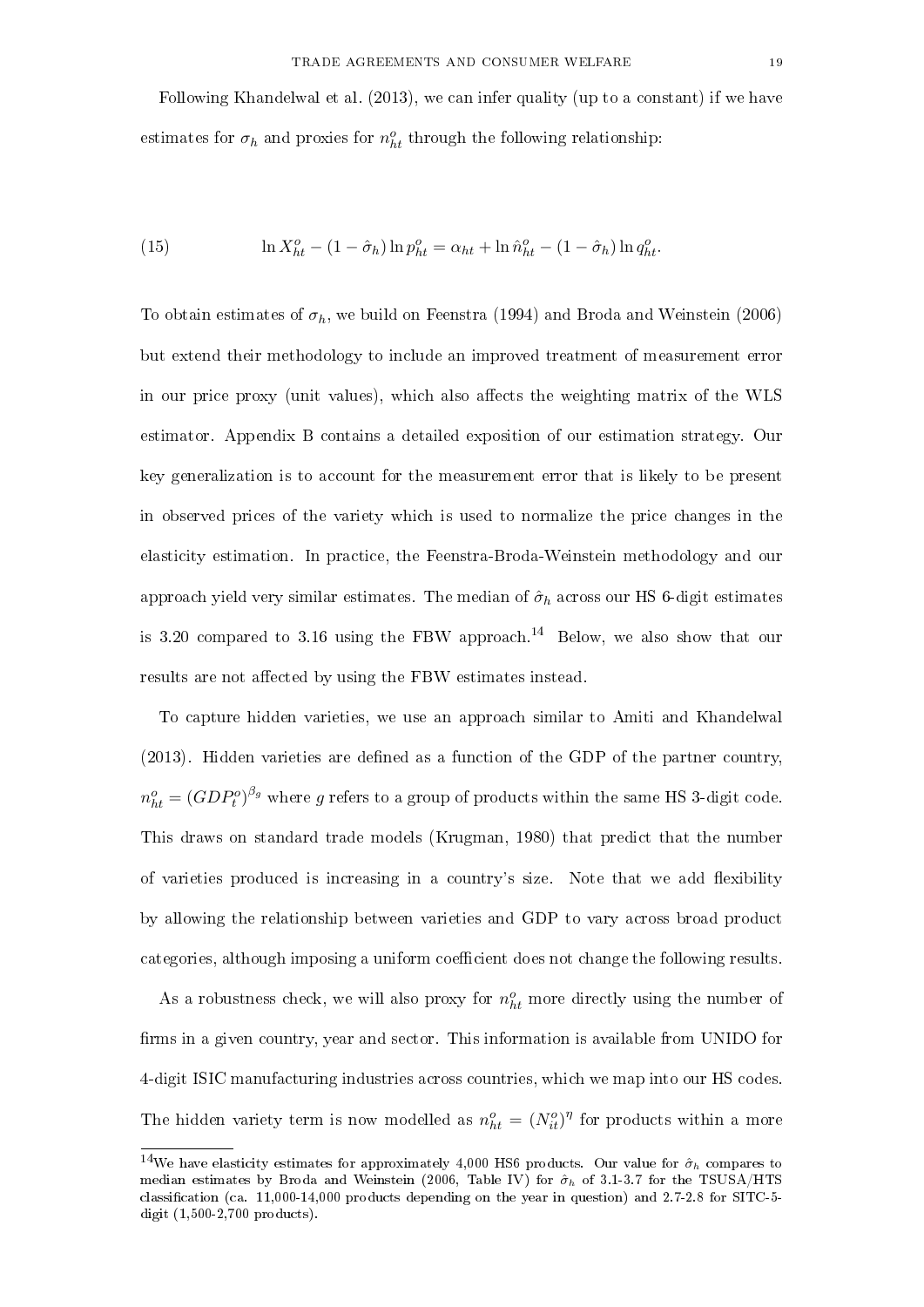aggregate UNIDO industry  $i$ . The underlying assumption here is that the number of unobservable varieties varies across industries (but not across products) for each origin country. The downside of this approach is that it reduces the number of available observations by close to 50%.

Note that while (15) applies to final products, it is straightforward to show that an exact analogue holds for intermediate products. The only difference is again that the final consumption good elasticity  $\sigma_h$  is replaced by the intermediate input elasticity  $\varepsilon_{hM}$ (see Appendix A). Furthermore, our FBW-type estimation procedure and the resulting elasticity estimate are the same irrespective of an imported product's use. Hence, for a given HS product, the exact same quality estimation procedure applies and identical quality estimates result independent of whether the product is used for final consumption or intermediate use. This will prove useful below as we will argue that for our purposes, it is not possible to neatly divide HS products into final and intermediate use categories (see Section 5.4).

3.3. The Quality Impact of FTAs. Having estimated elasticities of substitution, we can use the two proxies of hidden varieties to infer quality. Defining  $\ln Y_{ht}^o \equiv \ln X_{ht}^o$  –  $(1 - \hat{\sigma}_h) \ln p_{ht}^o$  from equation (15), the first proxy for hidden variety implies the following regression:

$$
\ln Y_{ht}^o = \alpha_{ht} + \beta_g \ln GDP_t^o + \varepsilon_{ht}^o,
$$

where  $\varepsilon_{ht}^o \equiv -(1-\hat{\sigma}_h) \ln q_{ht}^o$ . We regress  $\ln Y_{ht}^o$  on product-time FE and GDPs of the origin countries to obtain quality inferences from the residual and the estimated elasticities of substitution. Using the second proxy for hidden variety, the implied regression for quality inferences is:

$$
\ln Y_{ht}^o = \alpha_{ht} + \eta \ln N_{it}^o + \varepsilon_{ht}^o.
$$

Note that in both cases, quality is estimated as a residual. Holding price and the number of hidden varieties fixed, any remaining variation in imports of product  $h$  from origin  $o$  is attributed to quality. In line with the existing literature (e.g., Khandelwal, 2010),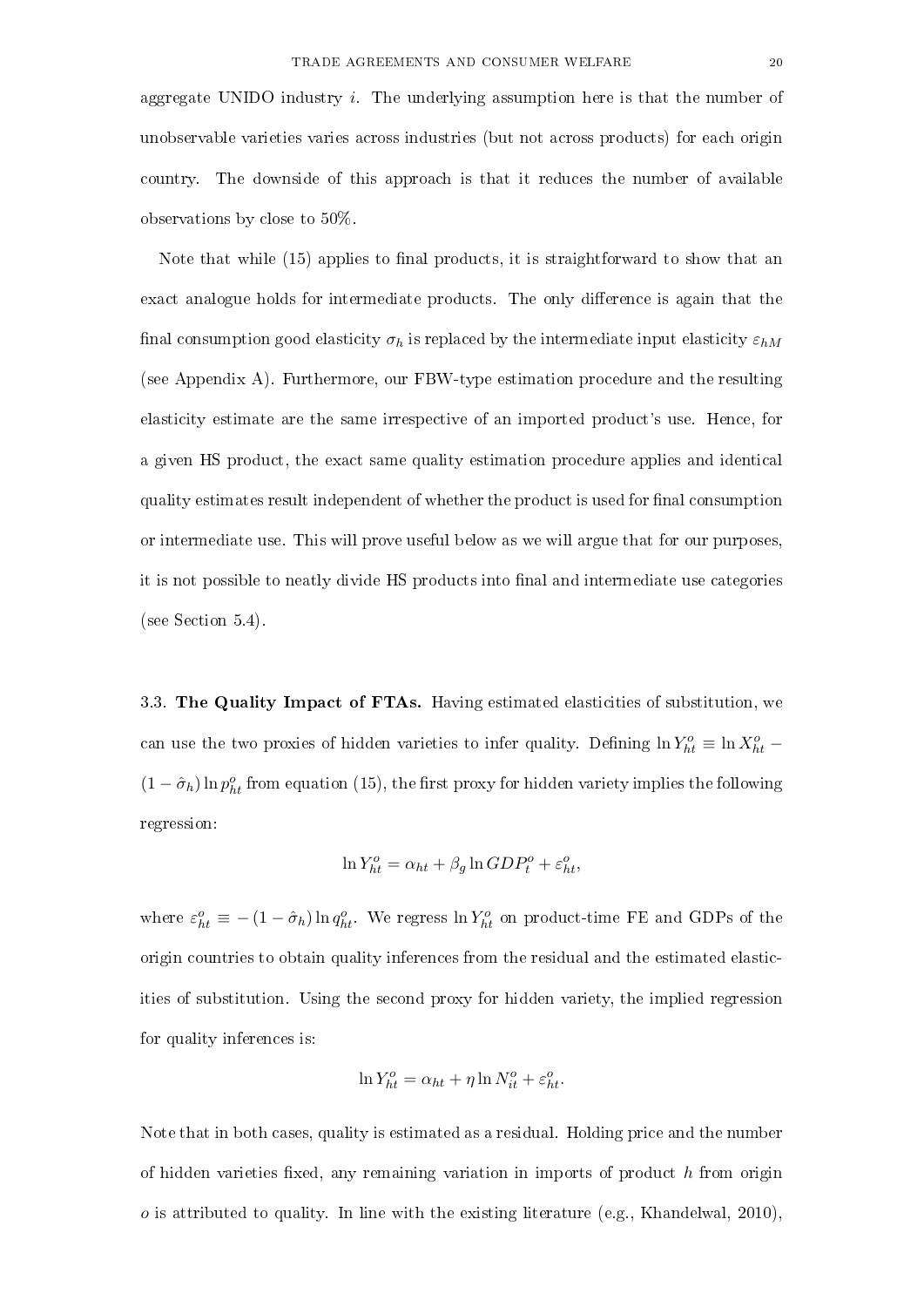we choose this indirect approach because more direct information on quality-related attributes is not available for the wide range of product and origin countries in our sample.

Having inferred quality, we use the same approach as for prices to model the impact of trade agreements on quality:

$$
\ln \hat{q}_{ht}^o = (\alpha_q)_h^o + (\alpha_q)_t + \beta_q \times FTA_{ot} + \mu_{ht}^o,
$$

where  $(\alpha_q)_h^o$  $\frac{a}{h}$  and  $(\alpha_q)_t$  are product-origin and time fixed effects. We again estimate  $\beta_q$ through a difference-in-differences regression:

(16) 
$$
\ln \hat{q}_{ht}^o - \ln \hat{q}_{ht-r}^o = [(\alpha_q)_t - (\alpha_q)_{t-r}] + \beta_q \times (FTA_{ot} - FTA_{ot-r}) + (\mu_{ht}^o - \mu_{hs}^o).
$$

Once we have estimates for  $\beta_q$ , we can compute a counterfactual quality change due to the FTA as  $\hat{q}_{ht}^o / \hat{q}_{ht-r}^o = \exp \left( \hat{\beta}_q \times (FTA_{ot} - FTA_{ot-r}) \right)$ . Replacing  $q_{ht}^o / q_{ht-1}^o$  with  $\hat{q}^o_{ht}/\hat{q}^o_{ht-1}$  in (8) gives us the counterfactual impact of FTAs on the quality component of the product-specific price index.

3.4. The Variety Impact of FTAs. The contribution of changes in the number of available varieties to the exact HS-level price index is given by  $\lambda_{ht}/\lambda_{ht-1}$  from equation (8). Intuitively, a lower value for  $\lambda_{ht}$  implies a larger share of new varieties and hence a reduction in the price index between periods  $t - 1$  and t. By contrast, a lower value of  $\lambda_{ht-1}$  signals a higher share of disappearing varieties and is associated with a larger increase in the exact price index. Using expression (7), we can directly compute  $\lambda_{ht}/\lambda_{ht-r}$  using our trade data and estimates for  $\sigma_h$  and  $n_h^o$  obtained from the previous steps, where  $r$  denotes the lag used in the computation.<sup>15</sup> To estimate the impact of FTAs on  $\lambda_{ht}/\lambda_{ht-r}$ , we estimate

 $15$ Again, if product h is used as an intermediate input, the interpretation of the elasticity parameter changes, capturing substitutability between inputs from different origins.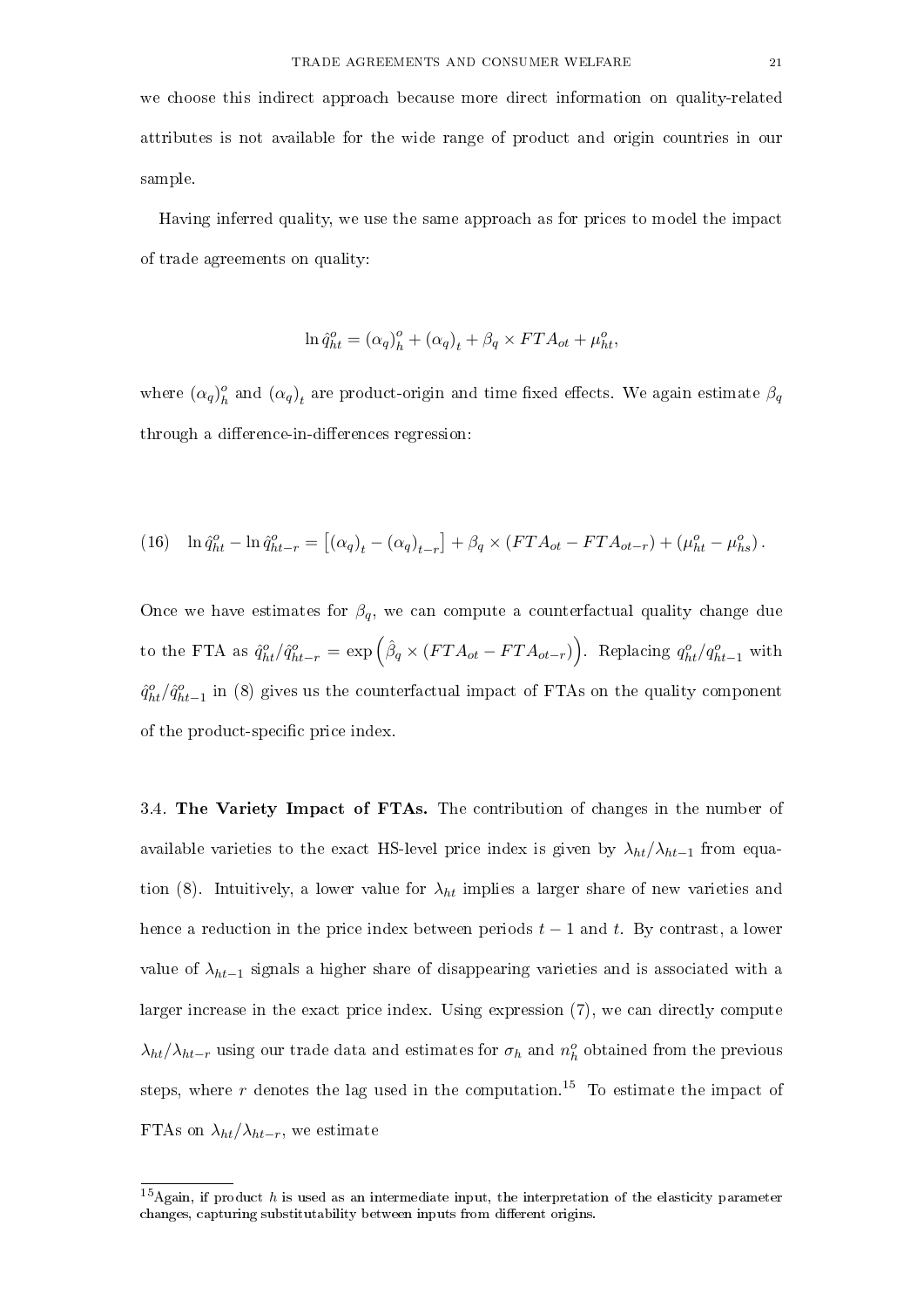(17) 
$$
\ln(\lambda_{ht}/\lambda_{ht-r}) = \alpha_t + \beta_v \times (FTA_{ot} - FTA_{ot-r}) + \mu_{ht}^o,
$$

where we use the same lag  $r$  as for our previous difference-in-differences regressions. Note that  $\lambda_{ht}/\lambda_{ht-r}$  already measures a change over r periods so that differencing is not required here. For comparability with our price and quality FTA-impact estimates, we estimate (17) on the same set of observations. While  $\lambda_{ht}/\lambda_{ht-r}$  does not vary by origin country, different products are imported from different sets of countries so that there is variation in the FTA-regressor across both products and time.

Once we have obtained estimates of  $\beta_v$ , we compute the FTA-induced contribution of variety growth to the exact HS-level price index as:

$$
\widehat{\lambda_{ht}/\lambda_{ht-r}} = \exp\left(\widehat{\beta}_v \times (FTA_{ot} - FTA_{ot-r})\right).
$$

#### 4. Data Sources and Descriptive Statistics

We apply the methods just described to bilateral trade data for the European Union (EU) which has negotiated a large number of trade agreements over the past two decades. We examine the overall impact of EU FTAs implemented during our sample period 1993- 2013. We use the term "European Union" (or EU12 or simply EU) to refer to the twelve member states prior to the 1995 enlargement (Belgium, Luxembourg, Germany, France, Italy, the Netherlands, the United Kingdom, Ireland, Denmark, Greece, Portugal and Spain). This geographic focus was chosen to keep the set of countries for our analysis constant over the sample period.

We need data on the value and the quantity of EU imports for each product, information about the timing of FTAs, and data for our proxies for hidden varieties (GDP and the number of firms). We obtain origin-specific EU import data at the 6-digit HS level for the period 1993-2013 from the United Nation's COMTRADE database, accessed through the World Bank's WITS interface. These trade data are classified according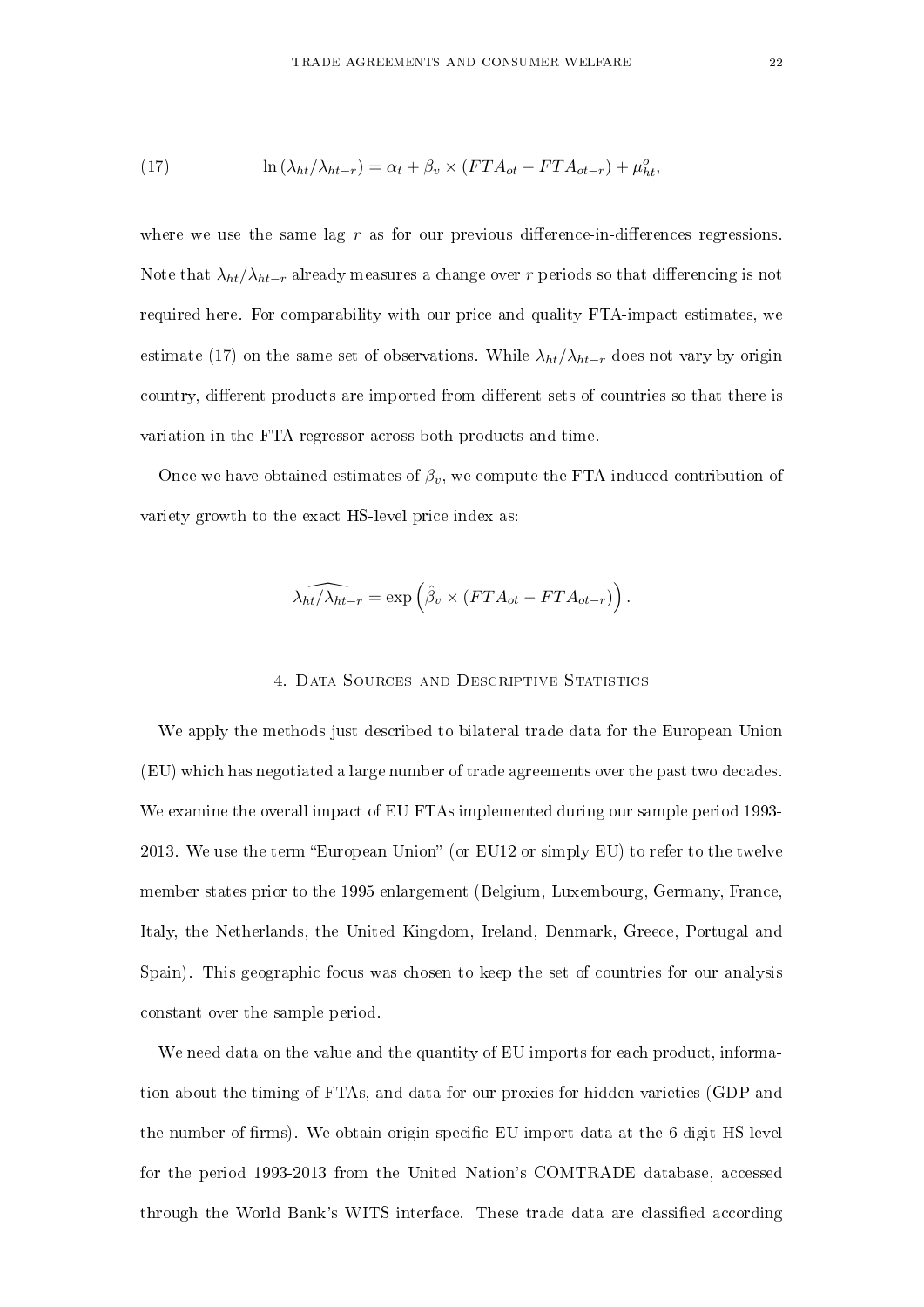to the version of the Harmonized System that was in force at the time of reporting. To achieve comparability over time, we map all data into the 6-digit level of the HS0 (1988/1992) version of the Harmonized System, using concordances provided by WITS. Data on trade agreements and their implementation dates are available from the European Commission.<sup>16</sup> The information on expenditure and import shares as well as the input-output structure come from the OECD Inter-Country Input-Output database (2017 edition), which provide data for the 1995-2011 period.<sup>17</sup> For the baseline exercise, the tables are aggregated at the EU12 level, while for the aggregation results of the heterogeneity analysis we will also use individual country data as well as tables for three country groups. The input-output structure for the initial and final years of our sample is assumed to be the same of the first and final year available in the database, respectively 1995 and 2011. Finally, GDP data are from the World Bank Development Indicators and the number of firms per sector from the UNIDO Industrial Statistical Database (INDSTAT4).<sup>18</sup>

Table 1 presents a list of all countries with which the EU signed FTAs between 1993 and 2013. The first group consists of countries which became member states in 2004 and 2007, respectively. These countries all signed association agreements with the EU several years prior to accession and we use the respective dates for our FTA dummy. In robustness checks below, we also control for EU membership to see whether the later EU accession had effects over and above the trade liberalization measures implemented as part of the association agreements.

The EU also negotiated a number of additional trade agreements over our sample period. Within Europe, these include a customs union with Turkey, and FTAs or Association Agreements with the Faroe Islands, Macedonia, Croatia, Albania, Bosnia and Herzegovina, Montenegro and Serbia. In the Mediterranean, these include agreements <sup>16</sup>See http://ec.europa.eu/enterprise/policies/international/facilitating-trade/freetrade/index\_en.htm#h2-1.

<sup>&</sup>lt;sup>17</sup>These data contain information on the expenditure shares needed for the construction of the Sato-Vartia weights  $\omega_{st}$ ,  $\omega_{sMt}$ ,  $\omega_{sDt}$ , as well as the modified matrices of input-output coefficients  $\Omega_M$  and  $\Omega_D$ , which also include  $\omega_{sIMt}$  and  $\omega_{sIDt}$ , the Sato-Vartia weights of imported and domestic intermediates. <sup>18</sup>To improve time and country coverage we use both the ISIC Rev. 3 and the ISIC Rev. 4 versions of the database, and we transform all the data in ISIC Rev. 3 using a concordance table available from the authors on request.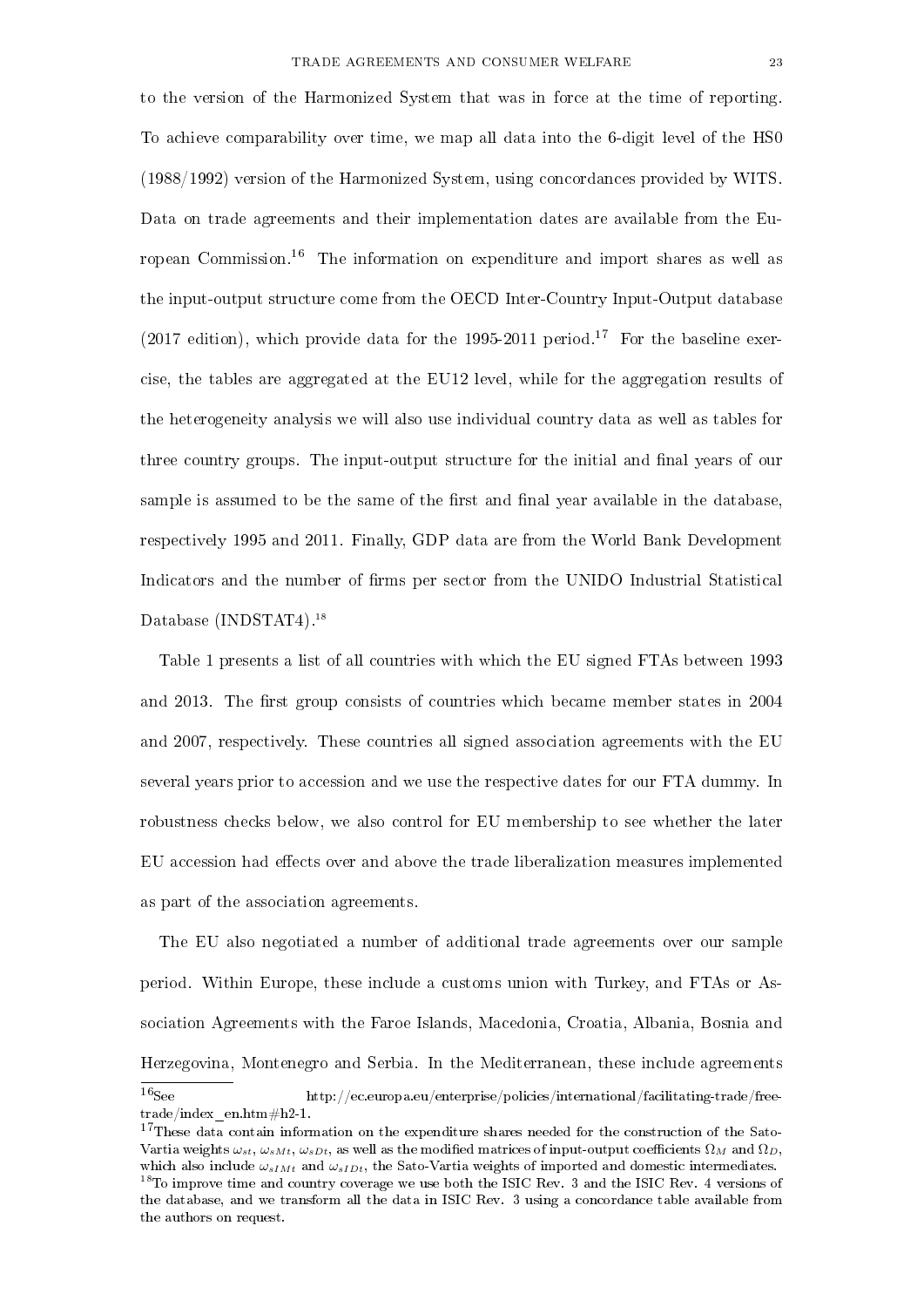with Israel, Algeria, Egypt, Jordan, Lebanon, Morocco and Tunisia. Further afield, the EU also implemented FTAs with Mexico, South Africa, Chile, Korea, Peru, Columbia, Costa Rica, El Salvador, Guatemala, Honduras, Nicaragua and Panama.<sup>19</sup>

To illustrate the trade volumes covered by the FTAs analyzed here, Figure 1 shows the value of EU12 imports by groups of origin countries. In 2012, the single most important source country for the EU12 was China which accounted for \$293bn or 12.5% of total imports from non-EU12 countries, followed by the United States (\$253bn, 10.8%), Russia (\$149bn, 6.4%) and Switzerland (\$115bn, 4.9%). This compares to imports of \$279bn  $(11.9\%)$  for the 2004/2007 EU accession countries, and imports of \$256bn  $(10.9\%)$  for the non-EU FTA partners.

#### 5. Empirical Results

We start with our baselines estimates for the impact of the EU's trade agreements on the prices, quality and variety of imports. Section 5.2 examines the robustness of our results and Section 5.3 shows how the estimates vary across different countries, product groups and trade agreements. Finally, Section 5.4 presents our price index aggregation and estimates the total CPI effect of the EU's trade agreements.

5.1. **Baseline Results.** Table 2 presents results for our baseline specifications  $(14)$ ,  $(16)$ and  $(17)$ . We choose a five-year lag for these initial estimations and regress the five-year log change in prices, quality and variety on the five-year change in the FTA dummy as well as year fixed effects. The coefficient on the FTA dummy thus tells us whether imports from origin countries with which the EU has implemented a free trade agreement within the last five years saw more pronounced changes in the dependent variable (e.g., prices) than imports from other countries. As discussed above, the same estimation

<sup>&</sup>lt;sup>19</sup>Croatia is a special case as it only became a EU member at the very end of our sample period (in 2013). In this paper, we group Croatia with the "non-EU" agreements. We do not include the 1995 accession countries (Austria, Finland and Sweden) in either FTA group because they already had FTAs in place with the EU at the beginning of our sample period and because we would only have two pre-accession years of data to estimate accessions effects.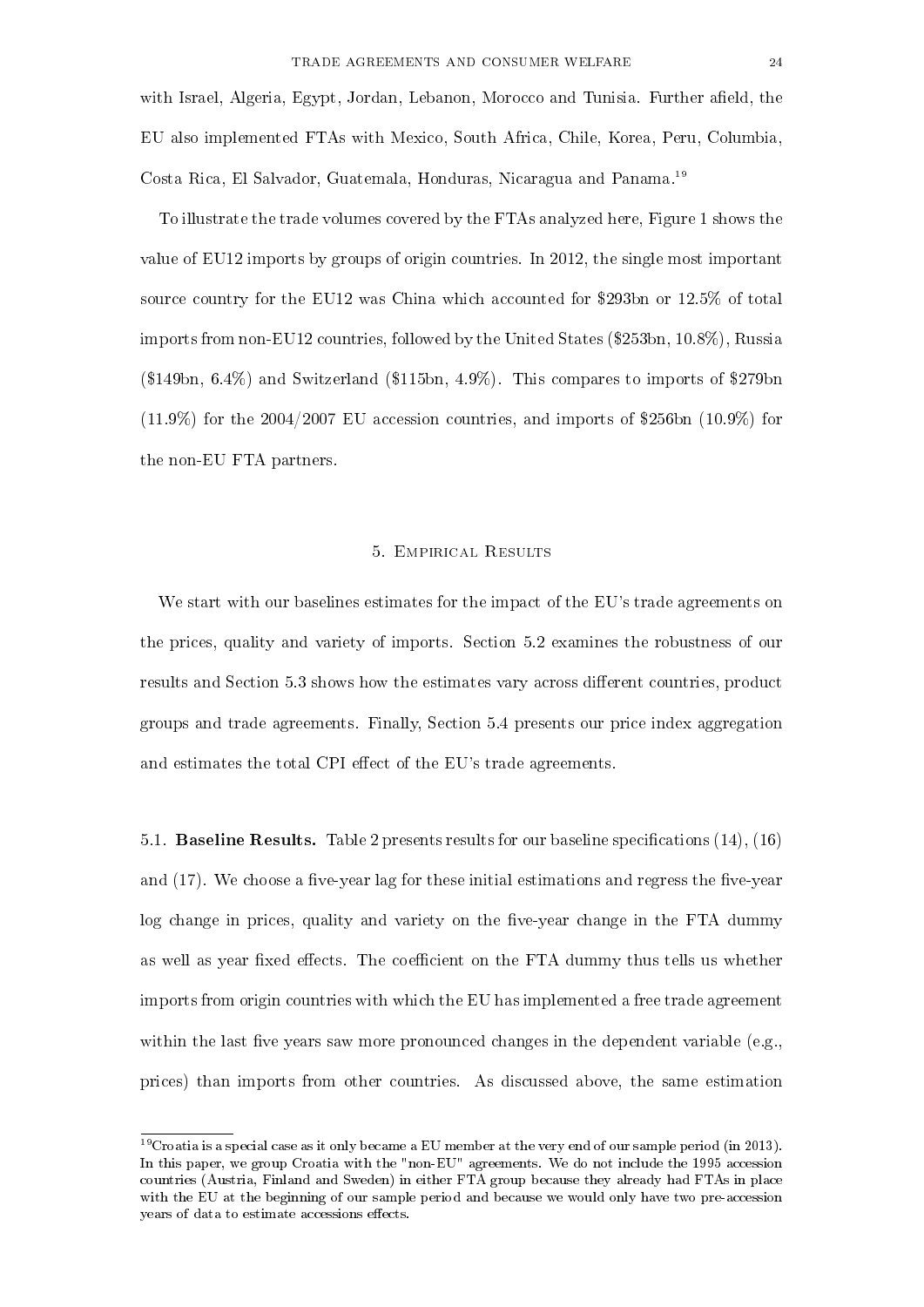equations apply regardless of whether a product is imported for final or intermediate input use and hence we include all HS products in the regressions underlying Table  $2^{20}$ 

Columns  $(1)$  and  $(4)$  show that FTAs had essentially no effect on import prices and variety - the corresponding coefficients are statistically insignificant and close to zero. However, FTAs did increase the quality of imported goods by around 7% (column 2) and this effect is highly statistically significant. We obtain very similar results if we use the Broda-Weinstein elasticities instead of our own estimates (column 3). Column  $(5)$  combines the price and quality estimates by showing that the net effect of FTAs on quality-adjusted prices is also negative and significant.<sup>21</sup>

These results highlight the importance of taking quality into account. A naive approach which simply regresses unit values on indicators of trade liberalization (such as our FTA dummy) would erroneously conclude that trade agreements have no impact on consumers. At least for the case of the  $FTAs$  implemented by the  $EU12$ , the entire effect works through changes in quality.

Our findings are consistent with a number of recent papers that also document qualityupgrading in response to trade liberalization or other changes in trade costs. Using plantproduct-level data for the post-NAFTA period 1994-2004, Iacovone and Javorcik (2010) show that Mexican firms entering the U.S. market upgrade product quality in preparation for exporting because of the higher demand for quality by U.S. consumers. Similarly, Verhoogen (2008) shows that Mexican exporters upgraded quality in response to the currency devaluation of the late-1994 peso crisis. Given that the EU12's level of percapita income is high relative to almost all of its recent trade agreements partners, quality upgrading for the EU market seems a plausible mechanism underlying our results. Below, we also present additional evidence that quality increases were particularly pronounced for the group of EU countries with the highest per-capita income.

 $20$ See Section 5.4 for why a division of HS products into final and intermediate use categories is problematic for our purposes. We will allow for different types of heterogeneity in Section 5.3, however, including across broad ISIC categories.

<sup>&</sup>lt;sup>21</sup>Column (5) also adjusts prices for hidden varieties, i.e.,  $p_h^{o,adj} = p_h^o / \left( (n_h^o)^{1/(\sigma_h - 1)} q_h^o \right)$ . Not adjusting for hidden varieties yields very similar estimates.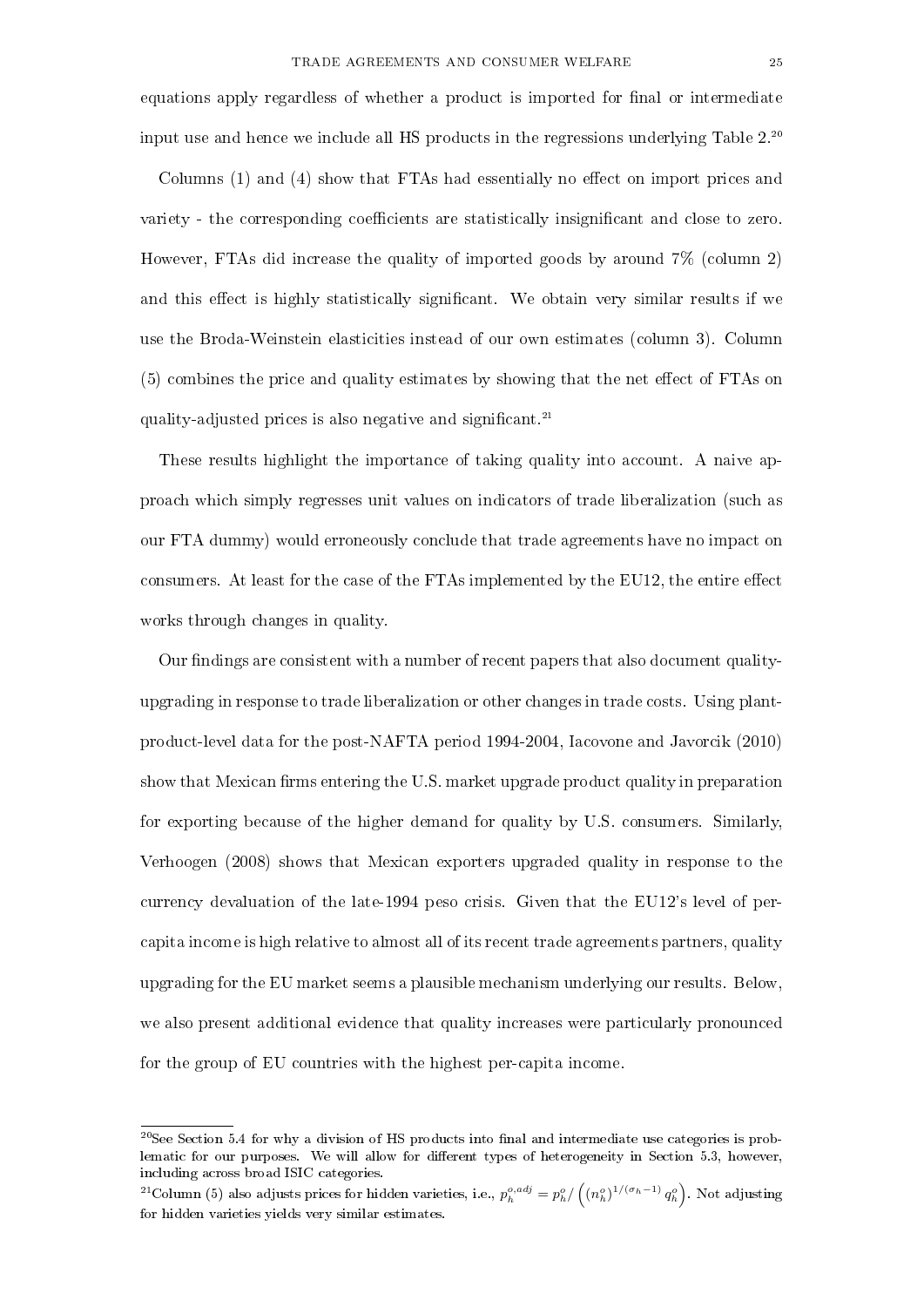There is also evidence that lower import barriers can lead to quality-upgrading by domestic firms by improving access to imported intermediate inputs (Fan et al.,  $2015$ ; Bas and Strauss-Kahn, 2015). In view of the fact that most of the EU's agreements had a reciprocal element, reduced import barriers in the exporting countries could be a complementary explanation for our findings. $22$ 

Finally, if trade barrier reductions take the form of an elimination of quotas, liberalization can also lead to quality-downgrading as firms no longer face quantity restrictions encouraging the export of high-value products (Harrigan and Barrows, 2009). Clearly, this explanation is at odds with our finding of quality-upgrading, consistent with the fact that quota elimination was at best a small part of the EU's trade agreements.

5.2. Robustness. Tables 3-10 examine the robustness of our baseline results. In Table 3, we control for changes in per-capita GDP of the origin country of EU imports. Percapita GDP has been shown to be an important correlate of the quality of exported goods (e.g., Schott, 2004; Feenstra and Romalis, 2012) and is thus a potential origintime varying omitted variable. At the same time, however, there is strong evidence that productivity and per-capita GDP are themselves positively influenced by increased export opportunities (e.g., Trefler, 2004). So the estimates in Table 3 are best interpreted as eliminating the indirect effect of FTAs on quality working through changes in percapita GDP. In any case, the coefficient estimates are almost identical to our baseline estimates from Table 2. As expected, per-capita GDP is also positively correlated with quality and prices.

Table 4 examines the importance of functional form. Column (1) uses two-year instead of five-year differences. As before, the effect of the FTAs on prices and variety is insignificant. The impact on quality is still statistically significant although the coefficient magnitude decreases by around 50%. This is consistent with the idea that quality

 $^{22}$ Unfortunately, it is not possible to provide a more direct test in our setting given the difficulties of measuring the degree of reciprocity. (As discussed, non-tariff barriers are the key component of the FTAs in our sample, so that the total effects are best captured by binary variables.)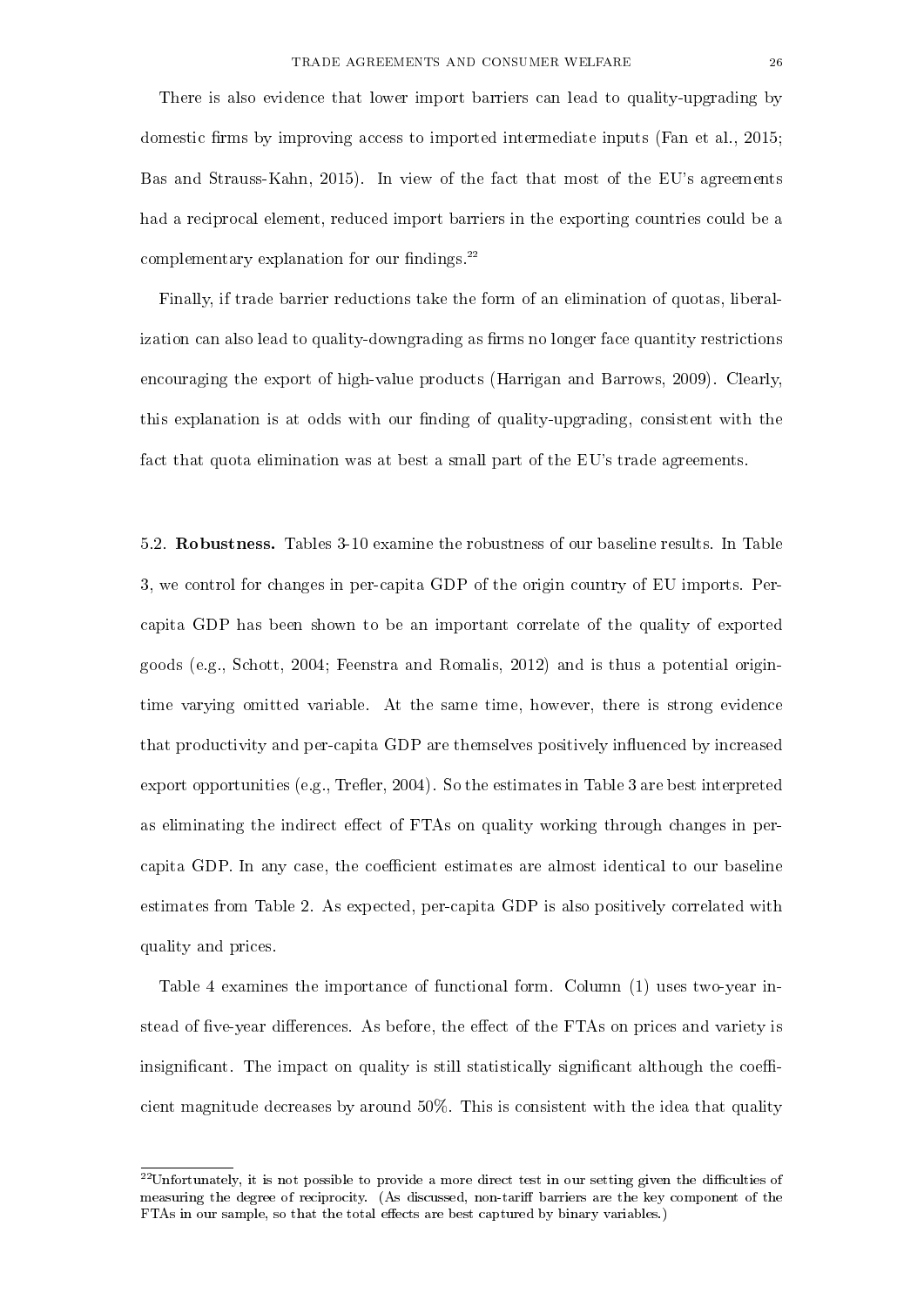upgrading might take time and will not materialise fully and immediately after the FTA has come into force.

Column  $(2)$  estimates a fixed-effects regression where the log of quality and price is regressed on product-origin country and year fixed effects. That is, instead of taking differences over time we eliminate the product-origin effects  $(\alpha_p)_k^o$  $\frac{1}{h}$  through a withintransformation. The results for quality are again similar to our baseline. In contrast, FTAs are now estimated to have a signicantly positive impact on prices. We cannot use the fixed effects approach for variety because the variety component of the price index change is inherently defined in first differences (equation 17).

In columns  $(3)$  and  $(4)$  we use a single two-year and five-year difference for each FTA, respectively. Specifically, we estimate the change in quality, prices and variety from one year prior to the implementation year of the FTA to either one or four years after the implementation year (i.e., t-1 to t+1 and t-1 to t+4). We would expect to find slightly larger effects compared to our baseline estimates because on average we now evaluate the effect of the FTA after a longer time period.<sup>23</sup> This is indeed the case, with the estimated impact on quality in column  $(4)$  being almost 50% larger than in the baseline specification.

One potential criticism of our baseline difference-in-differences approach is that, for a given product, we include all origin countries with which the EU has not implemented a free trade agreement in our control group. In Table 5, we instead select the relevant control group for each FTA through a simple matching procedure. We first use a logit regression to predict the likelihood that an FTA between the EU and a given origin country was implemented between t-5 and t (i.e.,  $FTA_{ot} - FTA_{ot-5}$ ) as a function of bilateral distance, a contiguity dummy and initial GDP of the origin country. We use the resulting propensity score estimates to construct control groups for each FTA partner using radius matching and imposing an exact match on year and product code.<sup>24</sup> Table

 $^{23}$ For example, if an FTA took place in year t, our baseline five-year difference estimates represent an average of the effects from t-5 to t, t-4 to t+1, t-3 to t+2, t-2 to t+3 and t-1 to t+4.

 $^{24}$ That is, for each FTA implemented by the EU, we first select a group of control countries with a similar propensity score to the FTA partner country (where similarity is defined by the matching radius). For each product and year, we then calculate the difference in the five-year log difference of the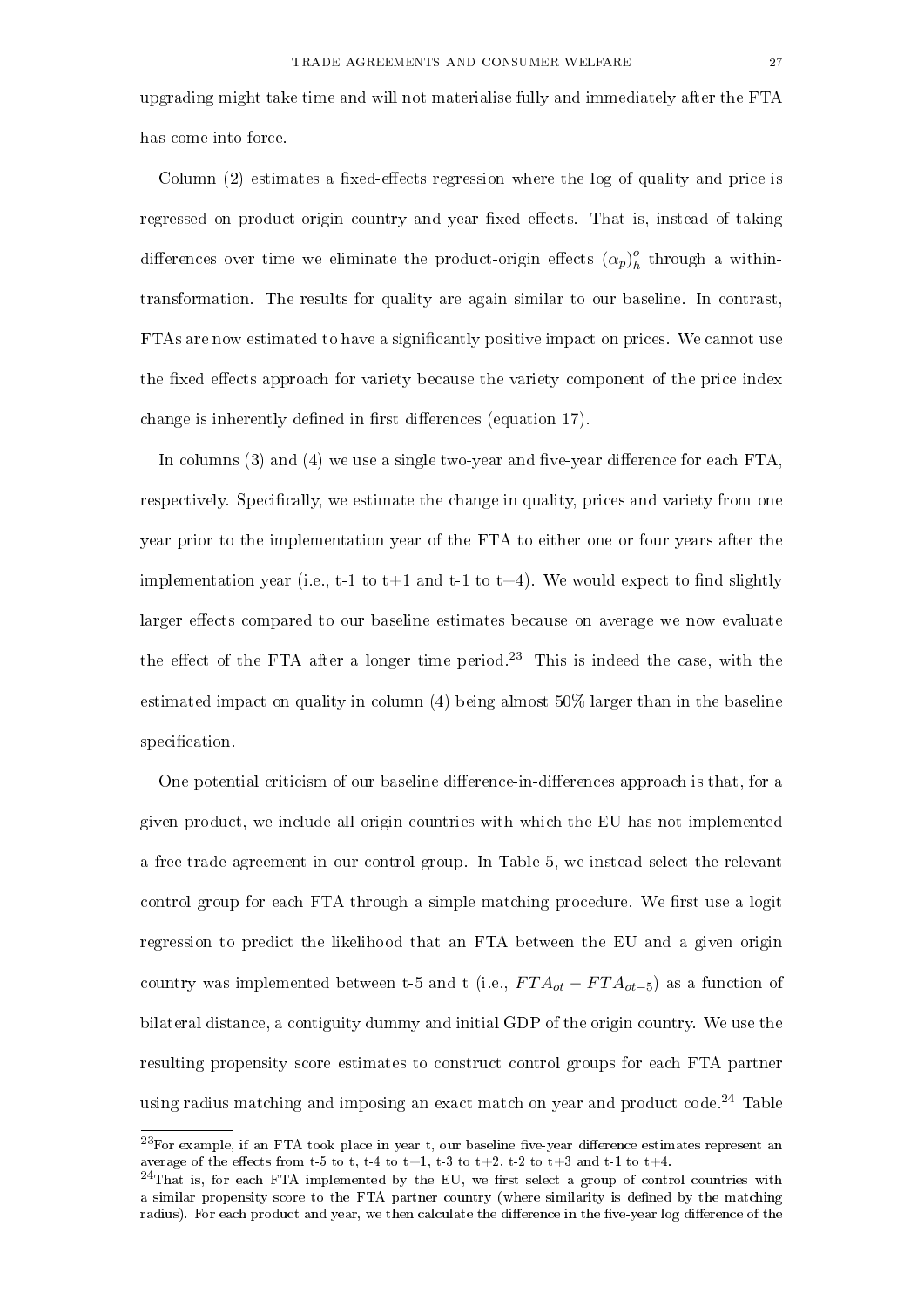5 shows results for different values of the imposed matching radius ( $r = 0.05, r = 0.1$ ) and  $r = 0.2$ ). We again find a positive and significant impact of FTAs on the quality of imported goods. FTAs now also seem to have a positive impact on prices although the coefficient estimate is again much smaller in magnitude than that for quality.<sup>25</sup>

In Table 6 we examine the sensitivity of our results to different ways of proxying for hidden varieties ( $\hat{n}^o_{ht}$  in equation 15). In column 1, we do not control for hidden varieties at all. In column 2, we proxy  $\hat{n}_{ht}^o$  by origin fixed effects, in column 3 by origin-by-1digit-HS fixed effects and in column 4 by origin-by-3-digit-HS fixed effects. Column 5 uses the number-of-firms proxy described in Section 3. That is, the hidden variety term is now modelled as  $n_{ht}^o = (N_{it}^o)^\eta$  where  $N_{it}^o$  is the number of firms from origin country of at time t within the more aggregate UNIDO industry  $i$  to which HS product  $h$  belongs, and  $\eta$  is a parameter estimated in our first-stage quality regression.<sup>26</sup> The results in Table 6 show that our estimates of the impact of FTAs on quality are not particularly sensitive to the way we control for hidden varieties. The estimated FTA coefficients are either similar in magnitude or slightly larger than in our baseline regression.

In Table 7 we include an EU membership dummy in our first-difference regression  $(EU_t - EU_{t-5})$ . Most of the 2004/2007 accession countries had signed association agreements with the EU in the mid-1990s which had already liberalized bilateral trade well before the actual EU accession. The coefficient on the EU dummy will thus tell us whether EU accession had additional price and quality effects over and above the earlier trade liberalization. One reason we might expect such effects is a reduction in uncertainty over future access to European markets which were eliminated for these countries by fully joining the EU (see Handley and Limão, 2012). The results in Table 7 show

variable in question (e.g., quality) between the partner country and the average of the control group. The average treatment effect on the treated (ATT) for the FTA in question is the average across all relevant product-year differences, and the treatment effect reported in Table 5 is the average of the FTA-specific ATTs. Standard errors are obtained via cluster-bootstrapping, where clusters are at the partner-time level for comparison with the clustering of standard errors in our baseline specifications.  $^{25}$ Note that the variety measure does not vary by origin country so that we cannot implement our matching procedure for this variable.

 $^{26}$ To allocate trade flows to industries, we use a mapping from HS0 to ISIC Rev. 3 available from the World Bank's WITS website.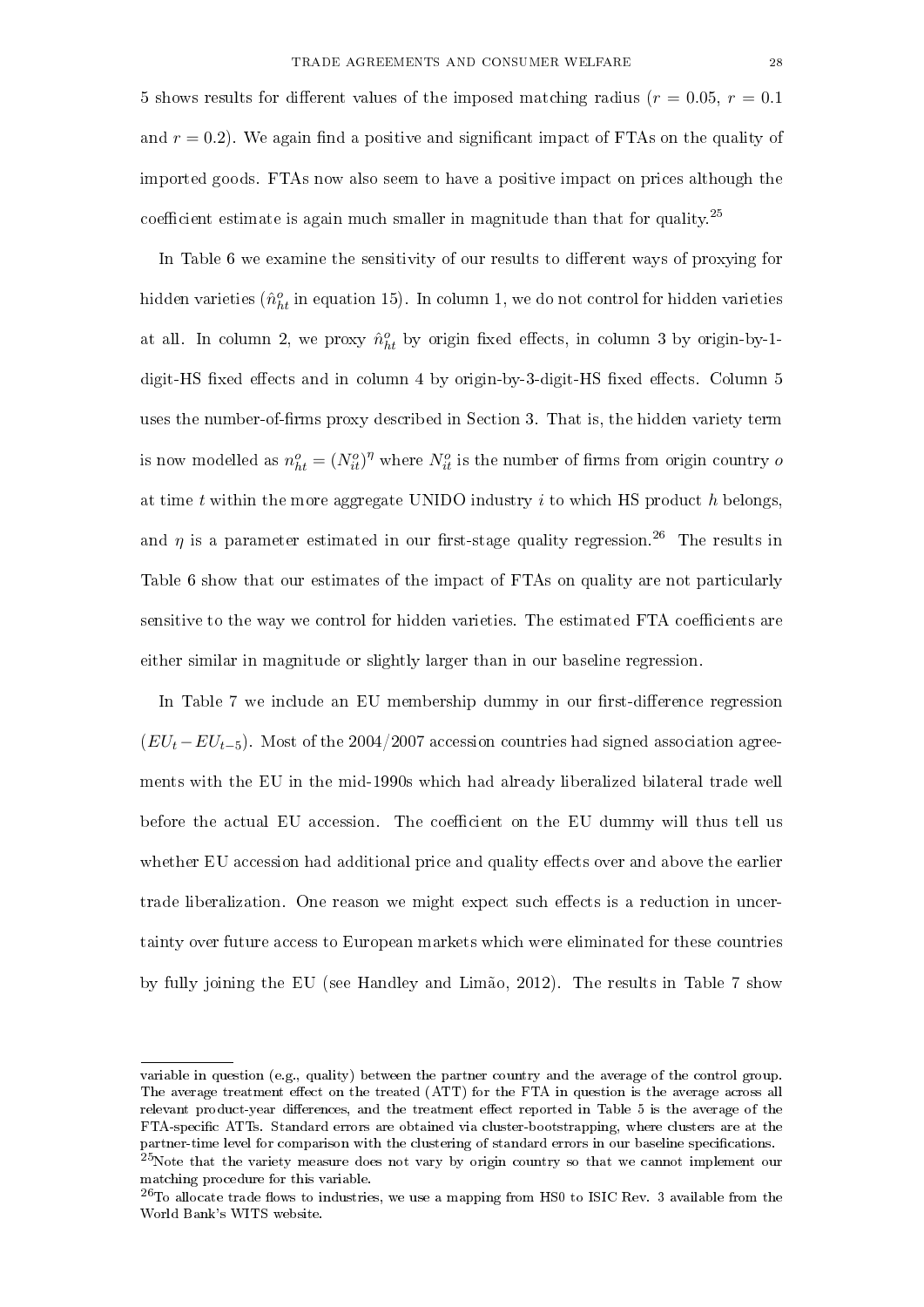that EU accession did indeed have an additional positive and significant effect, increasing quality by about 5% in addition to the 7% increase brought about by FTAs. In contrast to the FTAs however, EU accession also led to a signicant price increase of about 12%. Importantly, including the EU accession dummy leaves the coefficient on the FTA dummy basically unchanged for all three dependent variables.<sup>27</sup>

Table 8 examines the relative role of tariff and non-tariff barriers in explaining our results. As discussed, one advantage of using an FTA dummy variable is that it also captures non-tariff barriers (NTBs) which are otherwise hard to measure because of the lack of reliable data. However, tariff data are available for around  $70\%$  of the observations in our sample and in Table 8, we include origin-specific EU import tariffs at the HS 6-digit level as an additional regressor.<sup>28</sup> The results show that tariff reductions had no effect on quality, and the coefficient of our FTA dummy barely changes when we control for tariffs. We conclude that the quality increases we documented earlier are most likely due to FTA-induced changes in NTBs or additional effects such a reduction in uncertainty.

In Table 9, we revisit the issue of the potential endogeneity of our FTA dummy. While we have argued above that endogeneity is less likely in the EU context, a concern with our identification strategy is that the EU could have systematically signed free trade agreements with countries whose product quality was on an upward trajectory, violating the common trend assumption underlying our difference-in-differences specification. In Table 9, we report results of a placebo check where we regress our differenced price, quality and variety measures on an indicator for whether the EU implemented a trade agreement with a given origin country within the next five years. If the EU systematically signed agreements with countries with underlying pre-trends in our variables of interest, the coefficient on this lead indicator should be statistically significant. As the results in

<sup>&</sup>lt;sup>27</sup>One explanation for this is that the  $EU$  and the  $FTA$  dummies are highly correlated in levels (correlation coefficient  $0.52$ ) but uncorrelated in changes (correlation coefficient  $-0.07$ ).

 $^{28}$ We use effectively applied tariffs from the TRAINS database which are the lower of the EU's MFN tariff for a given HS6-digit product and any preferential tariff granted (e.g., as part of a free trade agreement).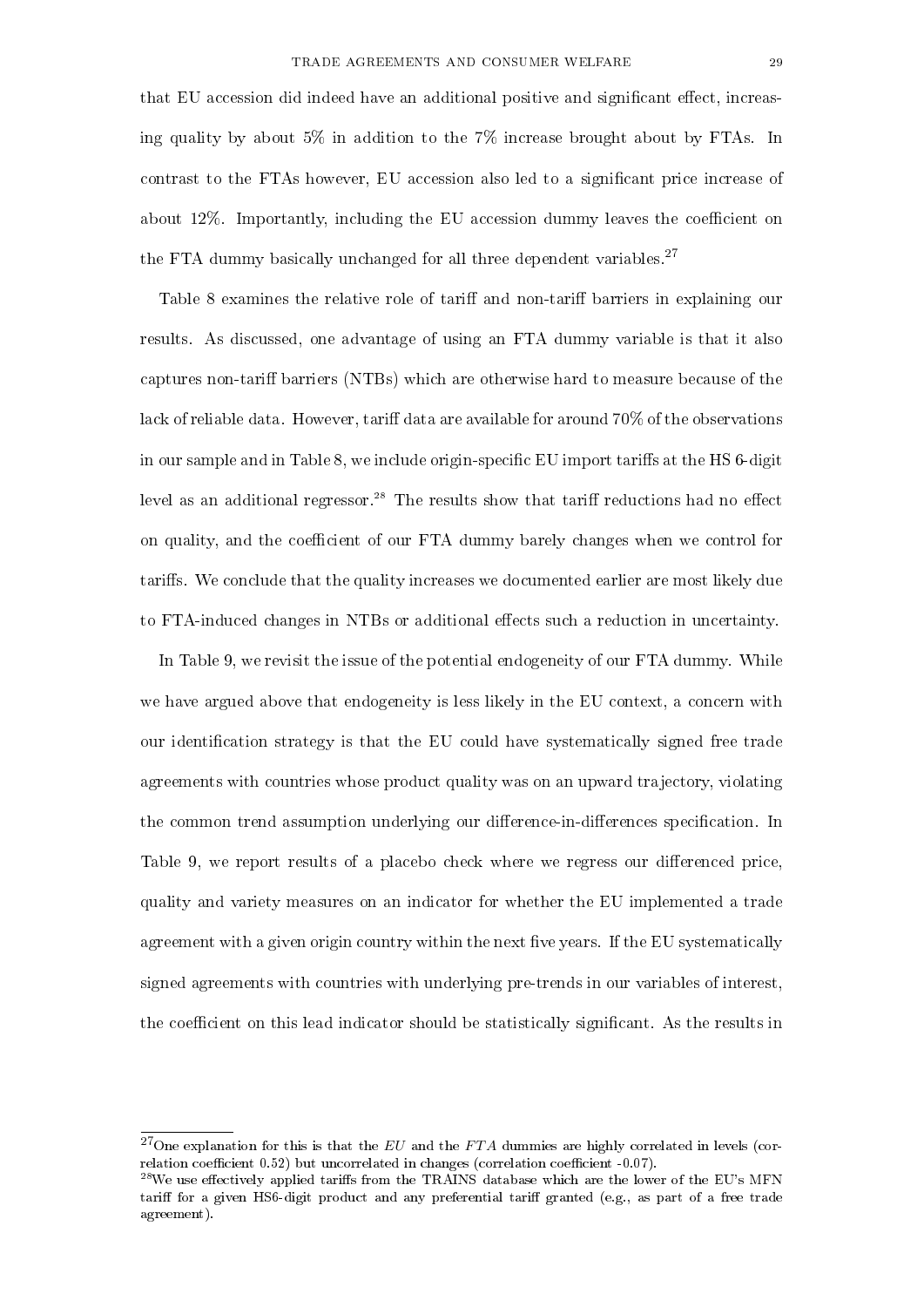Table 9 show, however, this is not the case for our sample of trade agreements, suggesting that pre-trends are unlikely to explain our earlier results.<sup>29</sup>

In our next robustness check, we investigate whether the EU's trade agreements led to a loss of domestic varieties. There is no data on domestically produced varieties at the HS 6-digit level, so we cannot use the same approach as in Section 2. Instead, we follow Hsieh et al. (2016) in associating varieties with plants or establishments, and measure the number of varieties as the number of establishments in a given sector.<sup>30</sup> We also require a new identification strategy to link trade agreements to changes in our domestic variety proxy. We construct an industry-specific exposure indicator which measures the share in total EU absorption (i.e., production plus imports minus exports) accounted for by origin countries with which the EU has a trade agreement. This indicator is defined as  $E_{ts} = \sum_{o} F T A_{ot} \times ABS_{os}$ , where  $FTA_{ot}$  is a binary indicator taking the value one if the EU had a trade agreement with country  $o$  at time  $t$ , and  $ABS_{os}$  is the share of country  $o$  in total EU absorption in industry  $s$  in 1993<sup>31</sup> This indicator captures the importance of the countries with which the EU signs trade agreements. For example, if the EU signs a new agreement with an important producer,  $E_{ts}$  will increase by more than if the agreement is signed with a country that only accounts for a very small share of total absorption in industry s. Next, we regress the log of the count of establishments in the EU in industry  $s$  on our exposure variable, controlling for sector and year fixed effects. If import competition triggered by new trade agreements led to a reduction in domestically produced varieties, we would expect a negative and significant coefficient on  $E_{ts}$ . As Table 10 shows, our estimated coefficient is indeed negative once we control

 $^{29}$ In an unreported robustness check, we have also computed the trade flow increases implied by our quality-adjusted prices and the relevant price elasticities. For the median HS product in our data  $(\sigma_h = 3.2)$ , we obtain a predicted trade flow increase of 16%. This magnitude seems to be plausible given a median five-year change in actual trade flows in our sample of  $26\%$  and a median change of  $43\%$ for the five-year periods around trade agreements.

 $30$ Hsieh et al. (2016) show theoretically that welfare changes arising from changes in the set of establishments serving a country can be decomposed into changes in the number of establishments and their average productivity. An exact measure of the total change requires separate data on the sales of continuing firms which is not available in our context. Thus, the approach we outline in the following is best thought of as an approximation unless we are in the special case where entering, exiting and continuing establishments have the same productivity.

<sup>&</sup>lt;sup>31</sup>Production data and the count of establishments are from the UNIDO database and sectors are defined at the 4-digit level of the ISIC Rev. 3 classification (145 sectors). We use of a time-invariant absorption share to reduce problems arising from the potential endogeneity of our absorption measure.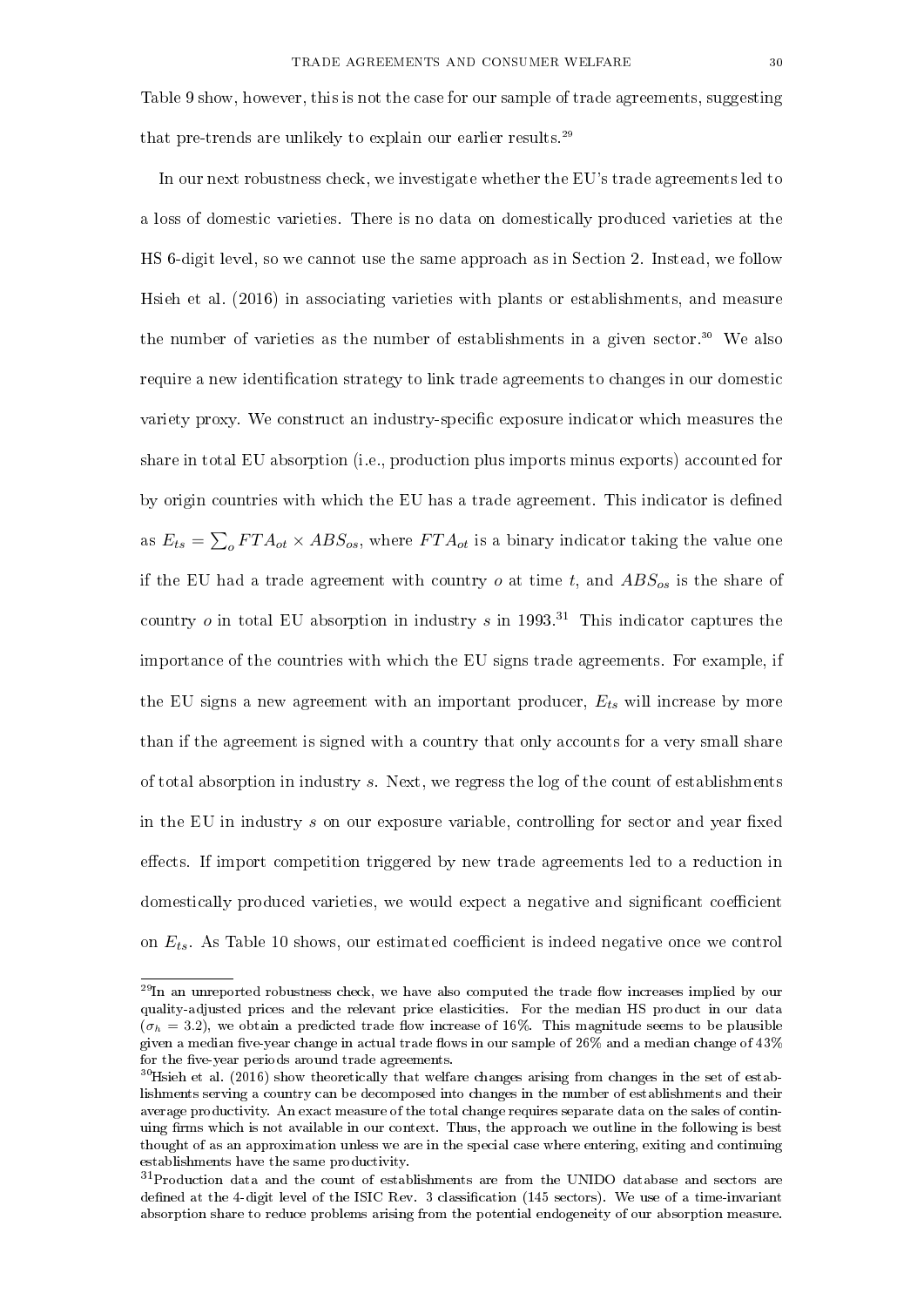for sector fixed effects, but far from conventional levels of statistical significance. We conclude that there is no prima fascia evidence that trade agreements led to a reduction in domestic varieties.<sup>32</sup>

Finally, we discuss the role of the assumption of constant markups in our setting. We have assumed a CES constant-markup setting and focused on import prices because the available consumer price information is less detailed than the fine product categorization of trade data and does not allow for a convincing identification of trade agreement effects due to the absence of cross-origin variation.<sup>33</sup> In terms of welfare changes, this means that our estimates should be interpreted as the lower bound of the potential gains to final consumers, as long as import competition lowers the markups charged by firms to consumers. We would ideally like to estimate how much consumers gain from reductions in markups charged by firms when import competition intensifies. Unfortunately, this is not feasible in our setting because of the same data constraints that arise in the literature pioneered by Broda and Weinstein (2006) which uses trade data. Additional firm-level market shares are needed to determine the markups charged to consumers.<sup>34</sup> However, a large empirical literature finds that increased competition from integration lowers markups charged in the importing country. Dhingra and Morrow (2012) show that the CES demand setting, where markups do not fall with import competition, provides a lower bound for the gains from integration in models of imperfect competition. As we work with a CES demand setting where markups do not vary, our results can be interpreted as a lower bound of the potential gains from trade to consumers.<sup>35</sup>

 $32\text{By contrast}$ , Hsieh et al. find that the Canada-US Free Trade Agreement (CUSFTA) led to negative net welfare effects from establishment entry and exit. This difference seems plausible given that CUSFTA represented a much more significant shock for Canadian firms given the size and proximity of the US. <sup>33</sup>See footnote 7 for details.

 $34$ See Blaum et al. (2015), Feenstra and Weinstein (2010) or Bernard and Dhingra (2015) for different approaches that rely on firm-level or other data not available for the broad range of countries in our sample.

<sup>35</sup>Throughout, we have focused on simple c.i.f. import values, rather than c.i.f. values inclusive of tariffs, as the basis of our analysis. This is because tariff data are missing for a large part of our sample and because tariff revenue might of course benefit consumers in other ways. If we base our unit value and quality estimates on c.i.f. prices inclusive of tariffs, we unsurprisingly find a slightly larger role for price reductions (many agreements contain a tariff reduction component) and a correspondingly smaller quality effect. However, this does not affect our overall CPI effects presented below, nor the earlier headline finding that only quality matters for the EU12 as a whole (the price effects in Table 2 are still statistically insignificant, and the quality effects are significantly positive).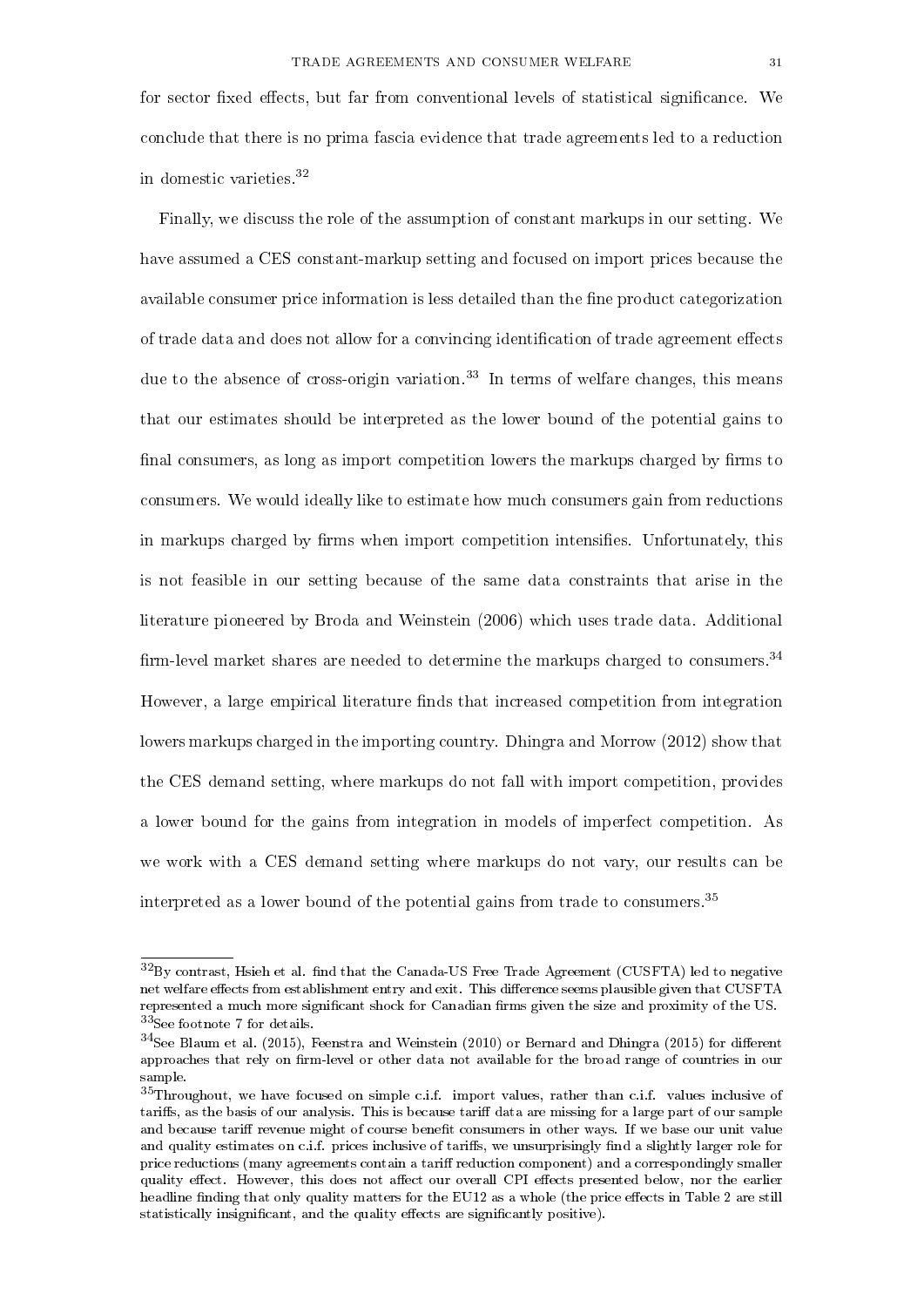5.3. Heterogeneity Analysis. Our headline results in Table 2 present an average treatment effect across products, exporting countries and EU12 member states. We now investigate how treatment effects vary across these groups. The main challenge faced in this context is that the data and the corresponding regression results become increasingly noisy as we move to finer levels of disaggregation, especially for some of the smaller countries and trading partners. Disaggregation also creates issues of spurious significance when analysing dozens or even hundreds of coefficient estimates, as statistically significant effects will appear by virtue of Type I errors alone. We use a two-pronged approach to address these issues. We first present results for different groupings of importing countries, trading partners and products which we believe are of interest and are justiable from an ex-ante perspective. We then use a version of our baseline regression sample where we split up total EU imports into imports by each of the twelve member states. We run our baseline equations on these importer-exporter-product-year specific data and interact the trade agreement indicator with a set of explanatory variables such as the income level of the importer, bilateral distance or initial import shares. This allows us to highlight broad trends in terms of heterogeneity while imposing enough structure to significantly reduce problems of spurious significance.<sup>36</sup>

Panel A of Table 11 shows results for regressions where we split our sample into three groups of EU12 countries. We do so according to per-capita income levels in 2005 which also broadly corresponds to a split along geographic lines: Portugal, Greece and Spain (low income, "South"); Italy, France, Germany and Denmark (middle income, "Central"); and Belgium/Luxembourg, the United Kingdom, Ireland and the Netherlands (high income, "North").<sup>37</sup>

There is a substantial amount of heterogeneity across these three groups. In particular, the group of the four richest EU member states saw a much larger increase in the quality

 $36$ We have also used the same disaggregated dataset to perform a large number of sample splits, generating treatment effects for each exporter-FTA partner-ISIC combination in the data. We then regressed the resulting set of coefficient estimates on the same set of explanatory variables. Results were qualitatively very similar to the interaction regressions presented below (available from the authors on request).  $37$ We use GDP per capita on a PPP basis for 2005 from the World Bank Development Indicators for this ranking. Belgium and Luxembourg report trade data jointly, and we use a population-weighted mean of Belgium and Luxembourg GDP per capita.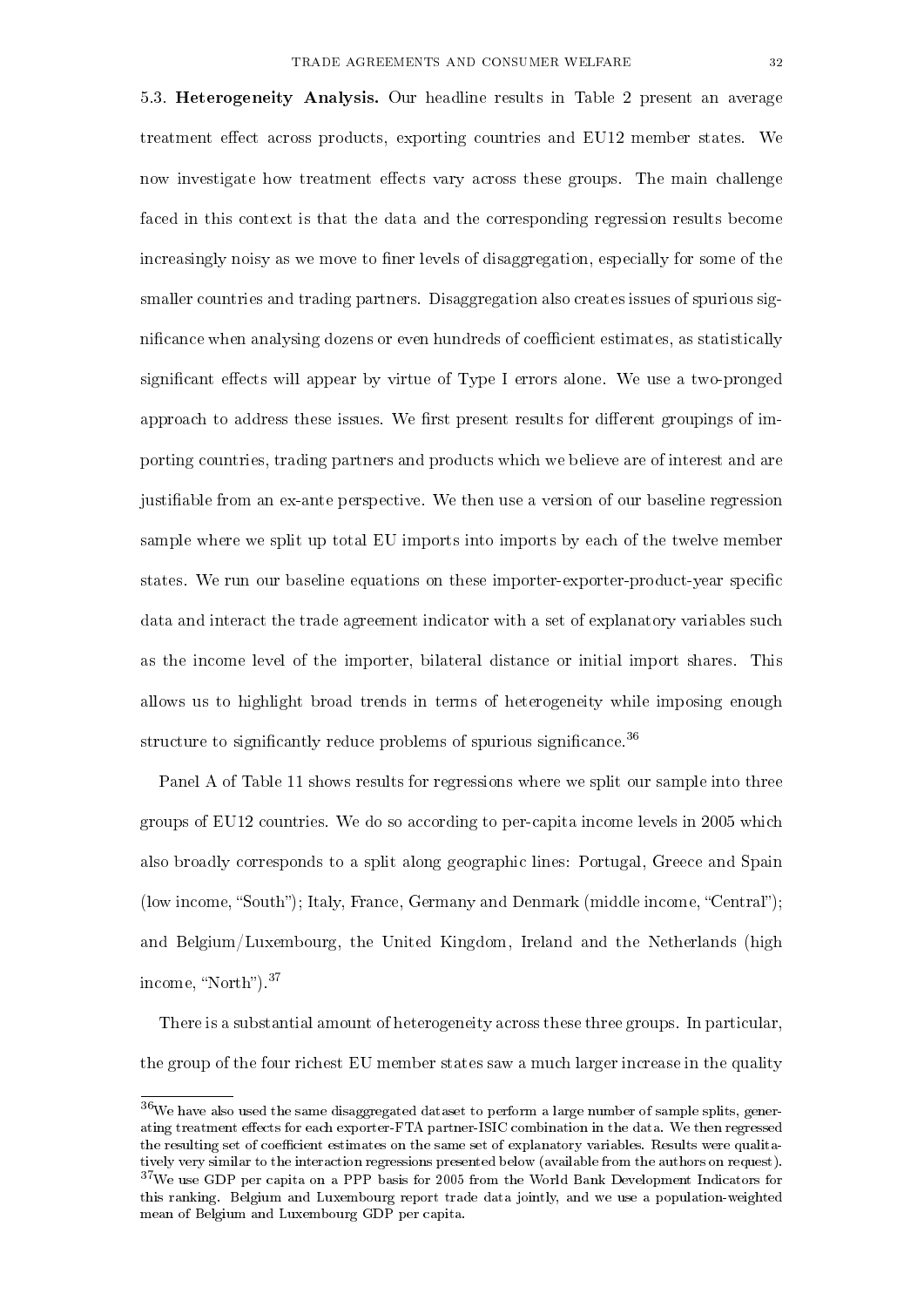of imported products - around  $13\%$  as opposed to a statistically insignificant 0.3% for Portugal, Greece and Spain. By contrast, the latter group saw a stronger and statistically highly significant decline in import prices close to 6%. One potential explanation for this heterogeneity is that demand for quality is higher in high income countries (e.g., Hallak, 2010), so that the incentives for quality upgrading by exporters discussed above might have been stronger.

In Panel B, we perform similar sample splits by income level for the EU's trade agreement partner countries. We use the World Bank's income classification to allocate partner countries to three groups: low and lower middle income, upper-middle income, and high income. Results again reveal substantial differences across income groups. We find large and statistically significant increases in product quality only for the two lower income groups but not for high income FTA partners. Overall, agreements with low and lower middle income countries seem most beneficial to EU consumers in terms of price, quality and variety effects. For upper-middle income partners, strong increases in quality are partially offset by higher prices. For high income FTA partners, we did not find any significant effects.  $38$ 

Panel C splits partner countries by type of agreement and geographic location. We distinguish future EU members (the 2004/2007 accession countries), the Stabilization and Association Agreements with the Balkan countries (the ex-Yugoslav republics and Albania), the Euro-Med Assocation Agreements with the EU's meditarranean neighbors and non-regional free trade agreements with Korea, South Africa and South and Central American countries. We find the strongest quality effects for future EU members and the Balkan countries, followed by the non-regional agreements. While we observe no statistically signicant quality increase for the Euro Med countries, prices as measured by unit values did fall by around 7% after the implementation of trade agreements with the EU. These results demonstrate that the correlation of quality increases and partner

<sup>38</sup>We caution that this last group only contains two partner countries, Israel and Korea; the agreement with Korea also only came into force in 2011, so that the resulting effects might not yet be fully present in our data.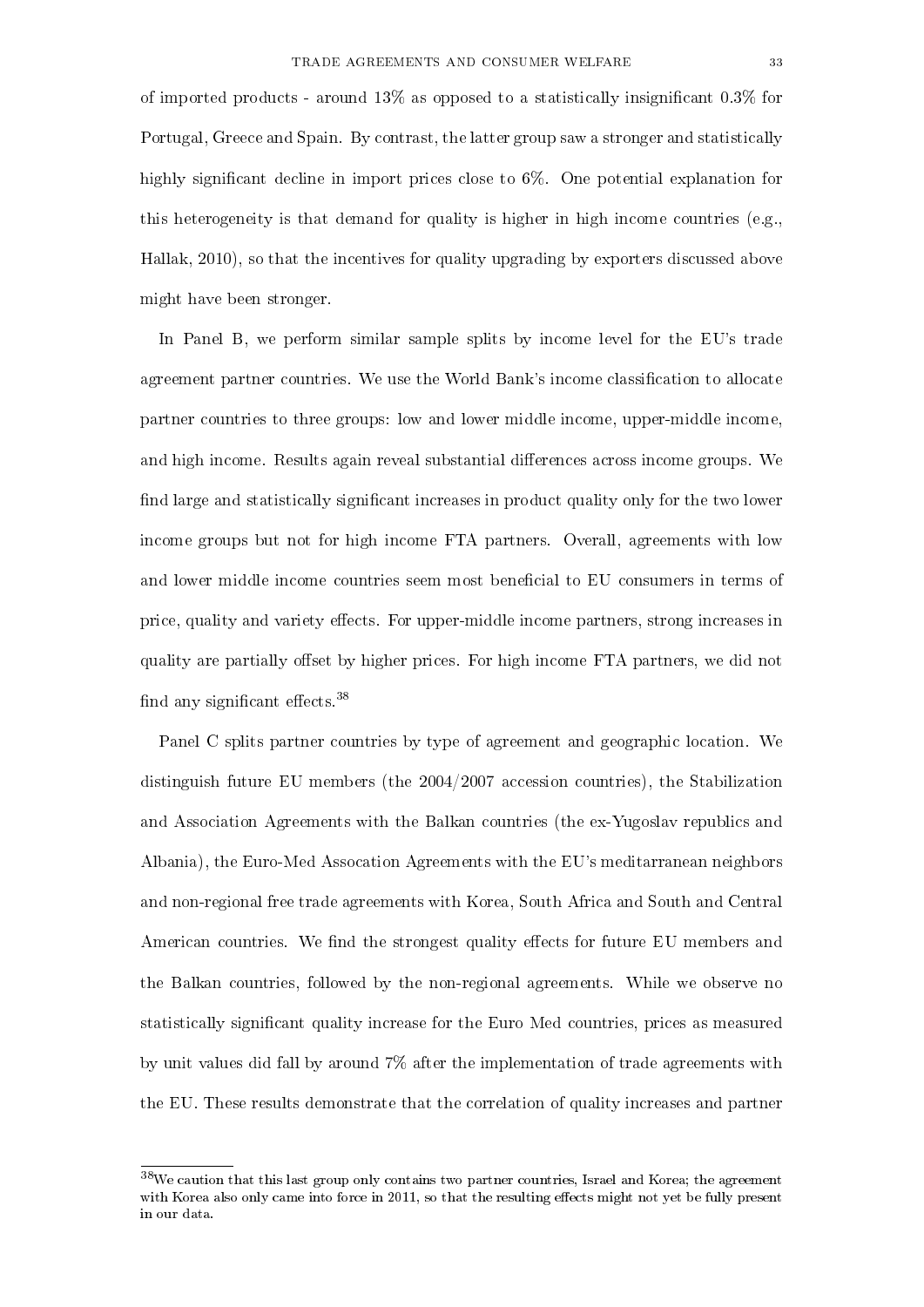country income levels observed in panel B is complex and also reflects differences across types of agreements and the geographic location of the EU's partner countries.

Table 12 disaggregates our results by product groups. We use 13 sectors, which for non-service industries corresponds to a level of aggregation slightly above the two-digit level of the ISIC classification. We map the HS codes underlying our baseline estimates into these sectors and re-estimate our baseline specification for each ISIC subsample separately.<sup>39</sup> For all sectors, quality increases were either positive and significant or insignificantly different from zero. Overall, six out of thirteen sectors saw statistically significant FTA-induced increases in the quality of imported goods, with the strongest effects observed for machinery and motor vehicles, followed by textile products and wood, paper and printing. Estimates for prices and variety are again much smaller and stastically and economically insignicant for the vast majority of sectors. One exception is "Machinery and equipment n.e.c." where we estimate a statistically significant price decline of around 9%.

We next turn to the interaction regressions using the fully disaggregated sample. That is, we now model the impact of trade agreements on prices and quality as

$$
\ln y_{ht}^{od} = (\alpha_p)_h^{od} + (\alpha_p)_t + \beta_{y0} \times FTA_{ot} + \sum_{j=1}^J \beta_{yj} \times FTA_{ot} \times C_j + \sum_{j=1}^J \gamma_{yj} C_j + \mu_{ht}^{od},
$$

where  $y \in \{p, q\}$  denotes price or quality, and the  $C_j$  are a set of time-invariant product, exporter and importer specific variables, such as bilateral distance, the type of trade agreement or the initial market share of exporting country  $o$  in total imports by importing (EU12) country d in HS product h (see Table 13 for the full list). As discussed, we no longer use aggregate EU12 imports, hence the new subscript d and

<sup>39</sup>The mapping from HS0 codes to ISIC Rev. 3 comes from the World Bank's WITS website. Note that only a small number of HS codes map into service industries, so we present one aggregate estimate for the entire service sector (ISIC 40\_99). (There are not enough HS codes to obtain further breakdowns within services.) We will return to the issue of direct import effects in services in our aggregation exercise below.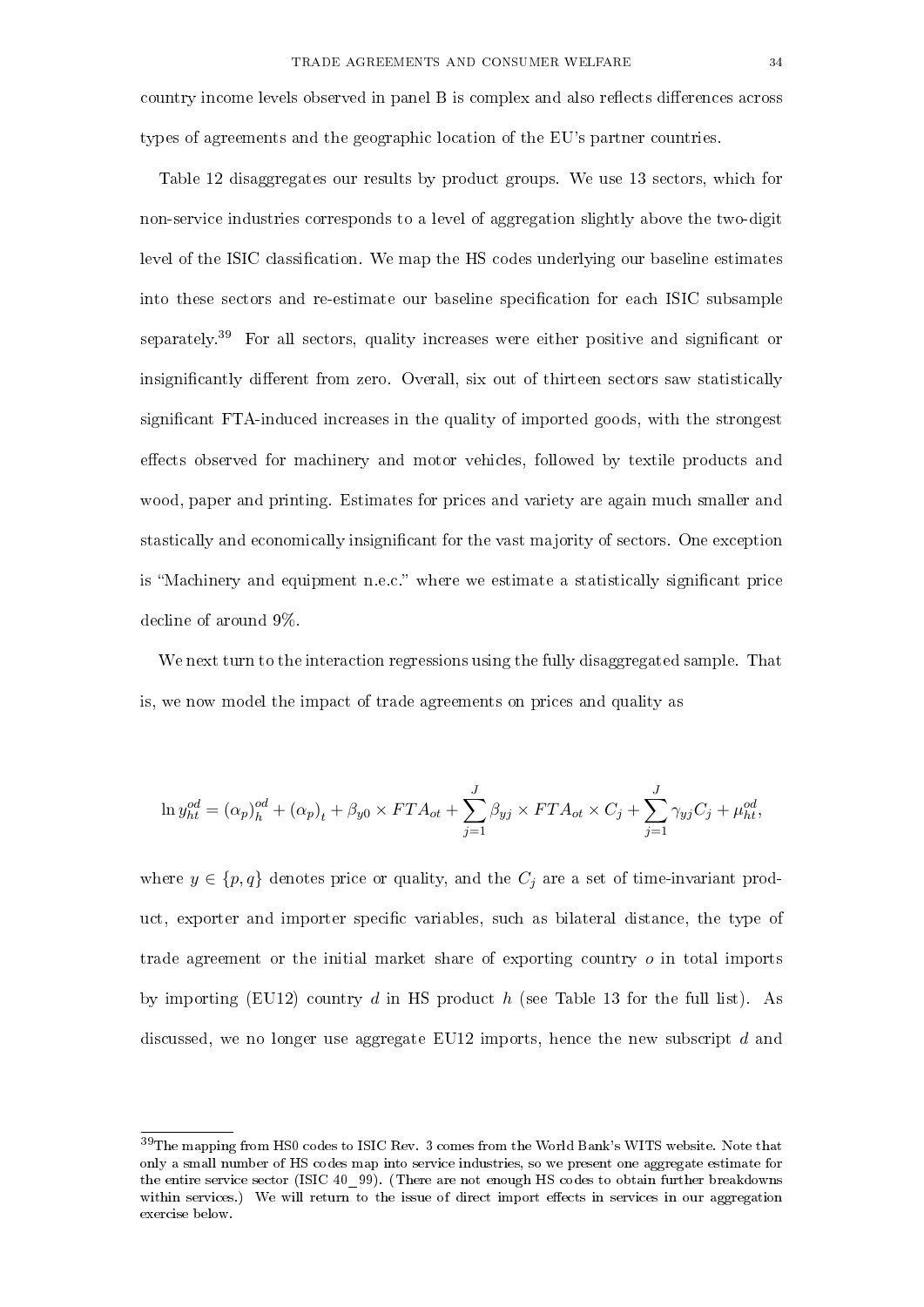the use of exporter-importer-product fixed effects,  $(\alpha_p)_h^{\odot d}$  $\frac{oa}{h}$ . As before, we eliminate all time-invariant variables by taking first differences over time:

(18) 
$$
\ln \Delta_5 y_{ht}^{od} = \Delta_5 \alpha_{Pt} + \beta_{y0} \times \Delta_5 FT A_{ot} + \sum_{j=1}^{J} \beta_{yj} \times C_j \times \Delta_5 FT A_{ot} + \Delta_5 \mu_{ht}^{od},
$$

where  $\Delta_5$  denotes five-year differences and  $\Delta_5 \alpha_{Pt} = (\alpha_p)_t - (\alpha_p)_{t-5}$  enters the specification as a set of year fixed effects.

Table 13 presents results for the estimation of (18) using prices and quality as the dependent variable, respectively.<sup>40</sup> In columns (1) and (4), we use interaction terms similar to the categorical variables from Tables 11 and 12: dummy variables for the three income groups of partner and EU12 countries and dummy variables for the different categories of trade agreements. Columns (2) and (5) instead interact a number of alternative explanatory variables with the first-differenced FTA dummy. First, we use two standard gravity equation variables bilateral distance between the FTA partner and the EU country in question and a dummy for whether they share a common official language. Second, we control for the initial, pre-agreement trade share of the partner country in the total imports of an EU12 country as a measure of the importance of a given trade agreement. Third, we include the time elapsed since the implementation of an FTA to control for the fact that some of the agreements in our sample started less than five years before the end of our sample period, so that their effect might not be fully captured by our first-difference regressions. Finally, we also use a measure of bilateral differences in revealed comparative advantage as a rough measure of potential gains from specialization.<sup>41</sup> Columns (3) and (6) combine both sets of regressors. In all regressions, we also include fixed effects for the 13 ISIC groups as part of the interaction variables  $(C_j)$ .

 $^{40}$ Note that our variety measure does not vary by origin country, so that we cannot estimate interaction regressions for this part of the price decomposition.

<sup>&</sup>lt;sup>41</sup>The revealed comparative advantage of country i in product h is measured as  $RCA_{ih}$  =  $(X_{ih}/X_i)/(X_{wh}/X_w)$ , where  $X_{ih}$  denotes exports of h by country i,  $X_i$  are total exports of i,  $X_{wh}$ are world exports of h and  $X_w$  are total world exports. Our bilateral RCA difference measure for countries  $i$  and  $j$  is defined as  $rcadiff_{ij} = \sum_h |RCA_{ih} - RCA_{jh}|$  and hence captures differences in the export structure of the two countries.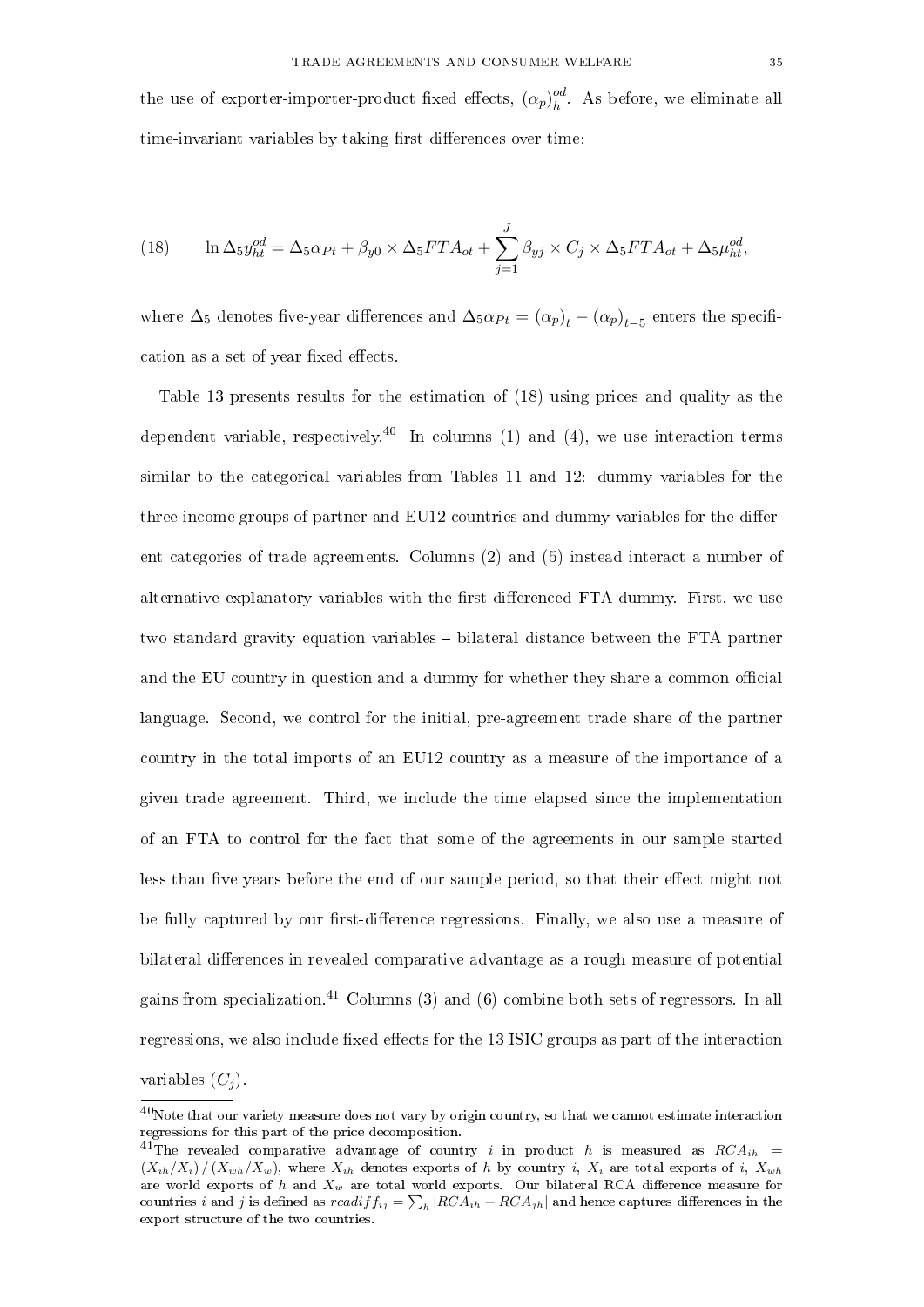The results for our categorical indicators are broadly similar to before. Higher EU importer income levels are associated with significantly stronger quality effects, agreements with Euromed countries reduce prices and FTAs with future EU members and Balkan countries increase quality.<sup>42</sup> However, we no longer find that agreements with lower income countries raise quality by more than those with high income countries. Columns 2-3 show that higher initial market shares, having an official language in common and larger bilateral differences in revealed comparative advantage are all correlated with a stronger price-reducing effect of FTAs, although the RCA effect disappears once we con-

trol for our categorical variables in column 3. RCA differences also correlate positively with quality increases, whereas common language is consistently associated with lower quality effects.<sup>43</sup>

5.4. Aggregation. We now use our estimates to implement the decomposition of the economy-wide exact price index outlined in Section 2. For this, we require expenditure and import shares for different commodity groups (to compute  $\omega_{st}$ ,  $\omega_{sMt}$ , and  $\omega_{sDt}$ ), as well as intermediate input shares for the calculation of the indirect domestic price effect  $(\Omega_M$  and  $\Omega_D$ , which also include  $\omega_{sIMt}$  and  $\omega_{sIDt}$ , the Sato-Vartia weights of imported and domestic intermediates). We use information about these shares from the OECD Inter-Country Input-Output database for the countries in our sample, aggregated to the EU12 level. As before, we work at a level of aggregation slightly above the ISIC 2-digit level (13 sectors). Having allocated HS 6-digit imported products to the different ISIC sectors, we then use input-output data to compute sectoral linkages and aggregate up to the economy wide CPI.

In principle, our expenditure and input shares can be combined with any of the coefficient estimates presented in the previous sections. Here, we focus on four sets of estimates. First, we use our aggregate coefficients from Table 2, which do not vary across exporters, importers or product groups. That is, we compute our predicted price,

 $^{42}$ These coefficient estimates are relative to the excluded category which are observations for low income EU countries, low and lower middle income partner countries, non regional FTAs and ISIC group 01\_05. <sup>43</sup>We have also experimented with other explanatory variables such as variables from the World Governance Indicators and the World Bank's Doing Business database. These regressors were statistically insignificant throughout.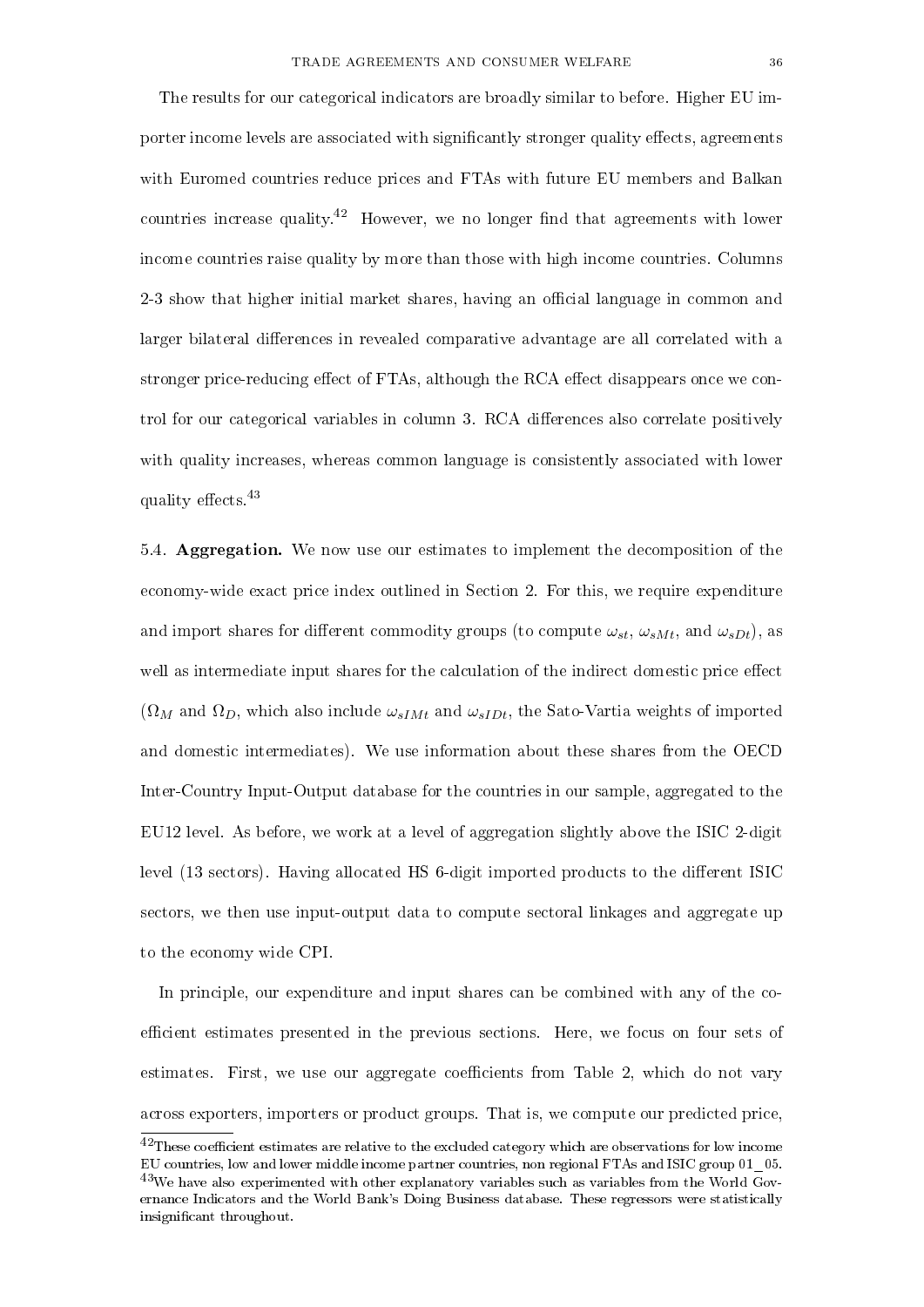quality and variety changes  $(\hat{q}_{ht}^o/\hat{q}_{ht-r}^o, \hat{p}_{ht}^o/\hat{p}_{ht-r}$  and  $\widehat{\lambda_{ht}}/\widehat{\lambda_{ht-r}})$  using the same aggregate coefficients across all expenditure groups s. Second, we allow coefficients to vary by ISIC groups (see Table 12 for details of these estimates). Third, we again impose coefficient homogeneity across expenditure groups but allow estimates to vary across the three EU income groups defined earlier. This allows us to compute aggregate price effects for each of these groups. Finally, we use the interaction regression estimates from Table 13 to see how robust our aggregate results are in the presence of treatment effect heterogeneity.

For each set of coefficient estimates, we decompose the price index changes for each HS code according to equation  $(8)$ , restated here using five-year lags for comparability with our estimates:

$$
\frac{p_{ht}}{p_{ht-5}} = \underbrace{\left(\frac{\lambda_{ht}}{\lambda_{ht-5}}\right)^{\frac{1}{\sigma_h-1}}}_{\text{Variety}} \times \underbrace{\Pi_{o\in I} \left(\frac{n_{ht}^o}{n_{ht-5}^o}\right)^{-\frac{\omega_{ht}^o}{\sigma_h-1}}}_{\text{Hidden Variety}} \times \underbrace{\Pi_{o\in I} \left(\frac{p_{ht}^o}{p_{ht-5}^o}\right)^{\omega_{ht}^o}}_{\text{Prices}} \times \underbrace{\Pi_{o\in I} \left(\frac{q_{ht}^o}{q_{ht-5}^o}\right)^{-\omega_{ht}^o}}_{\text{Quality}}.
$$

We compute price, quality and variety changes due to the FTA as follows:

$$
\hat{p}_{ht}^{o}/\hat{p}_{ht-5}^{o} = \exp\left(\hat{\beta}_{p} \times (FTA_{ot} - FTA_{ot-5})\right)
$$

$$
\hat{q}_{ht}^{o}/\hat{q}_{ht-5}^{o} = \exp\left(\hat{\beta}_{q} \times (FTA_{ot} - FTA_{ot-5})\right)
$$

$$
\widehat{\lambda_{ht}}/\widehat{\lambda_{ht-5}} = \exp\left(\hat{\beta}_{v} \times (FTA_{ot} - FTA_{ot-5})\right)
$$

where the  $\hat{\beta}$  are either the aggregate estimates from Table 2, the ISIC-level estimates from Table 12, the country group level estimates from Table 11 or the interaction regression coefficients from Table 13.<sup>44</sup> We use origin Sato-Vartia weights  $\omega_{ht}^o$  and the elasticity of

 $^{44}$ For the interaction regressions, we predict  $\hat{y}^{od}_{ht}/\hat{y}^{od}_{ht-5} = \exp\left(\hat{\beta}_{y0} \times \Delta_5 F T A_{ot} + \sum\limits_{j=1}^{J} \hat{\beta}_{yj} \times C_j \times \Delta_5 F T A_{ot}\right)$ 

where y denotes price or quality. As discussed, we cannot run interaction regressions for variety. Instead, we run the baseline variety regression (17) separately for each EU12 country and compute importer-specific predictions  $\lambda_{hdt}/\lambda_{hdt-5}$  based on the resulting coefficient estimates  $(\hat{\beta}_{vd})$ .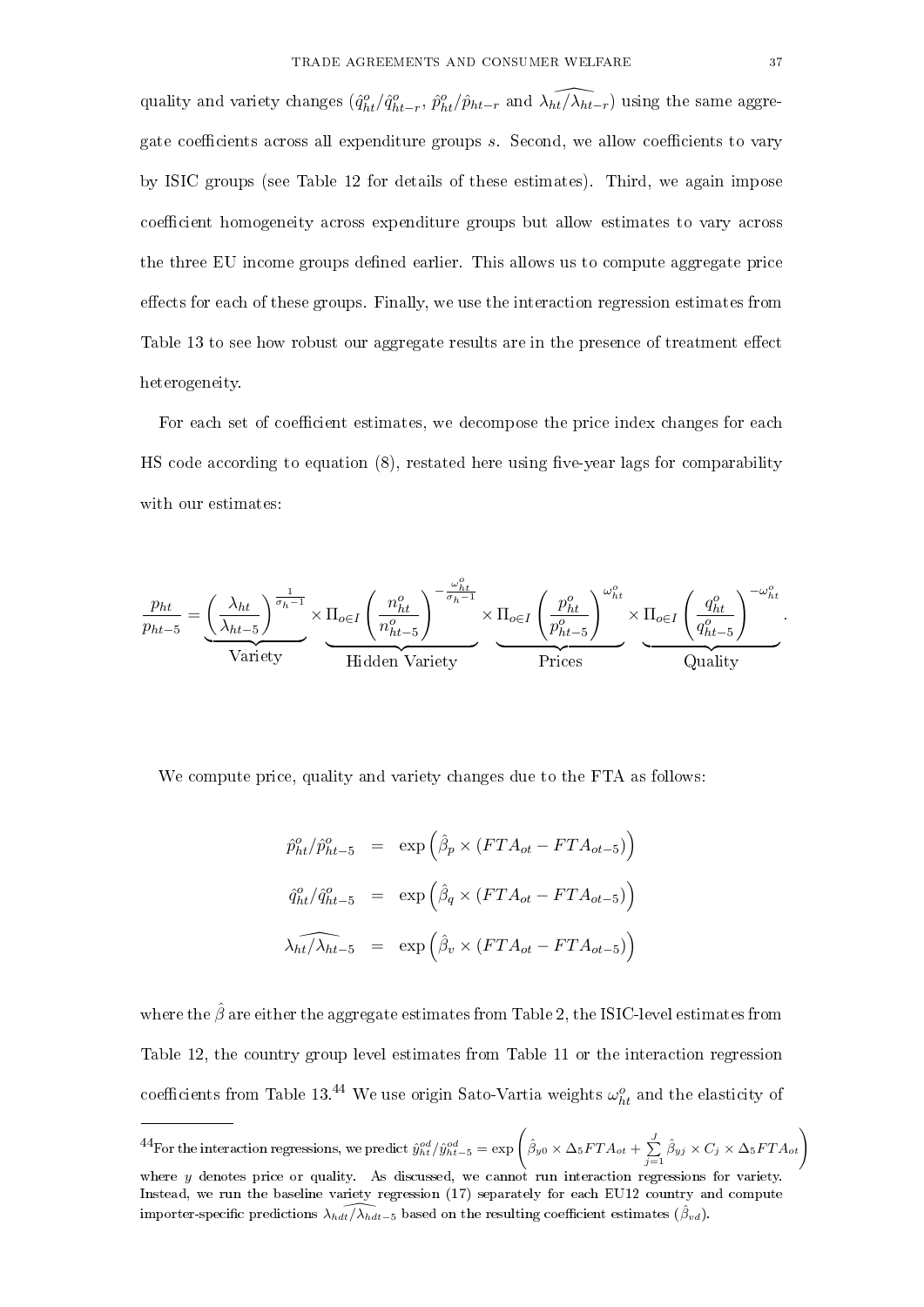substitution estimates  $\hat{\sigma}_h$  to calculate the HS 6-digit level price index changes  $(p_{ht}/p_{h-5})$ and its price, quality and variety components.<sup>45</sup>

The first row of Table 14 reports summary statistics for the total HS-level price index effects and its components across HS products and years for our set of aggregate estimates from Table 2.<sup>46</sup> Note that while the coefficients  $\hat{\beta}$  do not vary across products, estimated HS-level price effects are also influenced by the distribution of shares across origin countries which does vary by HS code. The FTA impact on the mean HS product was to reduce  $p_{ht}/p_{ht-5}$  by  $-0.35\%$ . This is entirely explained by increases in quality, with the impact of the price and variety components being negligible.

The next aggregation step is to use the shares of each HS product in the total imports accounted for by a given ISIC sector to compute the import price indices for final goods and intermediate inputs. Note that we use the same set of HS codes for each of these indices. This is because in practice, it is not possibly to neatly classify HS codes as either final goods or intermediate inputs - the same product can be used for both purposes. $47$ However, our input-output tables provide information on the share of each ISIC industry allocated to final and intermediate input use. We use these shares to weight domestic and imported components in final and intermediate sector-level price indices. Thus, the relative contribution of each HS-level price change to intermediate and final good price changes is implicitly determined by the use shares of the corresponding ISIC sector.

Row 2 of Table 14 shows that, when we use the set of aggregate coefficient estimates, FTAs reduced the final good import price index by an average of  $-0.42\%$  across ISIC groups and years. FTA-induced changes in domestic prices working through intermediate input linkages come in somewhat smaller at −0.06% (row 3). The overall ISIC-level

<sup>45</sup>As discussed, we do not try to estimate an FTA-induced change in hidden varieties because our proxies are too crude to expect reliable results. A large body of work on firm-level export market entry after trade liberalization suggests that the number of hidden varieties should be positively affected by FTAs. As such, our counterfactual price index change is likely to be an underestimate.

 $46$ Because we are using overlapping five-year differences in our baseline estimation, we can calculate counterfactual FTA impacts for every year in our sample period. Table 14 reports sample statistics across HS products and years.

<sup>&</sup>lt;sup>47</sup>As a consequence, standard attempts at mapping HS products often lead to contradictory results. For example, the UN's Broad Economic Categories will yield a different set of final consumption goods than when using concordances from products to consumption classifications such as COICOP (see OECD, 2001).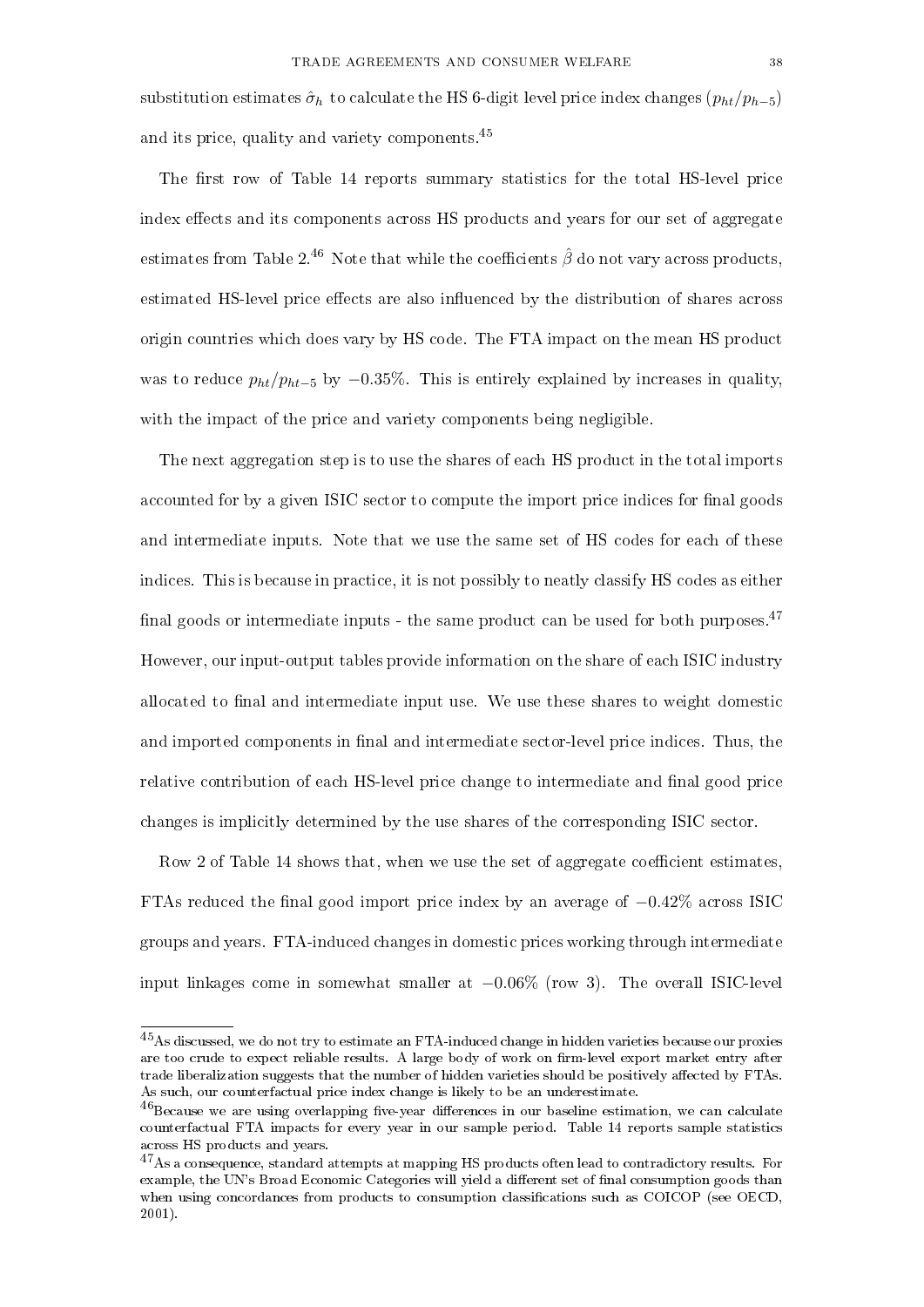price change is a weighted average between these two price changes. Because the import share is usually substantially smaller than the share of domestically produced goods  $(\omega_{sM} < \omega_{sD})$  in equation 3), the overall ISIC-level average price change is  $-0.14\%$ , much closer to the domestic price change than the import price change (row 4).

The final step is to use expenditure shares to aggregate across ISIC price indices to arrive at an economy wide consumer price index change. Row 5 in Table 14 reports a counterfactual FTA effect over our entire sample period. This is done by chaining the predicted five-year changes over the periods  $1993-1998$ ,  $1998-2003$ ,  $2003-2008$  and 2008-2013. We also compute bootstrapped  $95\%$  confidence intervals for the aggregate price effects by resampling 200 times from the original regression sample underlying the  $\hat{\beta}$  coefficient estimates. For our aggregate estimates (Table 14), we find that the cumulative effect of FTAs over the period  $1993-2013$  was to lower the aggregate EU12 consumer price index by  $0.24\%$ , with a 95% confidence interval of  $[-0.19\%, -0.28\%]$ . Put differently, in the absence of FTAs, EU quality- and variety-adjusted consumer prices would be higher by around a quarter of a percent. While this is not a large effect, it still amounts to substantial savings for EU consumers of around  $\epsilon$ 24 billion per year given that total consumer expenditure in the EU12 was approximately  $\in$ 10 trillion in  $2013<sup>48</sup>$  A substantial part of this change is due to imported intermediate inputs. If we switch off this channel by setting the domestic price index change to  $0\%$ , the overall CPI effect declines to  $-0.13\%$  (see row 6).

One advantage of using our aggregate estimates is that we can easily verify how our different robustness checks from Section  $5.2$  translate into aggregate CPI effects. In fact, our baseline results from Table 2 are at the lower end of the various quality coefficients presented in Tables 3-8, so that the overall CPI effect reported above is best seen as

 $48$ Since we estimate the cumulative effect, the consumer savings are smaller in years before 2013, but potentially higher for all years after, given the lag in the quality effect and the fact that some FTAs were signed towards the end of the period. We also note that our predicted changes in the economywide consumer price index will in general be different from CPI figures published by national statistical agencies. This is because of different aggregation schemes and, more importantly, because published CPI gures often do not adequately control for changes in quality and almost never for changes in the number available varieties. As such, our results should be interpreted as the true cost of living changes brought about by FTAs which existing CPIs would like to measure but are currently unable to do.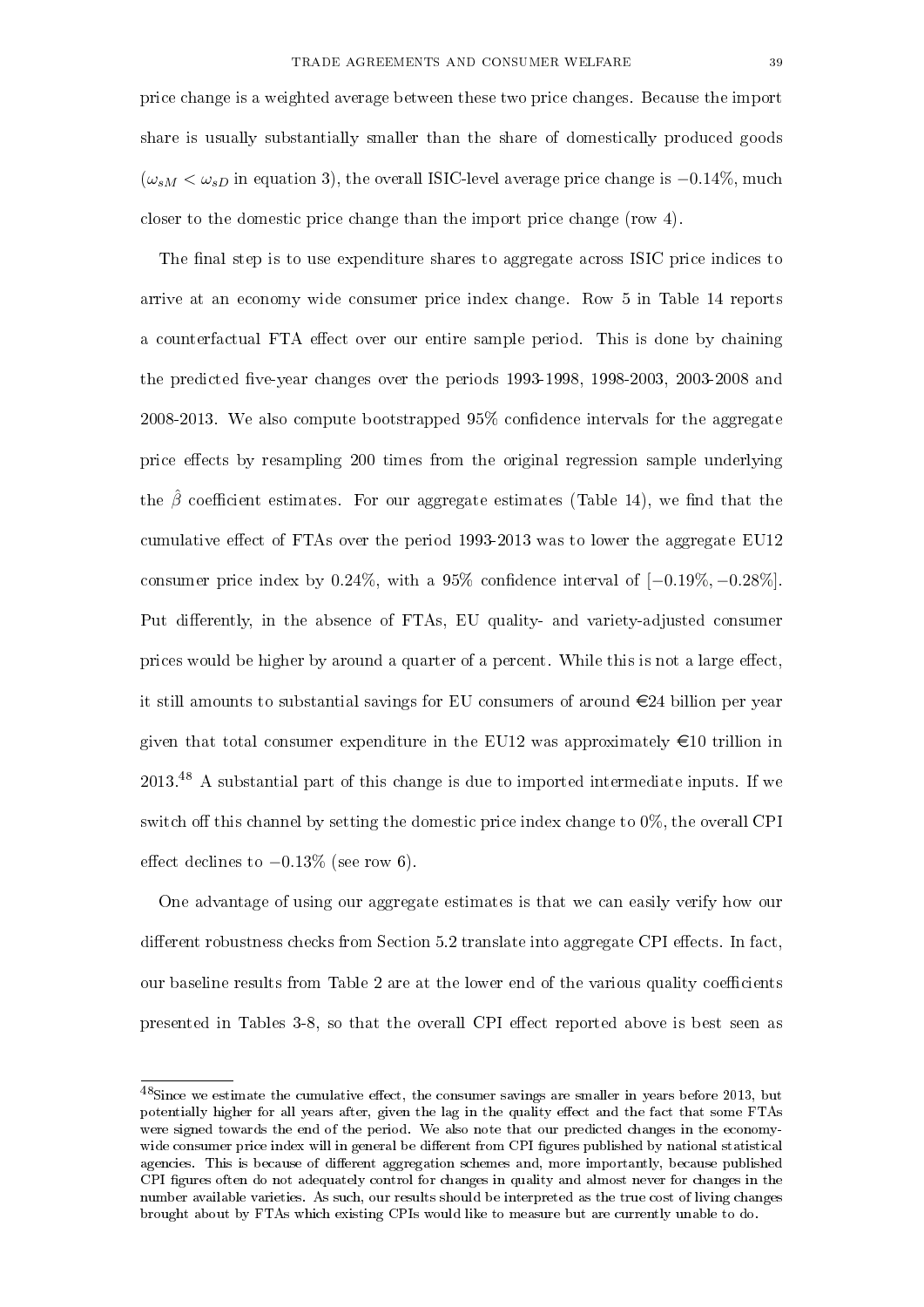a conservative estimate. For instance, if we instead use estimates based on the Broda-Weinstein elasticities (Column 3 of Table 2), the overall impact increases to  $-0.30\%$ (Row 7 of Table 14); and if we use estimates based on the number-of-firms proxy for hidden varieties (Column 5 of Table 6), the overall impact doubles to  $-0.49\%$ .<sup>49</sup>

Table 15 summarizes the overall CPI effect for the aggregation exercises based on heterogeneous coefficient estimates. Panel  $(1)$  shows that using ISIC-level estimates instead of aggregate estimates slightly increases the overall impact to  $-0.27\%$  or €27 billion per year  $(-0.18\%$  if we switch off the intermediate input channel). Looking at the country group estimates (Panel 2), consumers in all three country groups benetted from the EU's trade agreements but at −0.41% the CPI reductions for high-income country consumers were three times larger than those of consumers in the middle- and low-income groups. For both the ISIC and country-level aggregations, the aggregate effects are precisely estimated and we can always reject the null of no overall price effect. Finally, Panel  $(3)$  shows that allowing for more coefficient heterogeneity increases the mean estimated CPI effect to  $-0.47\%$  ( $-0.30\%$  without intermediates).<sup>50</sup> However, the noise in the underlying coefficient estimates also increases substantially, leading to a widening of the 95% confidence interval to  $[-0.17\%, -0.76\%]$ . Hence, we cannot reject the hypothesis that the aggregate effect is equal to  $-0.24\%$  (the CPI reduction predicted using our baseline estimates). $51$ 

<sup>49</sup>Note that we are also using our aggregate estimates to infer price, quality and variety changes for the service sector (ISIC 40\_99). While there is a small set of HS codes that maps into ISIC 40\_99, a better interpretation of this approach is that we are assuming that the FTA impact on services trade (which is not directly measurable due to the absence of unit values for services imports) is the same as on goods trade. Given the nature of the new generation of "deep" trade agreements and their focus on non-tariff barriers, this seems a legitimate albeit crude way of capturing the overall FTA effect. In any case, switching off all direct service sector effects by setting the relevant import price changes to zero does not change the overall CPI effect by much  $(-0.20\%$  instead of  $-0.24\%)$ . This is because the import share of services is only around 6-7%, limiting the direct impact of imports. (Note that service industries will still benefit from the indirect effect working through intermediate goods even if there are no direct import price effects.)

 $50$ The sectoral shares and input-output linkages are constructed at the relevant level of aggregation, the three country groups for Panel 2 and individual countries for Panel 3. In the latter exercise we then aggregate from the country results to the EU level using countries' shares in aggregate EU12 expenditure in 2013. Using other forms of aggregation, such as time-varying Cobb-Douglas or Sato-Vartia shares, leads to virtually identical results.

 $^{51}$ In unreported results, we have also examined the distributional effects of the EU's FTA by matching the ISIC-level price changes from Table 15 (Panel 1) to data on consumer expenditure by income deciles. Our findings show that the FTA impact was moderately regressive in the sense that richer households saw slightly stronger CPI reductions than poorer households. This is due to the fact that richer households tend to have higher expenditure shares for products with higher estimated quality-adjusted prices falls (e.g., motor vehicles).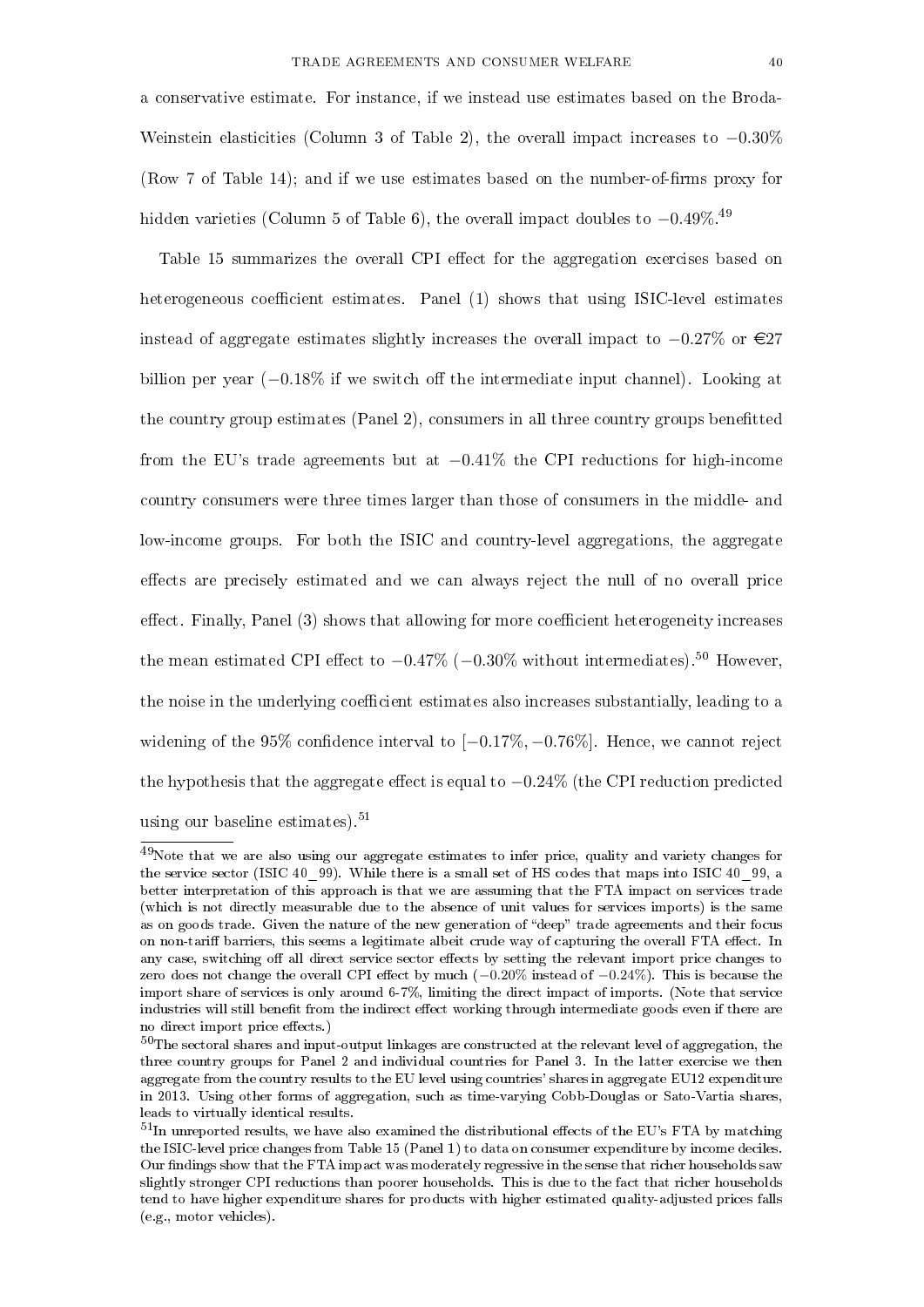#### 6. Conclusion

This paper examines the consumer welfare effects of the new generation of trade agreements implemented by the European Union between 1993 and 2013. We find that for the EU12 as a whole, these agreements increased welfare primarily by raising the quality of imported products from partner countries. There are important differences across EU countries, trading partners and the type of trade agreement, however. For example, high-income EU countries (the United Kingdom, the Netherlands, Ireland and Belgium/Luxembourg) saw a much stronger increase in quality than other EU countries. Indeed, for the group of low-income EU countries (Greece, Spain and Portugal), the impact of trade agreements worked almost exclusively through a reduction in prices rather than through increased quality.

Using expenditure shares of EU consumers, we also compute the aggregate consumer price index effects implied by our estimates. Our baseline results suggest that the trade agreements implemented by the EU lowered the CPI by 0.24%, saving EU consumers about  $\epsilon$ 24 billion per year. Of this overall effect, we attribute around 55% to the direct effect on the prices and quality of imported products. The remaining part is due lower domestic prices brought about by a reduction in the cost of imported intermediate inputs. Looking across EU country groups we find that high-income member states saw substantially stronger quality increases and hence larger overall consumer benefits.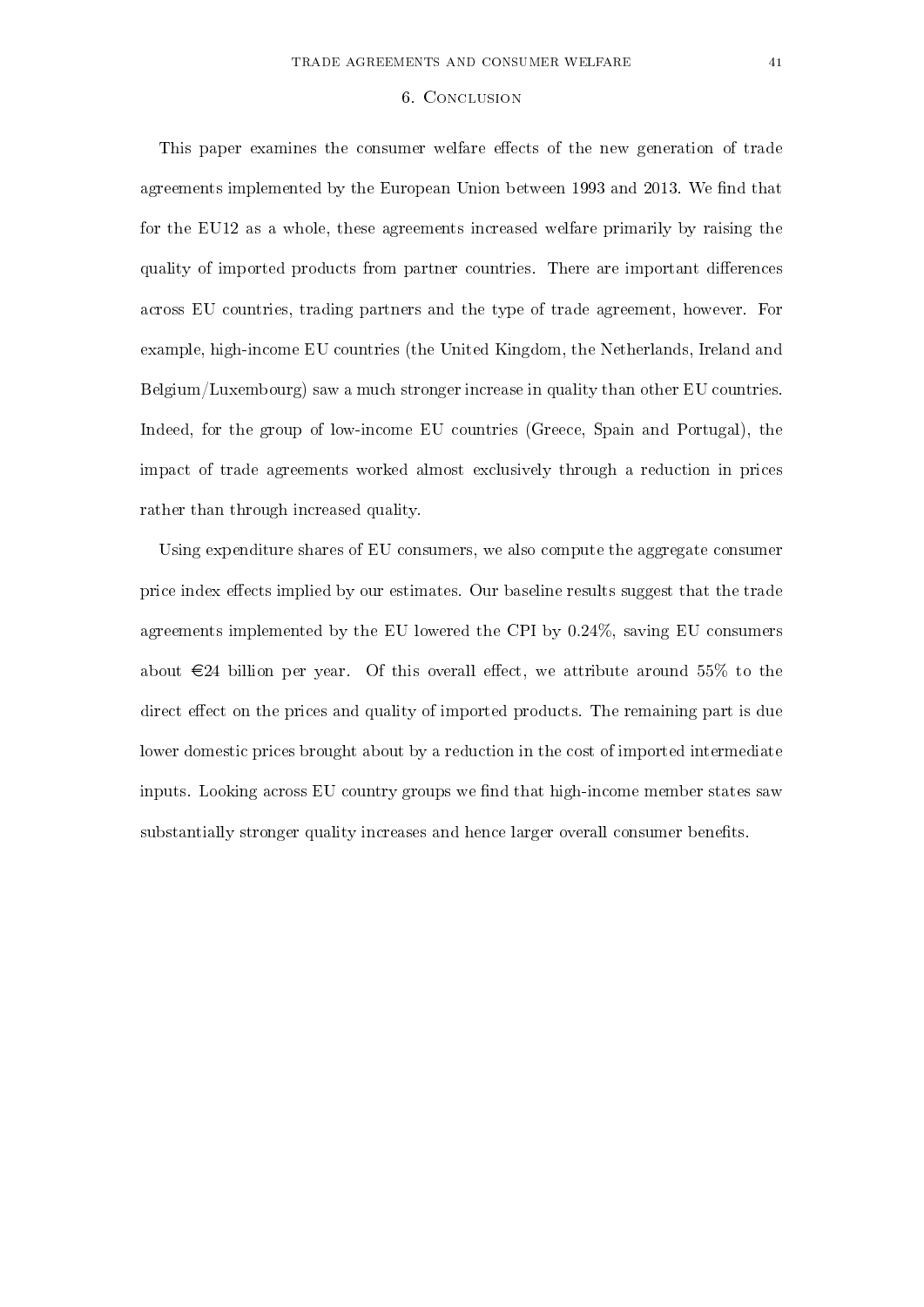#### Appendix A. Additional Results for Intermediate Inputs

A.1. Derivation of Equation (8) for Intermediate Inputs. We start by restating the expression for the HS 6-digit level intermediate input bundle:

$$
i_{hM} = \left(\sum\nolimits_{o=1}^{O} \sum\nolimits_{z=1}^{n_{hM}^o} \left(q_{hM}^o(z)\,i_{hM}^o(z)\right)^{(\varepsilon_{hM}-1)/\varepsilon_{hM}}\right)^{\frac{\varepsilon_{hM}}{\varepsilon_{hM}-1}}.
$$

The associated price index is:

$$
\left[\sum_{o=1}^O \sum_{z=1}^{n_{hM}^o} (p_{hM}^o(z)/q_{hM}^o(z))^{1-\varepsilon_{hM}}\right]^{\frac{1}{1-\varepsilon_{hM}}}, \quad \varepsilon_{hM} > 1.
$$

By analogy to the demand side, we assume that varieties are identical within a productorigin combination:

$$
p_{hM} = \left[ \sum_{o=1}^{O} n_{hM}^o (p_{hM}^o/q_{hM}^o)^{1-\varepsilon_{hM}} \right]^{\frac{1}{1-\varepsilon_{hM}}},
$$

where  $n_{hM}^o$  is the number of "hidden varieties" of product h imported from country o.

To use results from the price index literature, we define the quality- and hidden-variety adjusted price of the HS6 variety from origin  $o$  as  $p_{hM}^{o,adj} \equiv p_{hM}^{o} / ((n_{hM}^{o})^{1/(\varepsilon_{hM}-1)} q_{hM}^{o}).$ For a constant set of origin countries, the price index ratio over time for product  $h$  is given by:

$$
p_{hM,t}/p_{hM,t-1} = \Pi_{o=1}^{O} \left( p_{hM,t}^{o,adj} / p_{hM,t-1}^{o,adj} \right)^{\omega_{hMt}^{o}},
$$

where  $\omega_{hMt}^o$  are the Sato-Vartia weights associated with each variety. If the set of varieties (i.e., origin countries) changes between periods, the exact price index can be rewritten as:

(A.1) 
$$
p_{hM,t}/p_{hM,t-1} = (\lambda_{hM,t}/\lambda_{hM,t-1})^{1/(\varepsilon_{hM}-1)} \Pi_{o \in I} \left( p_{hM,t}^{o,adj} / p_{hM,t-1}^{o,adj} \right)^{\omega_{hMt}^o},
$$

where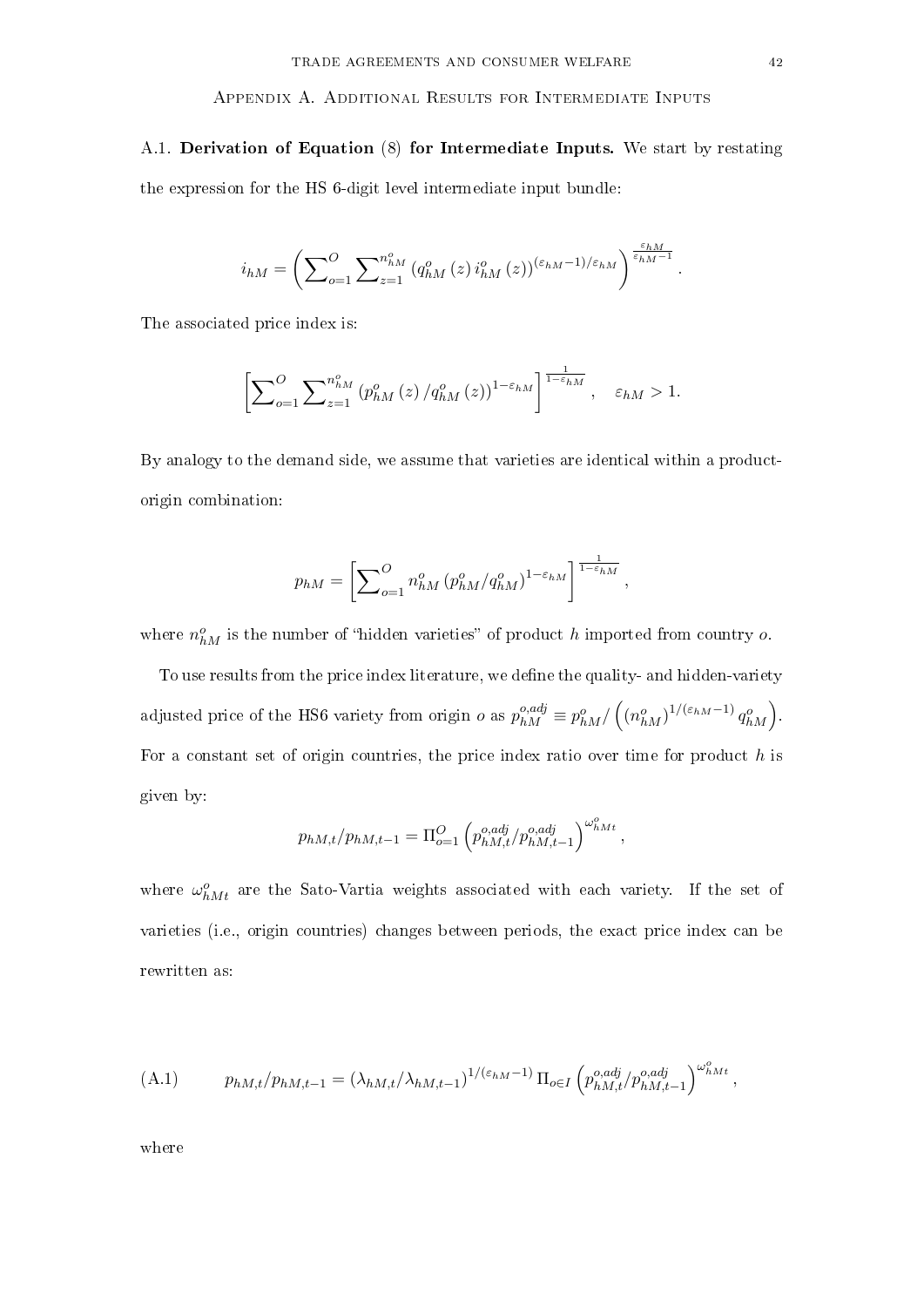$$
\lambda_{hMr} = \left(\sum\nolimits_{o \in I} p_{hM,r}^{o,adj} x_{hM,r}^{o}\right) / \left(\sum\nolimits_{o' \in I_r} p_{hM,r}^{o',adj} x_{hM,r}^{o'}\right) \quad r = t - 1, t
$$

and I denotes the set of varieties present in both periods, t and  $t-1$  (and  $I_r$  is the set of varieties present in period r). Substituting back for  $p_{hM}^{o,adj}$  into (A.1), the exact price index can be decomposed into its components of variety, prices, quality, and hidden variety as follows:

(A.2) 
$$
\frac{p_{hM,t}}{p_{hM,t-1}} = \underbrace{\left(\frac{\lambda_{hMt}}{\lambda_{hMt-1}}\right)^{\frac{1}{\varepsilon_{hM}-1}}}_{\text{Variety}} \times \underbrace{\Pi_{o\in I} \left(\frac{n_{hMt}^o}{n_{hMt-1}^o}\right)^{-\frac{\omega_{hMt}^o}{\varepsilon_{hM}-1}}}_{\text{Hidden Variety}}
$$
\n
$$
\times \underbrace{\Pi_{o\in I} \left(\frac{p_{hMt}^o}{p_{hMt-1}^o}\right)^{\omega_{hMt}^o}}_{\text{Prices}} \times \underbrace{\Pi_{o\in I} \left(\frac{q_{hMt}^o}{q_{hMt-1}^o}\right)^{-\omega_{hMt}^o}}_{\text{Quality}}.
$$

This is of course the exact analogue to equation  $(8)$  for final goods, with the difference that the elasticity parameters  $\varepsilon_{hM}$  now measure production substitutibility within HS codes. Crucially, however, these parameters can be estimated using the same data and the same Feenstra-Broda-Weinstein-type procedure described in Appendix B. Thus, for a given elasticity estimate for product  $h$ , the only difference is one of interpretation. If we believe that an HS product is an intermediate input, our elasticity estimate is a proxy for  $\varepsilon_{hM}$ ; if we believe an HS product is a final good, our elasticity estimate is a proxy for  $\sigma_h$ . As we have argued earlier, however, it is impossible to neatly divide HS products into final and intermediate products given that the same product often has both uses. Hence, we perform the above decomposition only once per HS code and instead rely on information on the share of each upper-level ISIC industry allocated to final and intermediate input use from input-output tables (see Section 5.3). This means that the relative contribution of each HS-level price change to intermediate and final goods price changes is implicitly determined by the use shares of the corresponding ISIC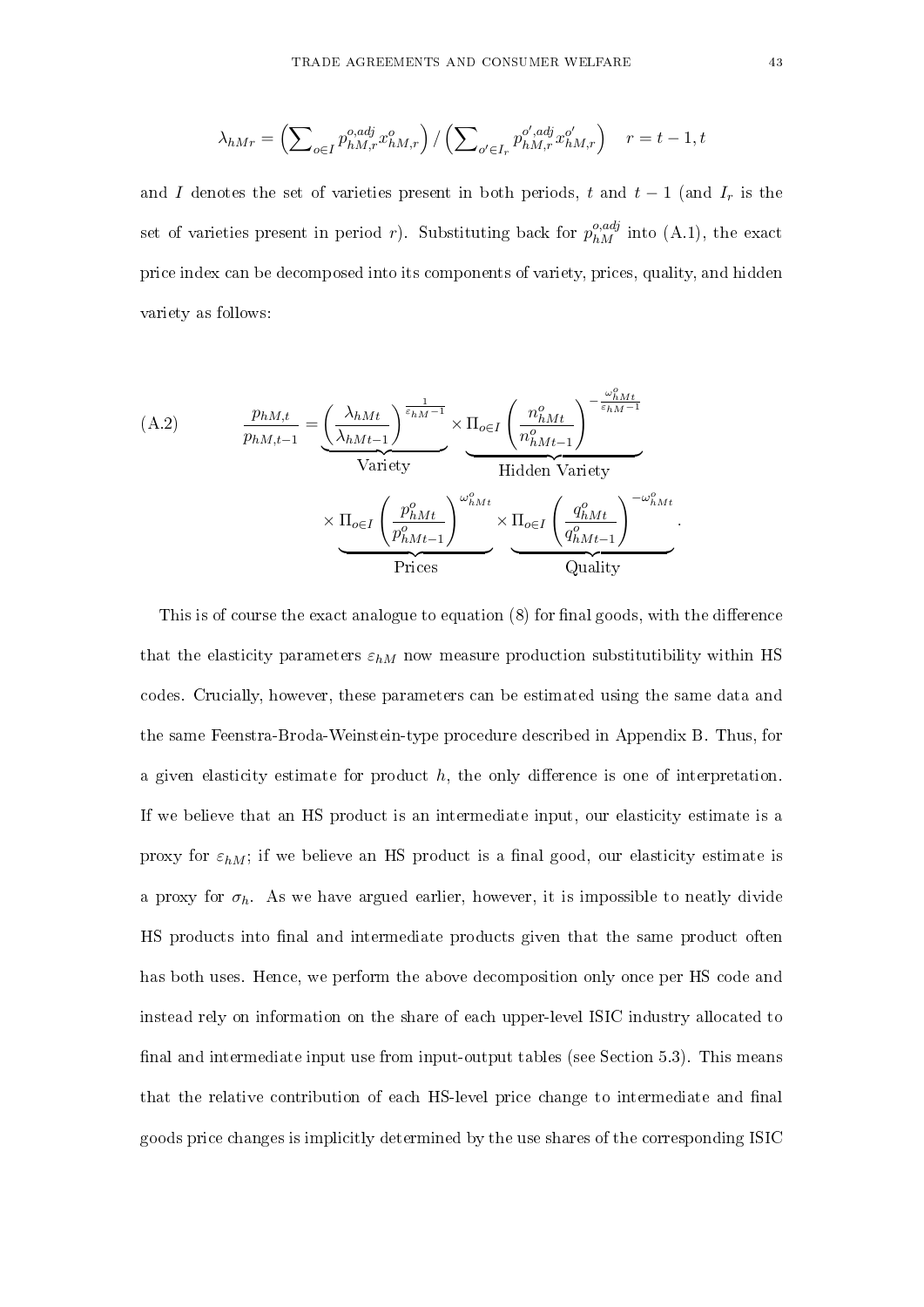sector, allowing us to avoid a sharp binary classification of an HS code as either a final or intermediate product.

A.2. Import Demand Equation for Quality Estimation. Recall that we defined the HS 6-digit level intermediate input bundle as:

$$
i_{hM}=\left(\sum\nolimits_{o=1}^{O}\sum\nolimits_{z=1}^{n_{hM}^{o}}\left(q_{hM}^{o}\left(z\right)i_{hM}^{o}\left(z\right)\right)^{\left(\varepsilon_{hM}-1\right)/\varepsilon_{hM}}\right)^{\frac{\varepsilon_{hM}}{\varepsilon_{hM}-1}}.
$$

If varieties are identical within a product-origin combination, this simplies to:

$$
i_{hM} = \left(\sum\nolimits_{o=1}^O n_{hM}^o \left(q_{hM}^o i_{hM}^o\right)^{(\varepsilon_{hM}-1)/\varepsilon_{hM}}\right)^{\frac{\varepsilon_{hM}}{\varepsilon_{hM}-1}}.
$$

Hence, import demand given expenditure on  $h$  and the associated CES price index is given by:

$$
X_{hM}^o = n_{hM}^o (p_{hM}^o / q_{hM}^o)^{1 - \varepsilon_{hM}} p_{hM}^{\varepsilon_{hM} - 1} E_{hM},
$$

where  $E_{hM}$  denotes total expenditure on imported intermediate input h, and  $p_{hM}$  is the CES price index. This is the exact analogue of the import demand equation in Section 3.2 of the paper, with the demand side elasticity parameter  $\sigma_h$  replaced by the supply side elasticity  $\varepsilon_{hM}$ . Hence, all the remaining steps in Section 3.2 carry through for both final and intermediate products.

#### Appendix B. Estimating Elasticities

The estimation strategy follows Feenstra (1994). The import demand equation for each variety of product  $h$  can be expressed in terms of shares and changes over time:

(B.3) 
$$
\Delta \ln s_{ht}^o = \varphi_{ht} - (\sigma_h - 1) \Delta \ln p_{ht}^o + \Delta \epsilon_{ht}^o,
$$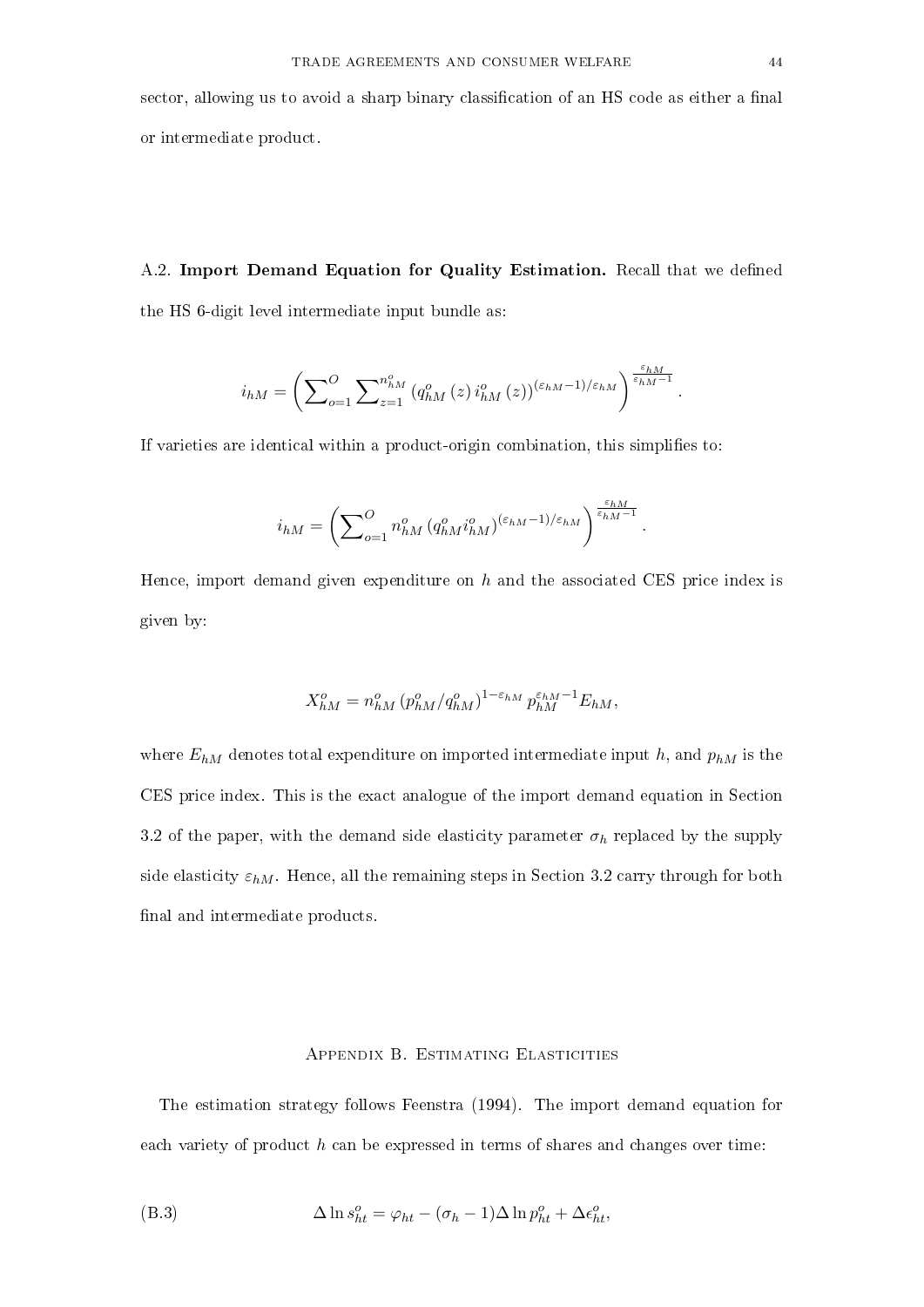where:  $\varphi_{ht} = (\sigma_h - 1) \ln p_{ht}$  and  $\Delta \epsilon_{ht}^o$  is treated as an unobservable random variable, reflecting changes in the number of varieties and quality.

The dependent variable  $\Delta \ln s_{ht}^o$  and the regressor  $\Delta \ln p_{ht}^o$  might be correlated with the error term due to the simultaneous determination of import prices and quantities. So equation (B.3) cannot be directly estimated and some assumptions on the supply side of the economy have to be made. Simultaneity bias is corrected by allowing the supply of variety  $\sigma$  to vary with the amount of exports, the export supply equation is defined as follows:

(B.4) 
$$
\Delta \ln p_{ht}^o = \psi_{ht} + \frac{\omega_h}{1 + \omega_h} \Delta \ln s_{ht}^o + \Delta \delta_{ht}^o,
$$

where:  $\psi_{ht} = \omega_h \Delta \ln w_{sMht} / (1 + \omega_h)$  ( $w_{sMht}$  is total expenditures on product h),  $\omega_h$  is the inverse supply elasticity (assumed to be the same across countries) and  $\Delta \delta_{ht}^o$ 

The identification strategy relies on the following assumption:

$$
E(\Delta \epsilon_{ht}^o \Delta \delta_{ht}^o) = 0.
$$

This implies that shocks to demand and supply at the variety level are uncorrelated. It is convenient to eliminate  $\varphi_{ht}$  and  $\psi_{ht}$  by choosing a reference country k and differencing demand and supply equations, denoted in  $(B.3)$  and  $(B.4)$ , relative to country k.

(B.6) 
$$
\Delta^k \ln s_{ht}^o = -(\sigma_h - 1)\Delta^k \ln p_{ht}^o + \Delta^k \epsilon_{ht}^o
$$

(B.7) 
$$
\Delta^k \ln p_{ht}^o = \frac{\rho_h}{(\sigma_h - 1)(1 - \rho_h)} \Delta^k \ln s_{ht}^o + \Delta^k \delta_{ht}^o
$$

where  $\Delta^k x_{ht}^o = \Delta x_{ht}^o - \Delta x_{ht}^k$ ,  $\rho_h = \omega_h (\sigma_h - 1) / (1 + \omega_h \sigma_h)$  and satisfies  $0 \le \rho_h \le$  $(\sigma_h - 1)/\sigma_h$  < 1. In order to take advantage of the identification strategy equation (B.6) and (B.7) are then multiplied together to obtain:

(B.8) 
$$
(\Delta^k \ln p_{ht}^o)^2 = \theta_1 (\Delta^k \ln s_{ht}^o)^2 + \theta_2 (\Delta^k \ln p_{ht}^o \Delta^k \ln s_{ht}^o) + u_{ht}^o,
$$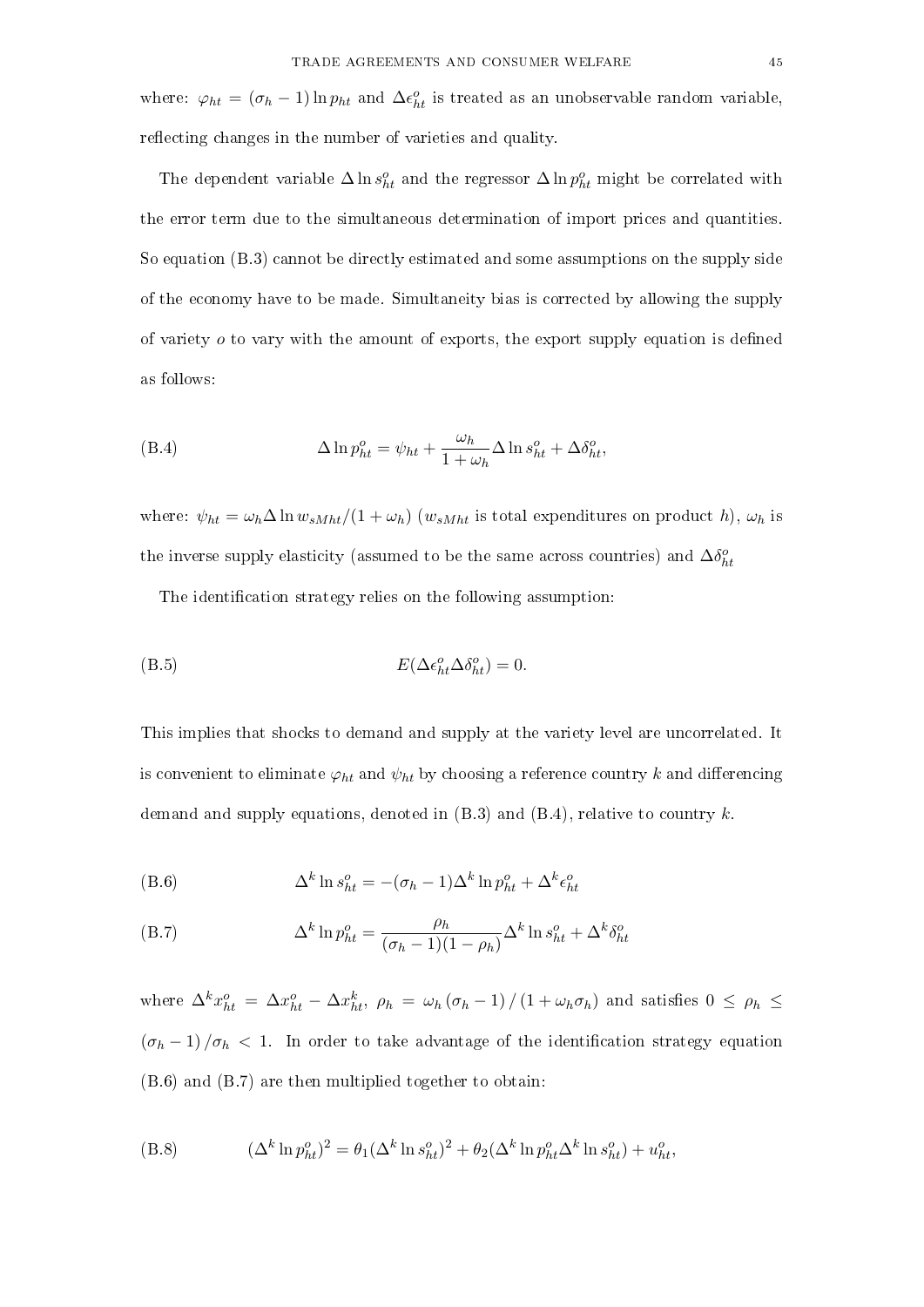where  $\sigma_h = f(\theta_1, \theta_2)$  as shown in the following Proposition.

**Proposition 1.** So long as  $\theta_1 > 0$ , then  $\sigma_h$  and  $\rho_h$  are defined as follows:

$$
\rho_h = \frac{1}{2} + \left(\frac{1}{4} - \frac{1}{4 + (\theta_2^2/\theta_1)}\right)^{1/2} \text{ if } \theta_2 > 0
$$

$$
\rho_h = \frac{1}{2} - \left(\frac{1}{4} - \frac{1}{4 + (\theta_2^2/\theta_1)}\right)^{1/2} \text{ if } \theta_2 < 0
$$

$$
\sigma_h = 1 + \left(\frac{2\rho_h - 1}{1 - \rho_h}\right) \frac{1}{\theta_2} \text{ in both cases}
$$

If  $\theta_1 < 0$ , but  $\theta_1 > -\theta_2^2/4$ , it is still possible to obtain a value for  $\sigma_h$  exceeding unity but  $\rho \notin [0, 1]$ .

It is still not possible to consistently estimate equation (B.8) because prices and expenditure shares are correlated with the error term. Nevertheless, it is possible to obtain a consistent estimator for the thetas and hence for the elasticity of substitution by averaging (B.8) over time. The estimation is still possible because  $\sigma_h$  and the supply elasticity are assumed to be constant over the varieties of the same product; the former due to the CES demand structure, the latter for the particular form of the supply curve, whose elasticity is assumed to be equal across all supplying countries.

Hence, taking the sample means of the variables, equation (B.8) can be rewritten as:

(B.9) 
$$
\overline{(\Delta^k \ln p_{ht}^o)^2} = \theta_1 \overline{(\Delta^k \ln s_{ht}^o)^2} + \theta_2 \overline{(\Delta^k \ln p_{ht}^o \Delta^k \ln s_{ht}^o)} + \overline{u_{ht}^o}.
$$

From the assumption that underlines the identification strategy,  $E\left[\overline{u_{ht}^o}\right] = 0.52$  This implies that the expectation of the error term in (B.9) converges to zero and the equation can be consistently estimated. Let  $\widehat{\theta}_1$  and  $\widehat{\theta}_2$  denote the estimates of  $\theta_1$  and  $\theta_2$  obtained by running weighted least squares (WLS) on (B.9), it turns out that these are equivalent

<sup>52</sup>Supply and demand error terms are assumed to be independent, see equation (B.5). A further condition to get identification requires to have some difference in the relative variances of the two error terms. See Feenstra (1994).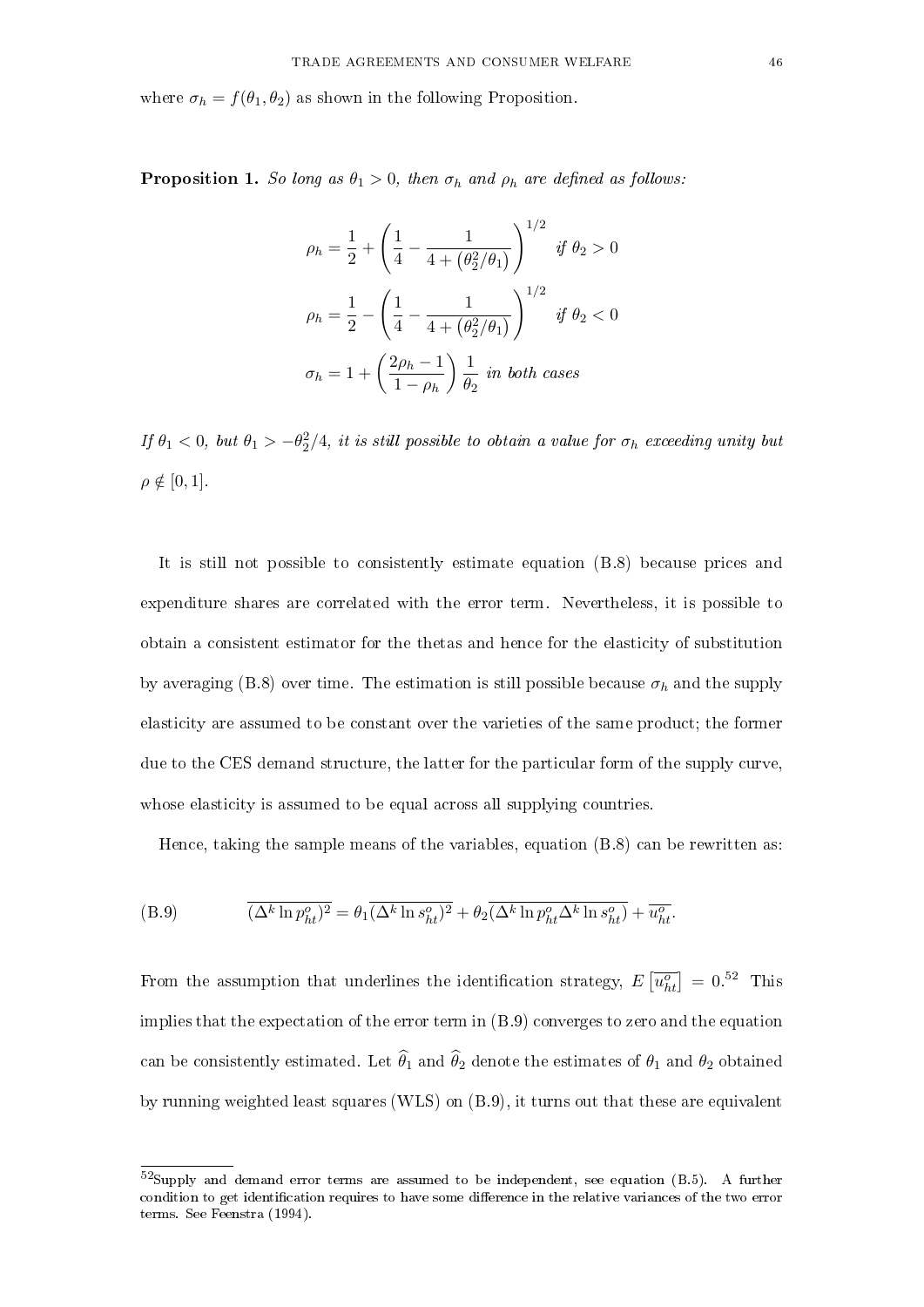to the Hansen's (1982) GMM estimator defined as follows:

(B.10) 
$$
\widehat{\beta}_{GMM} = \arg \min_{\theta \in \Theta} \overline{u_{ht}^o}(\beta)'W \overline{u_{ht}^o}(\beta),
$$

where  $\beta = \begin{pmatrix} \sigma_h \\ \sigma_l \end{pmatrix}$  $\binom{\sigma_h}{\rho_h}$ , and W is a positive definite weighting matrix. In order to get a consistent estimate for  $\sigma_h$ , first  $\hat{\theta}_1$  and  $\hat{\theta}_2$  are obtained by running WLS on (B.9), then  $\sigma_h$  is computed using Proposition 1. Whenever an infeasible value for  $\sigma_h$  is obtained  $(<1)$ , a constrained numerical minimization of equation  $(B.10)$  is performed using the Nelder and Mead's (1965) simplex algorithm.<sup>53</sup>

A direct measure of prices is not available, so  $p_{ht}^o$  is calculated as a unit value. This implies that prices are measured with some error. In order to mitigate this problem, Feenstra (1994) suggests adding a constant to equation (B.9) in order to capture the variance of the measurement error. Broda and Weinstein (2006) refine the method by imposing some structure to the form of the error, which also affects the strategy for the form of the weighting matrix in the WLS estimator.

Let  $p_{ht}^{oi}$  be the price of a particular product of variety  $o$  of product  $h$ ; so that the trade value  $p_{ht}^o x_{ht}^o = \sum_i p_{ht}^{oi}$  because the quantity of each product,  $x_{ht}^{oi}$ , always equals one (i.e.: in case of more items of the same product, the same price is added several times). They assume that product prices are measured with an i.i.d. error such that  $p_{ht}^{oi} = \tilde{p}_{ht}^{oi} \zeta_{ht}^{oi}$  where  $\tilde{p}_{ht}^{oi}$  is the true price and  $p_{ht}^{oi}$  is the measured price. In this case the error has mean zero and:

$$
var(\ln \zeta_{ht}^{oi}) = \sigma^2
$$

$$
cov\left(\ln \zeta_{ht}^{oi}, \ln \zeta_{hs}^{o'j}\right) = 0 \quad \forall \ o \neq o', \ t \neq s, \ i \neq j
$$

By assuming that the log of the geometric mean price of a variety is approximately equal to the log of the arithmetic mean, it is possible to compute the variance of  $\ln p_{ht}^o$ 

<sup>&</sup>lt;sup>53</sup>The variables are constrained as follows:  $1 < \sigma_h \le 135.5$  and  $0 \le \rho_h < 1$ . Once a solution is obtained the non-linear condition  $\rho_h \leq (\sigma_h - 1)/\sigma_h$  is checked. If the condition is not satisfied, it implies that a bigger value of  $\sigma_h$  would be needed. In the rare event that this happens (on average less than 0.1% of all estimates),  $\sigma_h$  is assumed to be equal to 140. All results are very robust to these assumptions, the choice of a max value of sigma equal to 140 has no impact on the final result.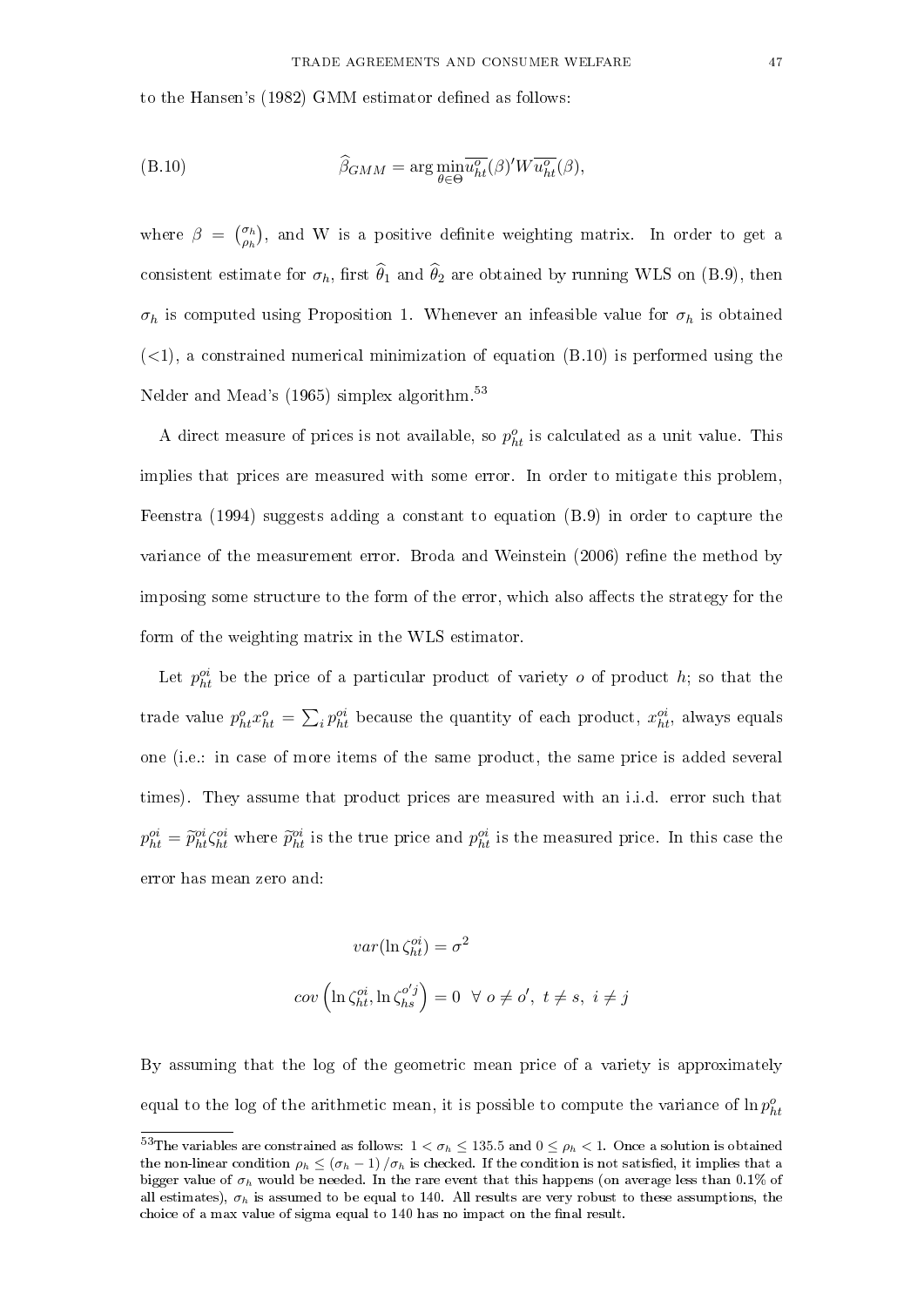as follows:

$$
\sigma_{\ln p_{ht}^o}^2 \equiv var \left[ \ln \left( \frac{\sum_i p_{ht}^{oi}}{x_{ht}^o} \right) \right] \approx var \left[ \ln \left( \left( \prod_i p_{ht}^{oi} \right)^{1/x_{ht}^o} \right) \right] =
$$
  

$$
= \frac{1}{(x_{ht}^o)^2} var \left( \sum_i \left( \ln \tilde{p}_{ht}^{oi} + \ln \zeta_{ht}^{oi} \right) \right) = \frac{1}{(x_{ht}^o)^2} x_{ht}^o \sigma^2 = \frac{1}{x_{ht}^o} \sigma^2.
$$

Thanks to the assumptions on structure of the error, we obtain:

$$
E(\Delta^k \ln p_{ht}^o)^2 = E\left((\ln p_{ht}^o - \ln p_{ht-1}^o) - (\ln p_{ht}^k - \ln p_{ht-1}^k)\right)^2 =
$$
  

$$
= \delta_{ho_k t}^2 + \sigma^2 \left(\frac{1}{x_{ht}^o} + \frac{1}{x_{ht-1}^o} + \frac{1}{x_{ht}^k} + \frac{1}{x_{ht-1}^k}\right),
$$

where  $\delta_{ho_k t}^2$  is the variance of the true price differences over time and with respect to variety  $k$ . Averaging this across all periods:

$$
E\frac{1}{T}\sum_{t} (\Delta^k \ln p_{ht}^o)^2 = \frac{1}{T}\sum_{t} \delta_{ho_k t}^2 + \sigma^2 \frac{1}{T}\sum_{t} \left(\frac{1}{x_{ht}^o} + \frac{1}{x_{ht-1}^o} + \frac{1}{x_{ht}^k} + \frac{1}{x_{ht-1}^k}\right).
$$

This implies that the equation  $(B.9)$  should be modified by adding the following error adjustment term to the right hand side:

(B.11) 
$$
err\_adj = \widehat{\theta}_3 \frac{1}{T} \sum_t \left( \frac{1}{x_{ht}^o} + \frac{1}{x_{ht-1}^o} + \frac{1}{x_{ht}^k} + \frac{1}{x_{ht-1}^k} \right),
$$

where  $\widehat{\theta}_3 = \widehat{\sigma}^2$  is a parameter to be estimated. This equation generalises Broda and Weinstein's (2006) approach, which which does not take into account the first difference with respect to the reference country k. Since prices of variety k might also be measured with error, our estimates are likely to be more robust to measurement error if the choice of the reference country is accounted for.

Broda and Weinstein (2006) use a similar line of reasoning for the weighting matrix of their WLS estimator. Heteroskedasticity is likely to be present because if prices are measured with error, so are their sample variances. They correct for this heteroskedasticity by assuming that the sample variances are inversely related to the quantity of goods (used to calculate unit values) and to the number of periods. We follow the same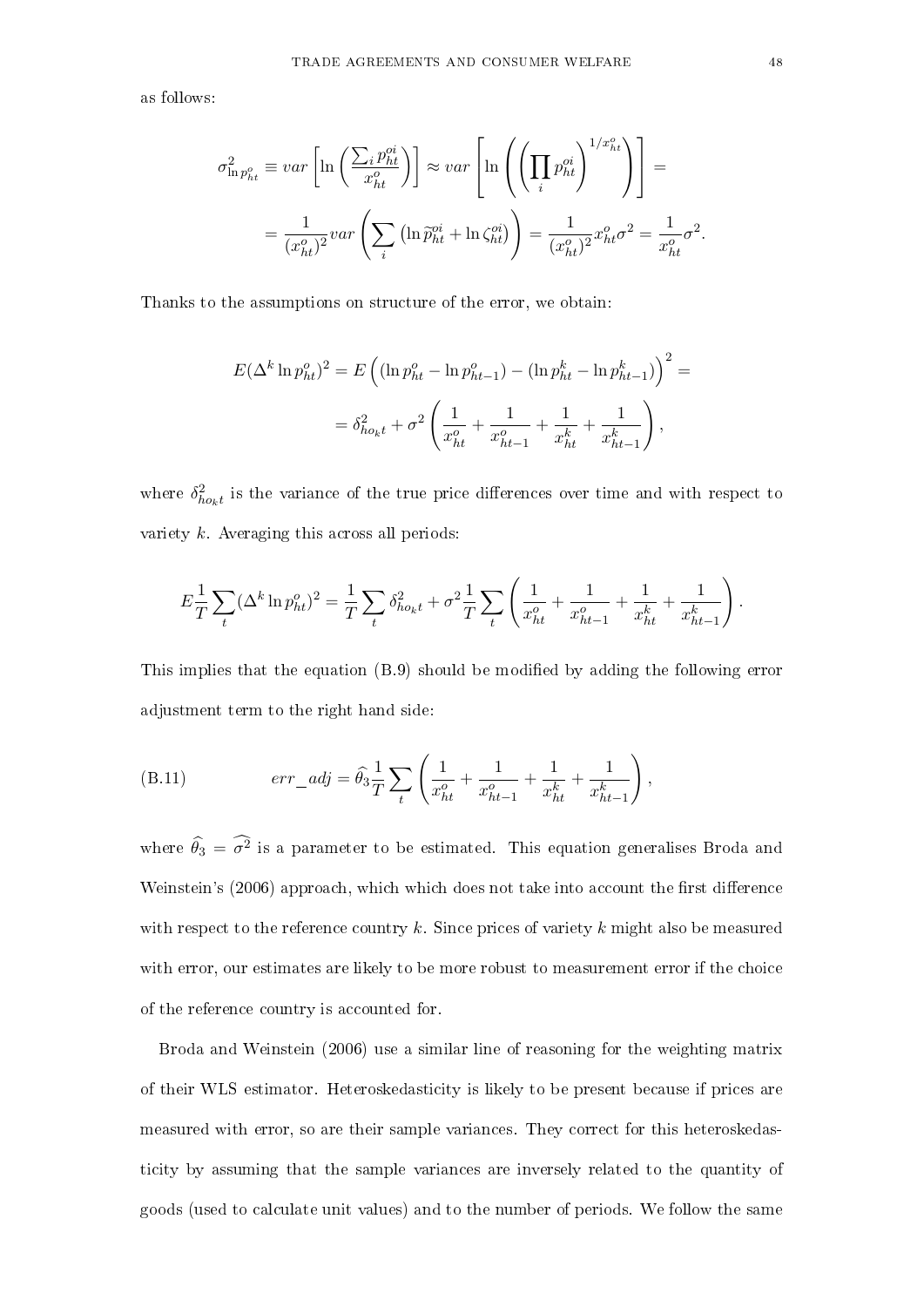strategy, and define the variance in order to account for the first differencing with respect to the reference country  $k$ . Hence the weights are given by:

(B.12) 
$$
weight = T^{3/2} \left( \frac{1}{x_{ht}^o} + \frac{1}{x_{ht-1}^o} + \frac{1}{x_{ht}^k} + \frac{1}{x_{ht-1}^k} \right)^{-1/2}.
$$

The elasticities will be estimated both following the Broda and Weinstein's (2006) baseline estimation strategy and using the modified error adjustment term and weighting scheme.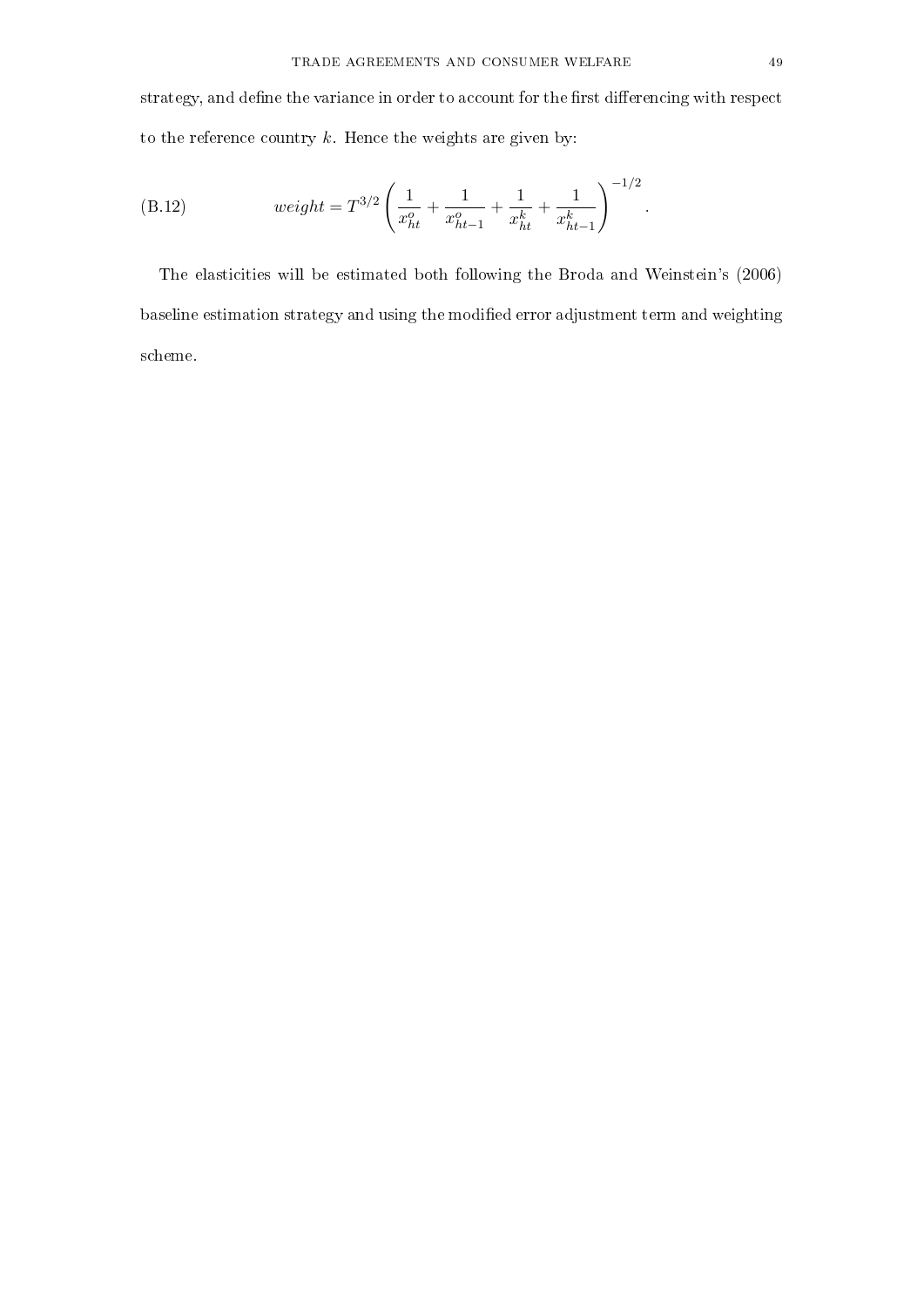#### **REFERENCES**

- Amiti, Mary and Amit K. Khandelwal, "Import competition and quality upgrading," Review of Economics and Statistics, 2013,  $95(2)$ , 476-490.
- Baccini, Leonardo, "Explaining formation and design of EU trade agreements: The role of transparency and flexibility," European Union Politics, 2010, 11 (2), 195-217.
- Baier, Scott L. and Jeffrey H. Bergstrand, "Do free trade agreements actually increase members' international trade?," Journal of international Economics, 2007.  $71(1), 72-95.$
- **and** , "Estimating the effects of free trade agreements on international trade flows using matching econometrics," Journal of international Economics, 2009,  $77(1), 63-76.$
- , \_\_\_\_, and Michael Feng, "Economic integration agreements and the margins of international trade," Journal of International Economics, 2014, 93 (2), 339-350.
- Baldwin, Richard and James Harrigan, "Zeros, quality, and space: Trade theory and trade evidence," American Economic Journal: Microeconomics, 2011,  $\beta$  (2), 60– 88.
- Bas, Maria and Vanessa Strauss-Kahn, "Input-trade liberalization, export prices and quality upgrading," Journal of International Economics, 2015, 95 (2), 250-262.
- Bernard, Andrew B. and Swati Dhingra, "Contracting and the Division of the Gains from Trade," Technical Report, Working paper 2015.
- Blaum, Joaquin, Claire LeLarge, and Michael Peters, The Gains from Input Trade in Firm-Based Models of Importing," NBER Working Paper, aug 2015, 21504.
- Blonigen, Bruce A. and Anson Soderbery, "Measuring the benefits of foreign product variety with an accurate variety set," Journal of International Economics.  $2010, 82(2), 168-180.$
- Brenton, Paul and Miriam Manchin, "Making EU trade agreements work: the role of rules of origin," The World Economy, 2003,  $26(5)$ , 755-769.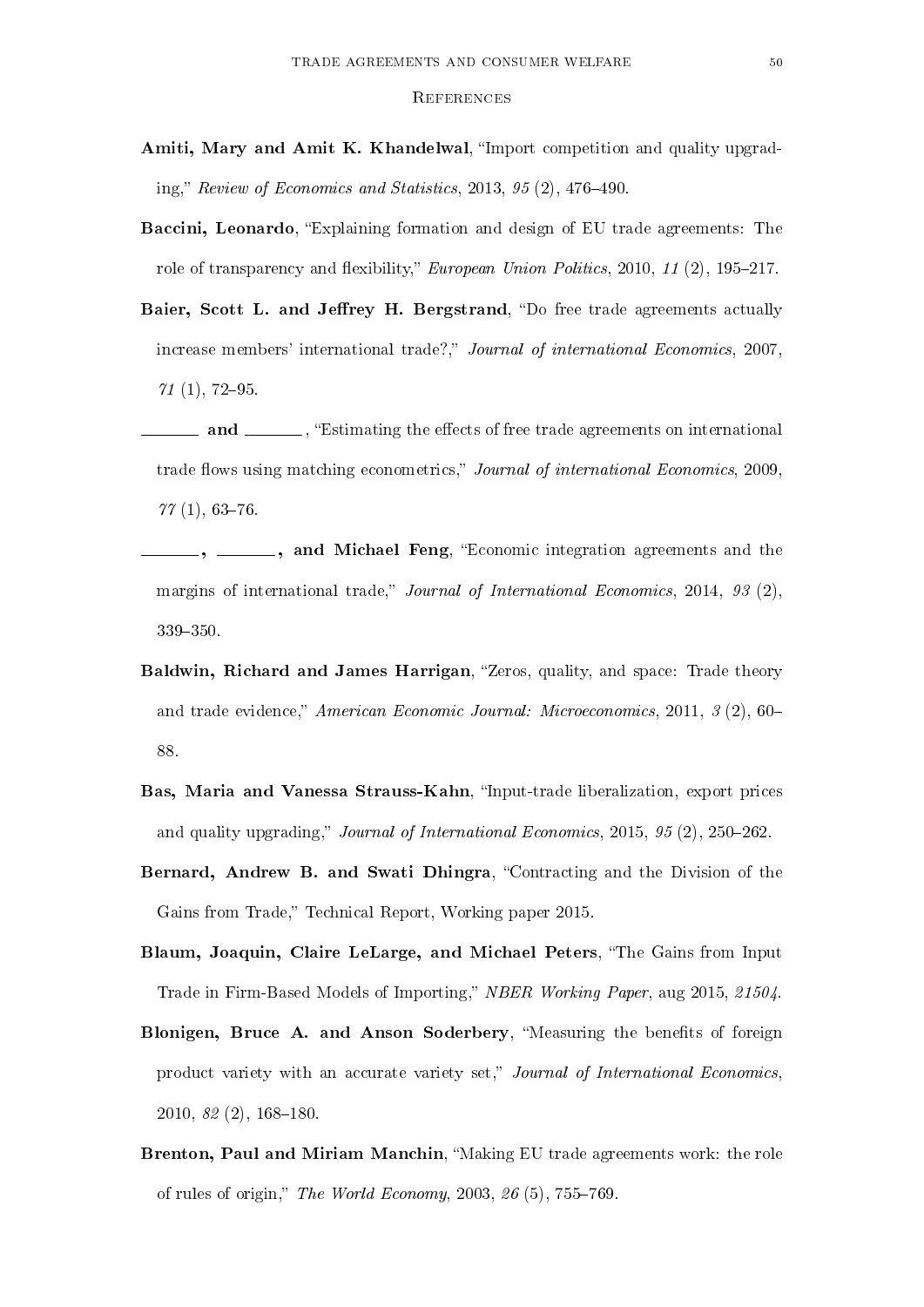- Broda, Christian and David E. Weinstein, "Globalization and the Gains from Variety<sup>\*</sup>," Quarterly Journal of Economics, 2006, 121 $(2)$ , 541–585.
- Caliendo, Lorenzo and Fernando Parro, "Estimates of the Trade and Welfare Effects of NAFTA," Review of Economic Studies,  $2015$ ,  $82$  (1),  $1-44$ .
- DeBardeleben, Joan, "The impact of EU enlargement on the EU-Russian relationship," A Resurgent Russia and the West: The European Union, NATO, and Beyond. Dordrecht, The Netherlands: Republic of Letters Publishing,  $2009$ , pp. 93-112.
- Demir, F. Banu, *Trading tasks and quality*, Department of Economics, University of Oxford, 2011.
- Dhingra, Swati, "Trading away wide brands for cheap brands," The American Economic Review, 2013, 103 (6), 2554-2584.
- **and John M. Morrow**, "Monopolistic Competition and Optimum Product Diversity under Firm Heterogeneity," Working Paper, nov 2012.
- Diewert, W. Erwin, "Exact and superlative index numbers," Journal of econometrics.  $1976, \frac{1}{4} (2), 115-145.$
- Egger, Hartmut, Peter Egger, and David Greenaway, "The trade structure effects of endogenous regional trade agreements," Journal of international Economics, 2008,  $74(2), 278-298.$
- Fan, Haichao, Yao A. Li, and Stephen R. Yeaple, "Trade liberalization, quality, and export prices," Review of Economics and Statistics, 2015,  $97(5)$ , 1033-1051.
- Feenstra, Robert C., "New product varieties and the measurement of international prices," American Economic Review, 1994, 84, 157.
- and David E. Weinstein, "Globalization, markups, and the US price level," NBER Working Paper, 2010.
- and John Romalis, "International prices and endogenous quality," Technical Report, National Bureau of Economic Research 2012.
- Hallak, Juan C., "A product-quality view of the linder hypothesis," The Review of Economics and Statistics, 2010,  $92(3)$ , 453-466.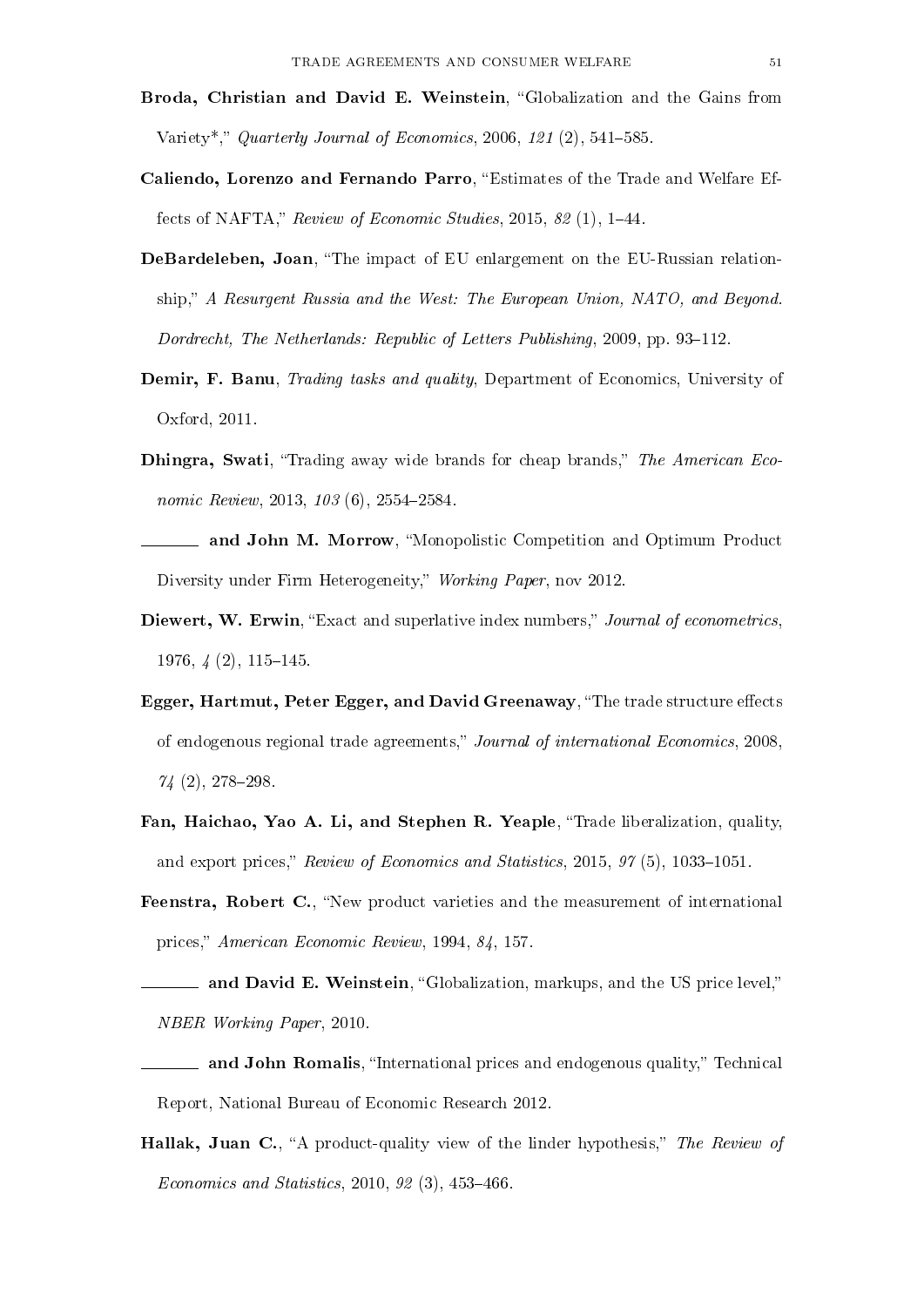and Peter K. Schott, "Estimating Cross-Country Differences in Product Quality<sup>\*</sup>," The Quarterly journal of economics,  $2011$ ,  $126$  (1),  $417-474$ .

- Handley, Kyle and Nuno Limão, "Trade and Investment under Policy Uncertainty: Theory and Firm Evidence," NBER Working Papers 17790, National Bureau of Economic Research, Inc Jan 2012.
- Hansen, Lars Peter, "Large Sample Properties of Generalized Method of Moments Estimators," *Econometrica*, 1982,  $50(4)$ , 1029–1054.
- Harrigan, James and Geoffrey Barrows, "Testing the theory of trade policy: Evidence from the Abrupt End of the Multifiber Arrangement," The Review of Economics and Statistics,  $2009, 91 (2), 282-294$ .
- Head, Keith and Thierry Mayer, "Gravity Equations: Workhorse, Toolkit, and Cookbook," Handbook of International Economics, 2014, 4, 131.
- Hsieh, Chang-Tai, Nicholas Li, Ralph Ossa, and Mu-Jeung Yang, "Accounting for the New Gains from Trade Liberalization," Technical Report, National Bureau of Economic Research 2016.
- Hummels, David and Peter J. Klenow, "The Variety and Quality of a Nation's Exports," American Economic Review,  $2005, 95(3), 704-23$ .
- Iacovone, Leonardo and Beata S. Javorcik, Multi-Product Exporters: Product Churning, Uncertainty and Export Discoveries," The Economic Journal, 2010, 120  $(544)$ ,  $481-499$ .
- Johnson, Robert C., "Trade and prices with heterogeneous firms," Journal of International Economics,  $2012, 86(1), 43-56$ .
- Khandelwal, Amit, "The long and short (of) quality ladders," The Review of Economic  $Studies, 2010, 77 (4), 1450-1476.$
- Khandelwal, Amit K., Peter K. Schott, and Shang-Jin Wei, "Trade Liberalization and Embedded Institutional Reform: Evidence from Chinese Exporters," The American Economic Review, 2013, 103 (6), 2169-2195.

Krugman, Paul R., "Scale Economies, Product Differentiation, and the Pattern of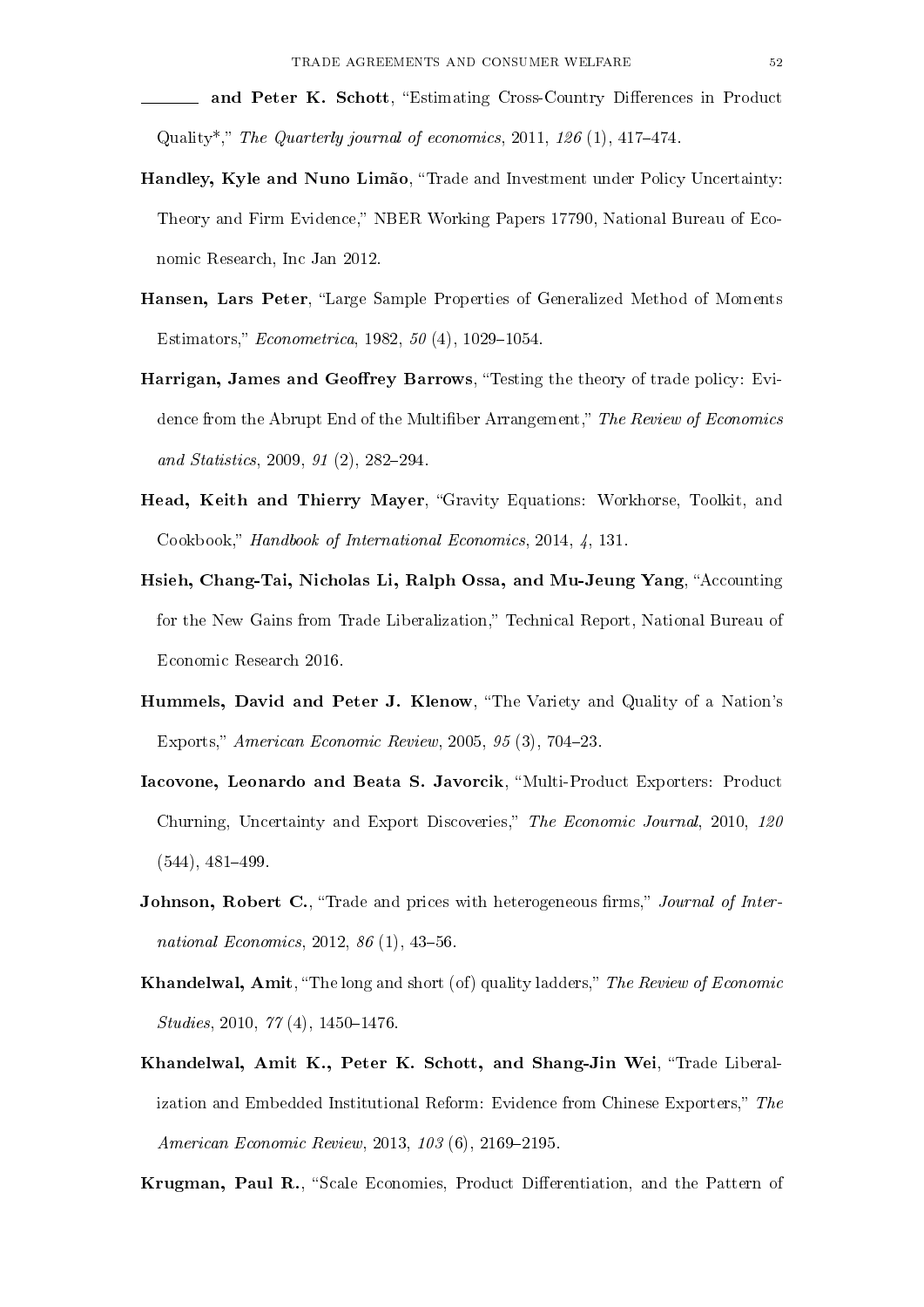Trade," American Economic Review, 1980,  $70(5)$ , 950-959.

- Nelder, John A. and Roger Mead, "A Simplex Method for Function Minimization," The Computer Journal, 1965,  $\gamma$  (4), 308-313.
- OECD, COICOP-CPC and CPC-COICOP correspondence tables, Paris: Organisation for Economic Co-operation and Development, 2001.
- Pelkmans, Jacques and Paul Brenton, "Bilateral trade agreements with the EU: Driving forces and effects," in "Multilateralism and Regionalism in the Post-Uruguay Round Era," Springer, 1999, pp. 87-121.
- Sato, Kazuo, "The ideal log-change index number," The Review of Economics and *Statistics*, 1976, pp. 223-228.
- Schott, Peter K., "Across-product Versus Within-product Specialization in International Trade," The Quarterly Journal of Economics,  $2004$ ,  $119(2)$ ,  $647-678$ .
- Sheu, Gloria, "Price, quality, and variety: Measuring the gains from trade in differentiated products," American Economic Journal: Applied Economics, 2014, 6 (4). 66-89.
- **Trefler, Daniel,** "The Long and Short of the Canada-US Free Trade Agreement," The American Economic Review,  $2004, 94$  (4),  $870-895$ .
- Verhoogen, Eric A., "Trade, Quality Upgrading, and Wage Inequality in the Mexican Manufacturing Sector<sup>\*</sup>," The Quarterly Journal of Economics, 2008, 123 (2), 489-530.
- Woolcock, Stephen, "European Union policy towards free trade agreements," EUPE, Working Brussels Papers, Working Brussels Papers-3/2007. Disponible sur: www. ecipe. org/pdf/EWP-3-2007.pdf, 2007,  $3/2007$ .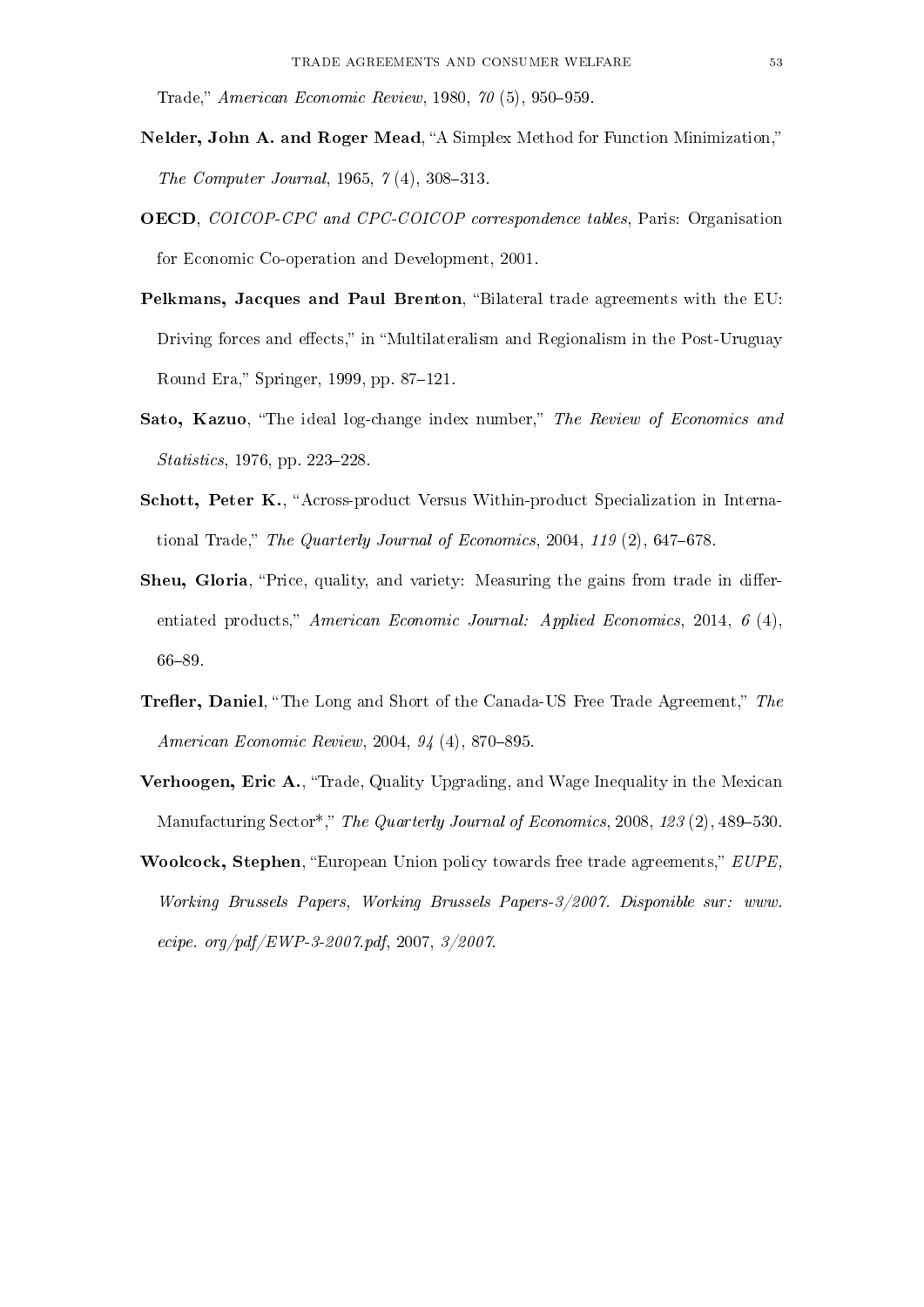**Figure 1: EU12 Imports by Origin, 1993-2013**



*Notes*: Figures shows EU12 imports by group of origin countries. "EU Accession" are the 2004/2007 accession countries, "Other Europe" are Russia, Switzerland, Norway, Ukraine, Belarus, Austria, Sweden, Finland and Iceland, "post-93 FTAs" are the non-accession countries with which the EU has signed FTAs after 1993 (also see Table 1) and "Other" are all other countries.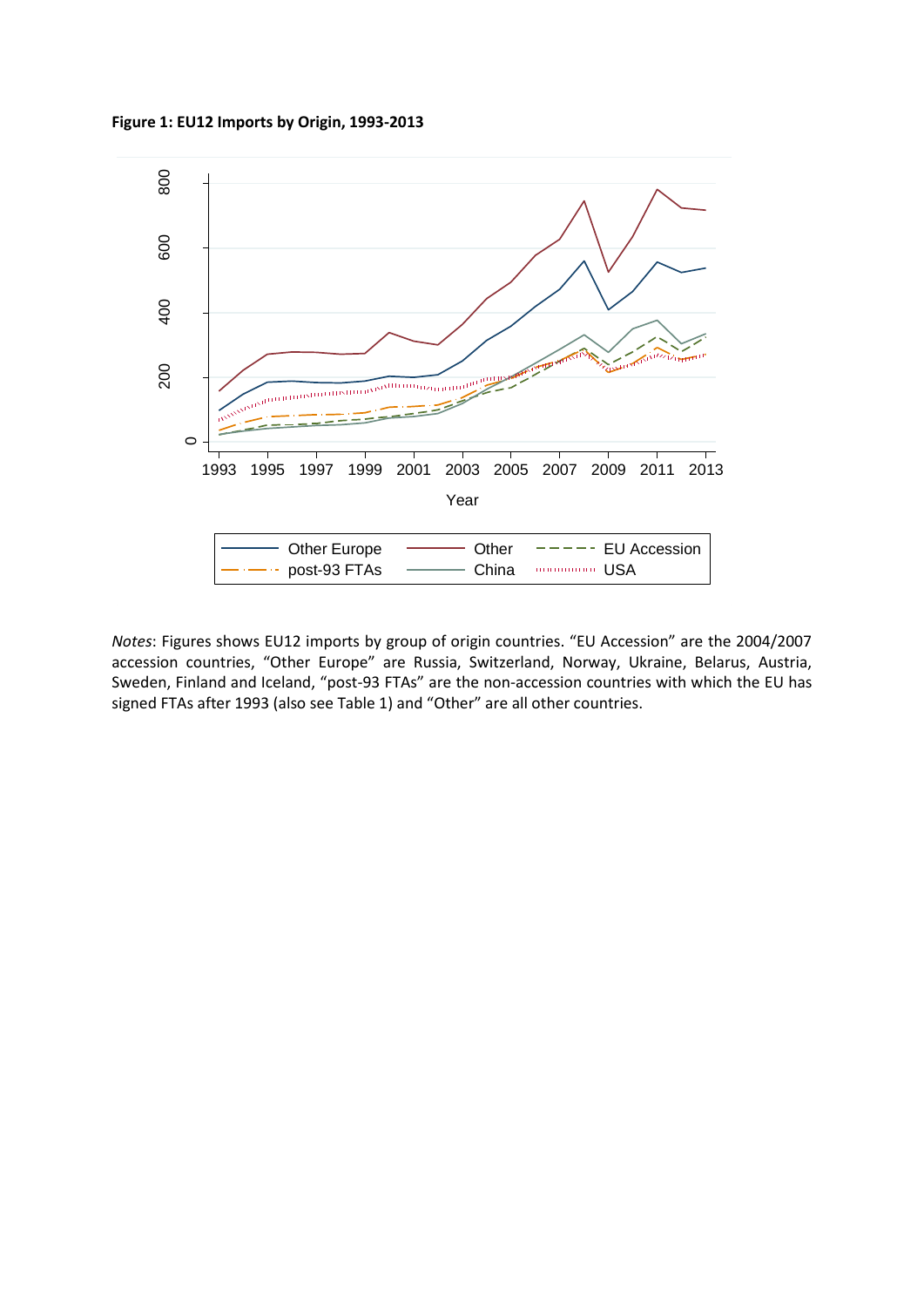# **Table 1: List of EU Free Trade Agreements, 1993-2013**

| <b>Partner country</b> | of<br>Year           | <b>EU</b><br><b>Accession</b> | Partner      | Year of Entry | <b>EU Accession</b>      |
|------------------------|----------------------|-------------------------------|--------------|---------------|--------------------------|
|                        | <b>Entry</b><br>into | <b>Date</b>                   | country      | into Force    | <b>Date</b>              |
|                        | <b>Force</b>         |                               |              |               |                          |
| Cyprus                 | 1973                 | 2004                          | Israel       | 2000          | $\qquad \qquad -$        |
| Malta                  | 1971                 | 2004                          | Algeria      | 2006          | $\overline{\phantom{a}}$ |
| Czech Republic         | 1995                 | 2004                          | Egypt        | 2004          | $\overline{\phantom{a}}$ |
| Slovakia               | 1995                 | 2004                          | Jordan       | 2002          | $\qquad \qquad -$        |
| Estonia                | 1998                 | 2004                          | Lebanon      | 2003          | $\overline{\phantom{a}}$ |
| Latvia                 | 1998                 | 2004                          | Morocco      | 2000          | $\overline{\phantom{a}}$ |
| Lithuania              | 1998                 | 2004                          | Tunisia      | 1998          | $-$                      |
| Hungary                | 1994                 | 2004                          | Mexico       | 2000          | $\overline{\phantom{m}}$ |
| Poland                 | 1994                 | 2004                          | South Africa | 2000          | $\qquad \qquad -$        |
| Slovenia               | 1995                 | 2004                          | Chile        | 2003          | $-$                      |
| <b>Bulgaria</b>        | 1995                 | 2007                          | South Korea  | 2011          | $\overline{\phantom{a}}$ |
| Romania                | 1995                 | 2007                          | Peru         | 2013          | $\overline{\phantom{a}}$ |
| Turkey                 | 1996                 | $\overline{\phantom{a}}$      | Columbia     | 2013          | $\overline{\phantom{a}}$ |
| Faroe Islands          | 1997                 | $-$                           | Costa Rica   | 2013          | $-$                      |
| Macedonia              | 2004                 | $\overline{\phantom{m}}$      | El Salvador  | 2013          | $\qquad \qquad -$        |
| Croatia                | 2005                 | 2013                          | Guatemala    | 2013          | $\qquad \qquad -$        |
| Albania                | 2009                 | $-$                           | Honduras     | 2013          | $\overline{\phantom{a}}$ |
| Bosnia<br>and          | 2009                 | $\overline{\phantom{m}}$      | Nicaragua    | 2013          | $\overline{\phantom{m}}$ |
| Herzegovina            |                      |                               |              |               |                          |
| Montenegro             | 2010                 | $-$                           | Panama       | 2013          | $-\!$ –                  |
| Serbia                 | 2010                 | $\overline{\phantom{m}}$      |              |               |                          |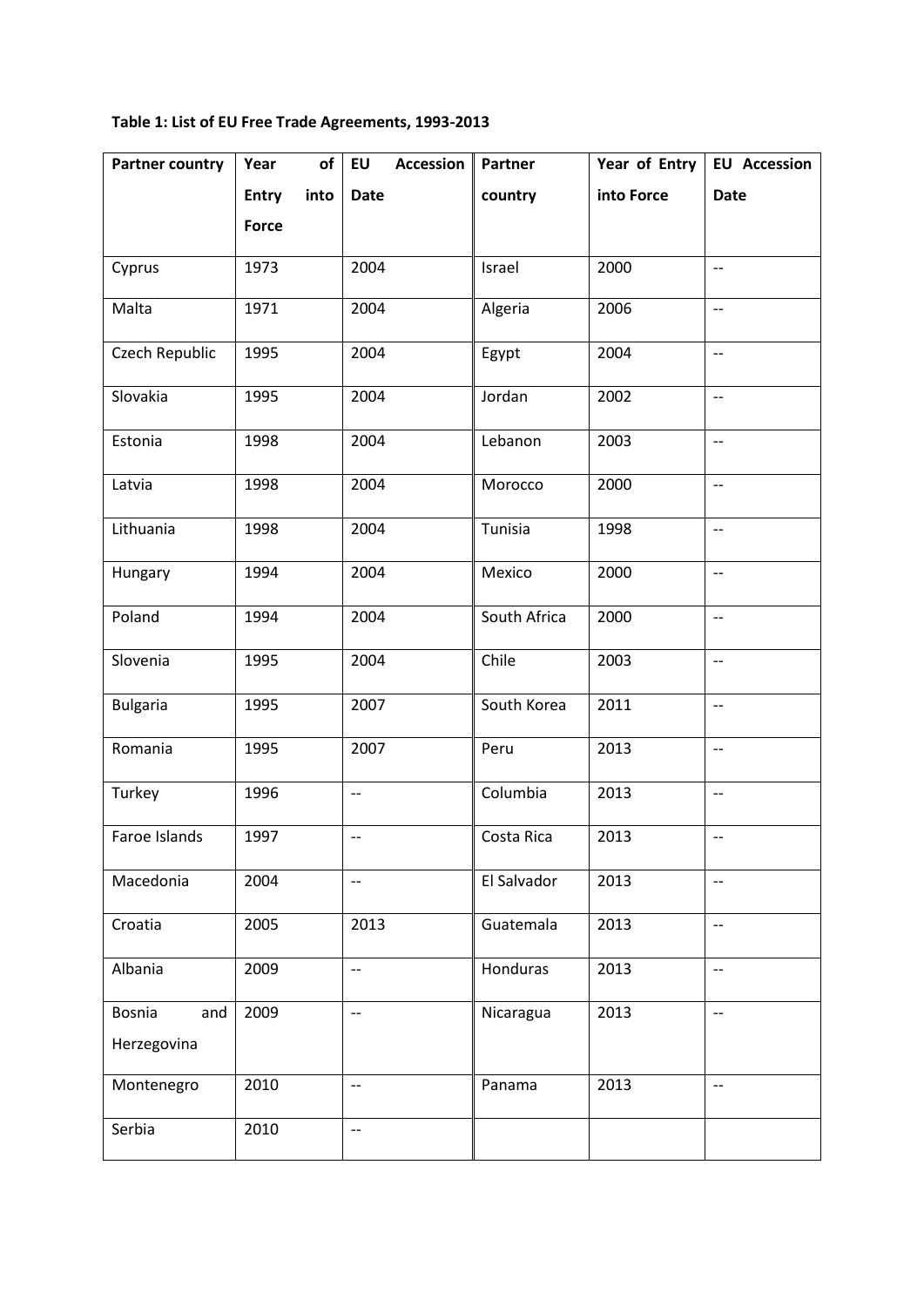|                             | (1)                                                      | (2)                                                           | (3)                                                          | (4)                        | (5)                                                                |
|-----------------------------|----------------------------------------------------------|---------------------------------------------------------------|--------------------------------------------------------------|----------------------------|--------------------------------------------------------------------|
|                             | $In(price_{\text{oht}})$ -<br>$In(price_{\text{oht-5}})$ | $In(quality_{\text{oht}})$ -<br>$In (quality_{\text{oht-5}})$ | $In(quality_{\text{oht}})$ -<br>$In(quality_{\text{oht-5}})$ | In(variety <sub>ht</sub> ) | $ln(adj. price_{\text{oht}}) -$<br>$In(adj. price_{\text{oht-5}})$ |
| $FTAot - FTAot-5$           | 0.0002                                                   | $0.0674***$                                                   | $0.0884***$                                                  | 0.00098                    | $-0.0666$ ***                                                      |
|                             | (0.0127)                                                 | (0.0152)                                                      | (0.0193)                                                     | (0.00124)                  | (0.0185)                                                           |
| N                           | 1,613,652                                                | 1,613,652                                                     | 1,613,652                                                    | 1,613,652                  | 1,613,652                                                          |
| $R^2$                       | 0.009                                                    | 0.001                                                         | 0.001                                                        | 0.011                      | 0.004                                                              |
| Year FE, $\alpha_t$         | Yes                                                      | Yes                                                           | Yes                                                          | Yes                        | Yes                                                                |
| <b>Elasticity Estimates</b> | --                                                       | Section 3                                                     | <b>BW Method</b>                                             | --                         | Section 3                                                          |

### **Table 2: The Impact of FTAs on Prices, Quality and Variety: EU12, 1993-2013**

Notes: Table shows results from OLS regressions (robust standard errors in brackets, clustered at the origin country-year level). Quality in columns (2) and (3) is estimated using the elasticity estimates from Section 3 and estimates based on Broda and Weinstein's (2008) methodology, respectively; both quality measures are adjusted for hidden varieties. Variety in column (4) refers to *λjt/ λjt-1* from Section 2. Column (5) uses quality- and hiddenvariety adjusted prices. *FTA<sup>t</sup> - FTAt-5* takes a value of 1 when there is an FTA in force between the EU12 and the trade partner in period *t* but not in period *t-5*, and 0 otherwise. The RHS contains year fixed effects throughout. \*\*\*, \*\* and \* denote statistical significance at the 1%, 5% and 10% level, respectively.

### **Table 3: GDP Controls**

|                                     | (1)                                                   | (2)                                                             | (3)                        |
|-------------------------------------|-------------------------------------------------------|-----------------------------------------------------------------|----------------------------|
|                                     | $ln(price_{\text{oht}})$ - $ln(price_{\text{oht-5}})$ | $In$ (quality <sub>oht</sub> )-<br>$In(quality_{\text{oht-5}})$ | In(variety <sub>ht</sub> ) |
| $FTAot - FTAot-5$                   | $-0.0048$                                             | $0.0644***$                                                     | 0.0009                     |
|                                     | (0.0119)                                              | (0.0145)                                                        | (0.0013)                   |
| $ln(pcGDP_{ot}) - ln(pcGDP_{ot-5})$ | $0.1784***$                                           | $0.1065***$                                                     | $0.0022**$                 |
|                                     | (0.0152)                                              | (0.0191)                                                        | (0.0011)                   |
| N                                   | 1,613,388                                             | 1,613,388                                                       | 1,613,388                  |
| $R^2$                               | 0.010                                                 | 0.001                                                           | 0.011                      |
| Year FE, $\alpha_t$                 | Yes                                                   | Yes                                                             | Yes                        |

Notes: Table shows results from OLS regressions (robust standard errors in brackets, clustered at the origin country-year level). See Table 2 and text for details. \*\*\*, \*\* and \* denote statistical significance at the 1%, 5% and 10% level, respectively.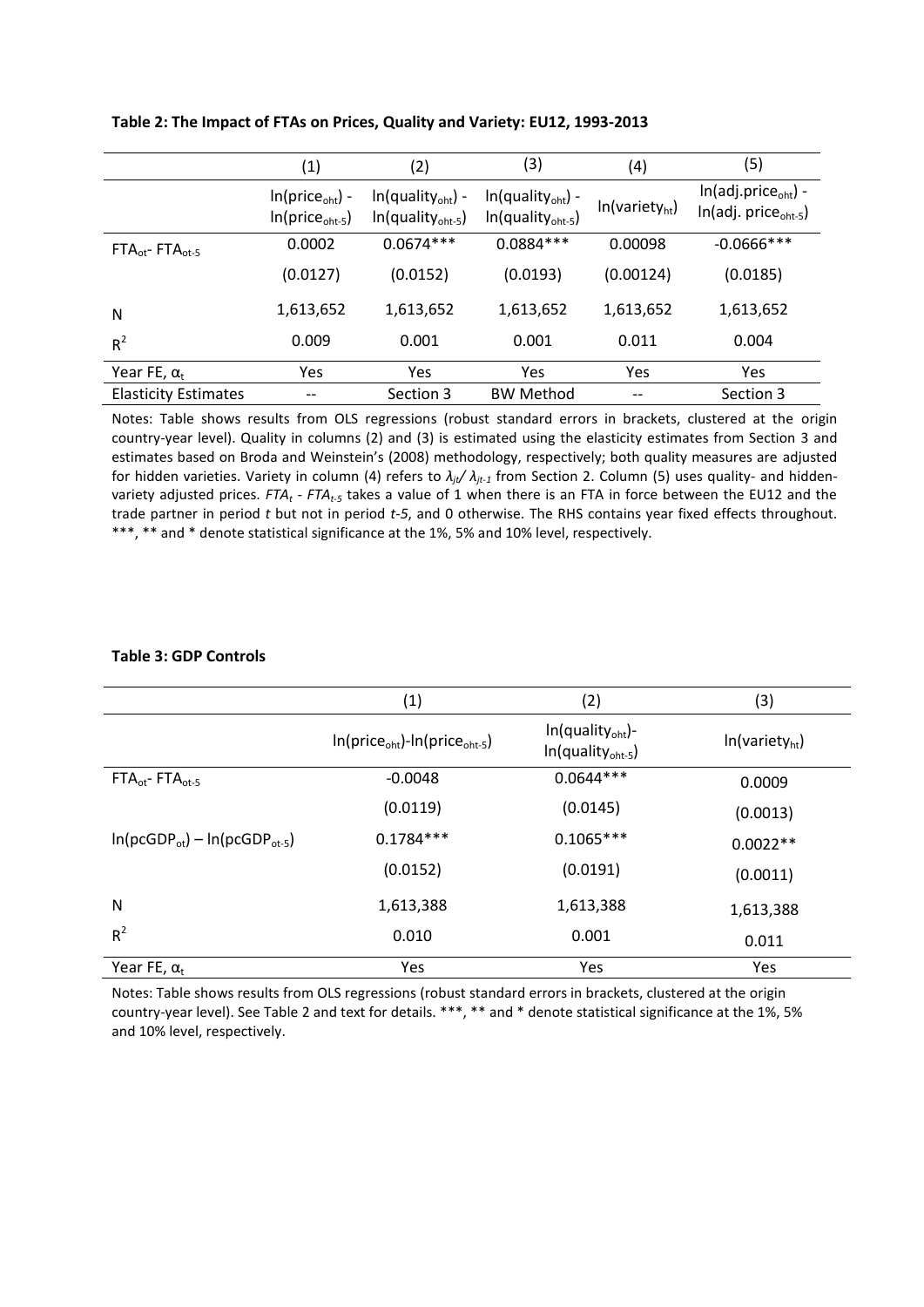### **Table 4: Different Functional Forms**

|                                      | (1)                                                                    | (2)                                                          | (3)                                                                          | (4)                                                                           |
|--------------------------------------|------------------------------------------------------------------------|--------------------------------------------------------------|------------------------------------------------------------------------------|-------------------------------------------------------------------------------|
|                                      | Two-Year Differences,<br>$ln(y_{\text{oht}})$ - $ln(y_{\text{oht-2}})$ | OLS with Product-Time Fixed<br>Effects, $ln(y_{\text{oht}})$ | Single Two-Year Difference,<br>$ln(y_{\text{oht}})$ - $ln(y_{\text{oht-2}})$ | Single Five-Year Difference,<br>$ln(y_{\text{oht}})$ - $ln(y_{\text{oht-5}})$ |
| FTA price effect (SE)                | 0.000985                                                               | $0.0524***$                                                  | 0.00209                                                                      | 0.0198                                                                        |
|                                      | (0.0131)                                                               | (0.0165)                                                     | (0.0173)                                                                     | (0.0222)                                                                      |
| FTA quality effect (SE)              | $0.0433***$                                                            | $0.0839***$                                                  | $0.0574***$                                                                  | $0.107***$                                                                    |
|                                      | $-0.0136$                                                              | $-0.0213$                                                    | (0.0168)                                                                     | (0.0288)                                                                      |
| FTA variety effect (SE)              | $-0.00125$                                                             | $\hspace{0.05cm} \textbf{--}$                                | $-0.00233$                                                                   | $-0.00490*$                                                                   |
|                                      | (0.00111)                                                              |                                                              | (0.00144)                                                                    | (0.00251)                                                                     |
| Time FE, $\alpha_t$                  | Yes                                                                    | Yes                                                          | Yes                                                                          | <b>Yes</b>                                                                    |
| Origin-product FE, $\alpha_{\rm oh}$ | No                                                                     | <b>Yes</b>                                                   | No.                                                                          | No                                                                            |
| Definition FTA dummy                 | $FTA_t$ - $FTA_{t-2}$                                                  | $FTA_t$                                                      | $FTA_t$ - $FTA_{t-2}$                                                        | $FTA_t$ - $FTA_{t-5}$                                                         |

Notes: Table shows results for OLS regressions of the variable in the first column (y = price, quality, variety) on the FTA dummy in levels or changes. See the last row for the definition of the FTA dummy in each regression. The top row indicates the functional form of the dependent variable in each regression. Robust standard errors are reported in brackets below the coefficient estimates, clustered at the origin country-year level throughout. See Table 2 and text for details. \*\*\*, \*\* and \* denote statistical significance at the 1%, 5% and 10% level, respectively.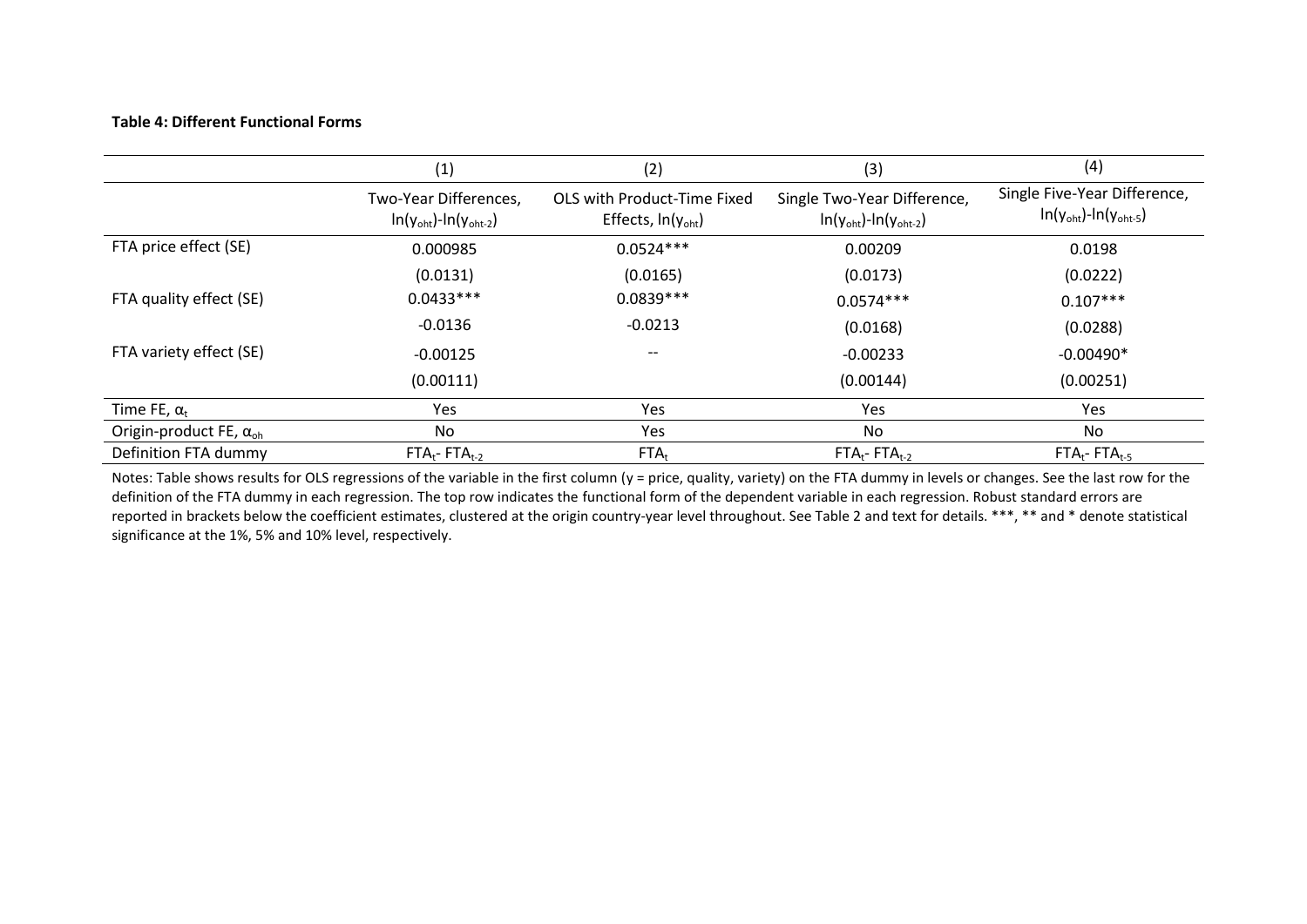### **Table 5: Matched Control Group**

|                         | (1)                                 | (2)                                 | (3)                                 |
|-------------------------|-------------------------------------|-------------------------------------|-------------------------------------|
|                         | Five-Year Overlapping               | Five-Year Overlapping               | Five-Year Overlapping               |
|                         | Differences, $ln(y_{\text{oht}})$ - | Differences, In(y <sub>oht</sub> )- | Differences, $ln(y_{\text{oht}})$ - |
|                         | $ln(y_{\text{oht-5}})$              | $ln(y_{\text{oht-5}})$              | $ln(y_{\text{oht-5}})$              |
| FTA price effect (SE)   | 0.0352                              | 0.0263                              | 0.0248                              |
|                         | $(0.0095)$ ***                      | $(0.0100)$ ***                      | $(0.0133)*$                         |
| FTA quality effect (SE) | 0.1037                              | 0.1092                              | 0.1363                              |
|                         | $(0.0177)$ ***                      | $(0.0264)$ ***                      | $(0.0483)$ ***                      |
| FTA variety effect (SE) |                                     |                                     |                                     |
|                         |                                     |                                     |                                     |
| Definition FTA dummy    | $FTA_t$ - FT $A_{t-5}$              | $FTA_t$ - FT $A_{t-5}$              | $FTA_t$ - FT $A_{t-5}$              |
| <b>Matching Radius</b>  | 0.20                                | 0.10                                | 0.05                                |

Notes: Table shows propensity score matching estimates for the effect of FTAs on the variables in the first column (y = price, quality, variety). Propensity scores are obtained from a logit regression of changes in the FTA dummy, *FTA<sup>t</sup> - FTAt-5*, on standard gravity variables (distance, contiguity, GDP). We use radius matching to choose a control group, imposing that matches need to be from the same product-year bin as the treated observation. Columns (1) - (3) report estimates for different choices of matching radius. Standard errors are obtained via cluster-bootstrapping (clusters at the origin country-year level). See text for details. \*\*\*, \*\* and \* denote statistical significance at the 1%, 5% and 10% level, respectively.

### **Table 6: Controlling for Hidden Varieties, Alternative Approaches**

|                                  | (1)                                                    | (2)                                                    | (3)                                                    | (4)                                                    | (5)                                                    |
|----------------------------------|--------------------------------------------------------|--------------------------------------------------------|--------------------------------------------------------|--------------------------------------------------------|--------------------------------------------------------|
|                                  | $ln(qual_{\text{oht}}) -$<br>$In(qual_{\text{oht-5}})$ | $ln(qual_{\text{oht}})$ -<br>$In(qual_{\text{oht-5}})$ | $ln(qual_{\text{oht}})$ -<br>$In(qual_{\text{oht-5}})$ | $ln(qual_{\text{oht}}) -$<br>$In(qual_{\text{oht-5}})$ | $ln(qual_{\text{oht}})$ -<br>$In(qual_{\text{oht-5}})$ |
| $FTAot - FTAot-5$                | $0.0774***$                                            | $0.102***$                                             | $0.0983***$                                            | $0.101***$                                             | $0.138*$                                               |
|                                  | (0.0178)                                               | (0.0197)                                               | (0.0195)                                               | (0.0192)                                               | (0.0799)                                               |
| N                                | 1,613,652                                              | 1,613,652                                              | 1,613,652                                              | 1,613,652                                              | 782,930                                                |
| $R^2$                            | 0.001                                                  | 0.002                                                  | 0.001                                                  | 0.001                                                  | 0.005                                                  |
| Time FE, $\alpha_t$              | Yes                                                    | <b>Yes</b>                                             | Yes                                                    | Yes                                                    | <b>Yes</b>                                             |
| Proxy for<br>Hidden<br>Varieties | None                                                   | Origin FE                                              | Origin x 1-<br>digit-HS FE                             | Origin x 3-<br>digit-HS FE                             | $ln(H)$ firms <sub>oht</sub> )                         |

Notes: Table shows results from OLS regressions of the quality measures in the top row on the first-differenced FTA dummy, *FTA<sup>t</sup> - FTAt-5* (robust standard errors in brackets, clustered at the origin country-year level). The last row indicates how the quality measures are adjusted for "hidden" varieties. See text and Table 2 for details. \*\*\*, \*\* and \* denote statistical significance at the 1%, 5% and 10% level, respectively.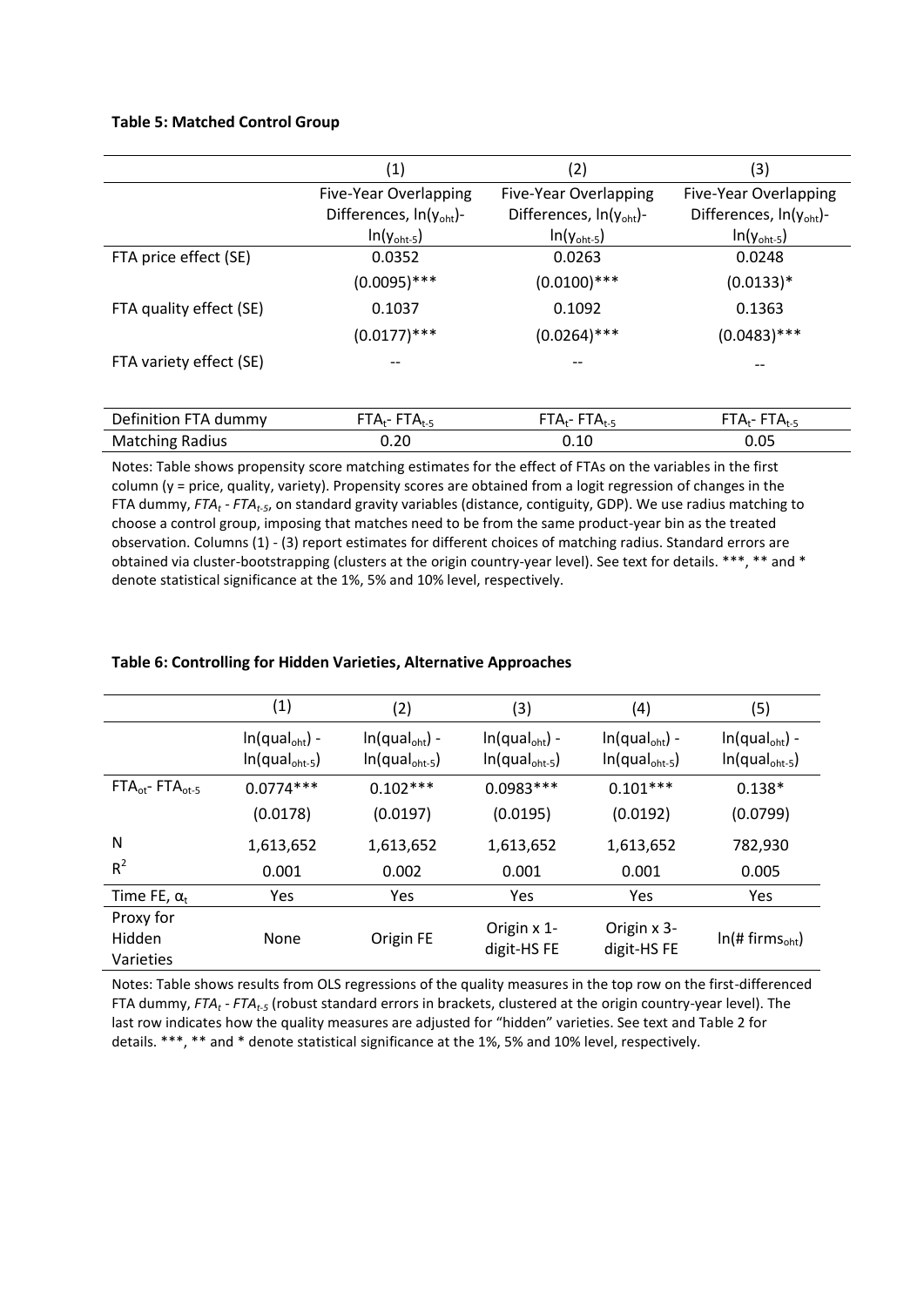### **Table 7: Controlling for EC Status**

|                         | (1)                                                   | (2)                                                                   | (3)                        |
|-------------------------|-------------------------------------------------------|-----------------------------------------------------------------------|----------------------------|
|                         | $ln(price_{\text{oht}})$ - $ln(price_{\text{oht-5}})$ | $ln($ quality <sub>oht</sub> $)$ - $ln($ quality <sub>oht-5</sub> $)$ | In(variety <sub>ht</sub> ) |
| $FTAot - FTAot-5$       | 0.00882                                               | $0.0712***$                                                           | 0.000862                   |
|                         | (0.0129)                                              | (0.0153)                                                              | (0.00124)                  |
| $EU_{ot}$ - $EU_{ot-5}$ | $0.120***$                                            | $0.0517**$                                                            | $-0.00166$                 |
|                         | (0.0147)                                              | (0.0233)                                                              | (0.00124)                  |
|                         |                                                       |                                                                       |                            |
| N                       | 1,613,652                                             | 1,613,652                                                             | 1,613,652                  |
| $R^2$                   | 0.009                                                 | 0.001                                                                 | 0.011                      |
| Time FE, $\alpha_t$     | yes                                                   | yes                                                                   | yes                        |

Notes: Table shows results from OLS regressions of the measures in the top row on the first-differenced FTA dummy, *FTA<sup>t</sup> - FTAt-5*, and the first-differenced EU dummy, *EUt - EUt-5* (robust standard errors in brackets, clustered at the origin country-year level). See text and Table 2 for details. \*\*\*, \*\* and \* denote statistical significance at the 1%, 5% and 10% level, respectively.

|                                          | (1)                                                      | (2)                                                           | (3)                        |
|------------------------------------------|----------------------------------------------------------|---------------------------------------------------------------|----------------------------|
|                                          | $In(price_{\text{oht}})$ -<br>$In(price_{\text{oht-5}})$ | $In (quality_{\text{oht}})$ -<br>$In(quality_{\text{oht-5}})$ | ln(variety <sub>ht</sub> ) |
| $FTAot - FTAot-5$                        | 0.0171                                                   | $0.0774***$                                                   | 0.0006                     |
|                                          | (0.0136)                                                 | (0.0148)                                                      | (0.0012)                   |
| $Tariff_{oht}$ – Tariff <sub>oht-5</sub> | $0.00112*$                                               | $-0.00031$                                                    | $0.0005***$                |
|                                          | (0.00066)                                                | (0.00084)                                                     | (0.0001)                   |
|                                          |                                                          |                                                               |                            |
| N                                        | 1,177,343                                                | 1,177,343                                                     | 1,177,343                  |
| $R^2$                                    | 0.008                                                    | 0.001                                                         | 0.012                      |
| Time FE, $\alpha t$                      | yes                                                      | yes                                                           | yes                        |

### **Table 8: The Effect of Tariffs**

*Notes*: Table shows results from OLS regressions of the measures in the top row on a first-differenced FTA dummy and changes in import tariffs (robust standard errors in brackets, clustered at the origin country-year level). Tariff<sub>t</sub> - Tariff<sub>t-5</sub> is the percentage point change in effectively applied EU import tariffs at the HS 6-digit level between periods t-5 and t. See text and Table 2 for details. \*\*\*, \*\* and \* denote statistical significance at the 1%, 5% and 10% level, respectively.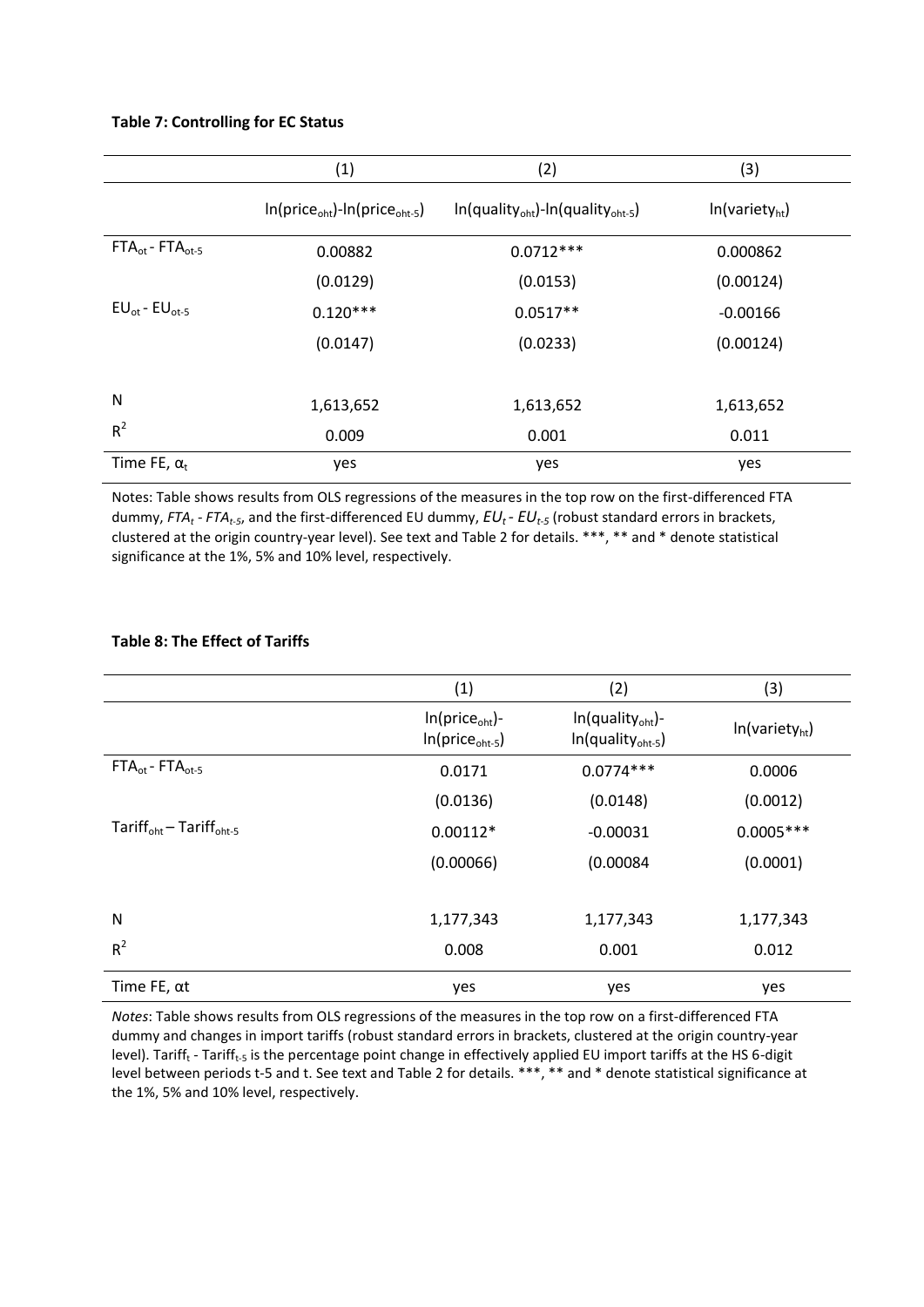### **Table 9: Pre-Trend Regressions**

|                      | (1)                                                      | (2)                                                            | (3)                        |
|----------------------|----------------------------------------------------------|----------------------------------------------------------------|----------------------------|
|                      | $In(price_{\text{oht}})$ -<br>$In(price_{\text{oht-5}})$ | $In (quality_{\text{oht}})$ -<br>$In (quality_{\text{oht-5}})$ | In(variety <sub>ht</sub> ) |
| $FTAot+5$ - FT $Aot$ | $-0.00913$                                               | 0.0101                                                         | 0.00155                    |
|                      | (0.0138)                                                 | (0.0149)                                                       | (0.000986)                 |
| N                    | 1,613,652                                                | 1,613,652                                                      | 2,295,129                  |
| $R^2$                | 0.009                                                    | 0.001                                                          | 0.011                      |
| Time FE, $\alpha t$  | yes                                                      | yes                                                            | yes                        |

*Notes*: Table shows results from OLS regressions of the measures in the top row on a lead indicator for free trade agreements (robust standard errors in brackets, clustered at the origin country-year level). FTA<sub>ot+5</sub>- FTA<sub>ot</sub> takes a value of one if origin country *o* implemented a free trade agreement within five years from period *t*, and zero otherwise. See text and Table 2 for details. \*\*\*, \*\* and \* denote statistical significance at the 1%, 5% and 10% level, respectively.

### **Table 10: Domestic Varieties**

|                             | (1)                        | (2)                        |
|-----------------------------|----------------------------|----------------------------|
|                             | In(variety <sub>st</sub> ) | In(variety <sub>st</sub> ) |
| Exposure <sub>st</sub>      | 4.844                      | $-1.642$                   |
|                             | (4.107)                    | (2.450)                    |
| N                           | 2,268                      | 2,268                      |
| $R^2$                       | 0.051                      | 0.955                      |
| <b>Year Fixed Effects</b>   | yes                        | yes                        |
| <b>Sector Fixed Effects</b> | no                         | yes                        |

*Notes*: Table shows results from OLS regressions of the number of varieties on a measure of exposure to import competition (robust standard errors in brackets, clustered at the 4-digit ISIC level). See text for details and variable definitions. \*\*\*, \*\* and \* denote statistical significance at the 1%, 5% and 10% level, respectively.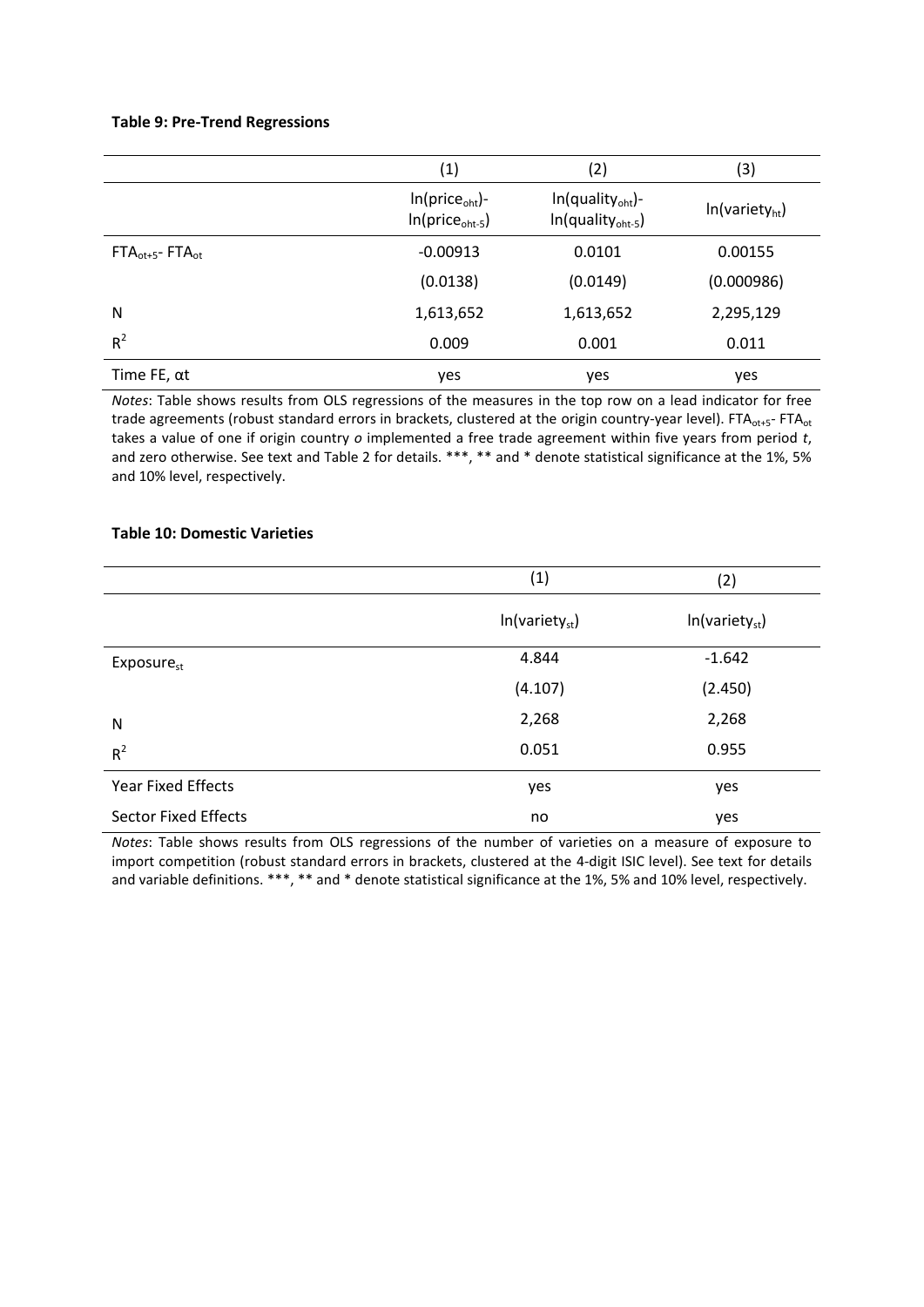|                            | (1)                                                 | (2)                                                           | (3)                        |
|----------------------------|-----------------------------------------------------|---------------------------------------------------------------|----------------------------|
|                            | $In(price_{\text{oht}}) - In(price_{\text{oht-5}})$ | $In(quality_{\text{oht}})$ -<br>In(quality <sub>oht-5</sub> ) | In(variety <sub>ht</sub> ) |
|                            | Panel A: EU12 Income/Geographic Groups              |                                                               |                            |
| EU12 Low/South             | $-0.0556***$                                        | 0.00303                                                       | $0.00650**$                |
|                            | (0.00866)                                           | (0.0127)                                                      | (0.00255)                  |
| EU12 Middle/Central        | $-0.00676$                                          | $0.0276***$                                                   | $0.00254**$                |
|                            | (0.00515)                                           | (0.00712)                                                     | (0.00120)                  |
| EU12 High/North            | $-0.0175**$                                         | $0.131***$                                                    | $0.00372**$                |
|                            | (0.00755)                                           | (0.0123)                                                      | (0.00188)                  |
|                            | Panel B: Partner Countries by Income Groups         |                                                               |                            |
| Low and Lower-Middle       | $-0.0259$                                           | $0.0917***$                                                   | 0.00349**                  |
| <b>Income FTA Partners</b> | (0.0180)                                            | (0.0195)                                                      | (0.00165)                  |
| Upper-Middle Income FTA    | $0.0563***$                                         | $0.109***$                                                    | $-0.00181$                 |
| Partners                   | (0.0159)                                            | (0.0239)                                                      | (0.00231)                  |
|                            | $-0.00550$                                          | 0.00890                                                       | $-0.00142$                 |
| High Income FTA Partners   | (0.0218)                                            | (0.0317)                                                      | (0.00156)                  |
|                            | Panel C: Partner Countries by Agreement Type        |                                                               |                            |
| Future EU members          | $0.101***$                                          | $0.193***$                                                    | $-0.00360$                 |
|                            | (0.0137)                                            | (0.0316)                                                      | (0.00288)                  |
| <b>Balkans</b>             | 0.0299                                              | $0.172***$                                                    | $0.0153***$                |
|                            | (0.0218)                                            | (0.0386)                                                      | (0.00374)                  |
| <b>Euro Med</b>            | $-0.0709***$                                        | 0.0325                                                        | 0.00203                    |
|                            | (0.0184)                                            | (0.0214)                                                      | (0.00178)                  |
| Non-Regional               | $0.0362**$                                          | $0.0572***$                                                   | $0.0832***$                |
|                            | (0.0180)                                            | (0.0202)                                                      | (0.0314)                   |
| Year FE, $\alpha_t$        | Yes                                                 | Yes                                                           | Yes                        |

### **Table 11: Heterogeneity – EU and Partner Country Income Groups**

*Notes*: Table shows results from OLS regressions of the measures in the top row on the first-differenced FTA dummy and year fixed effects for the subsamples indicated in the first column (robust standard errors in brackets, clustered at the origin country-year level). See text and Table 2 for details.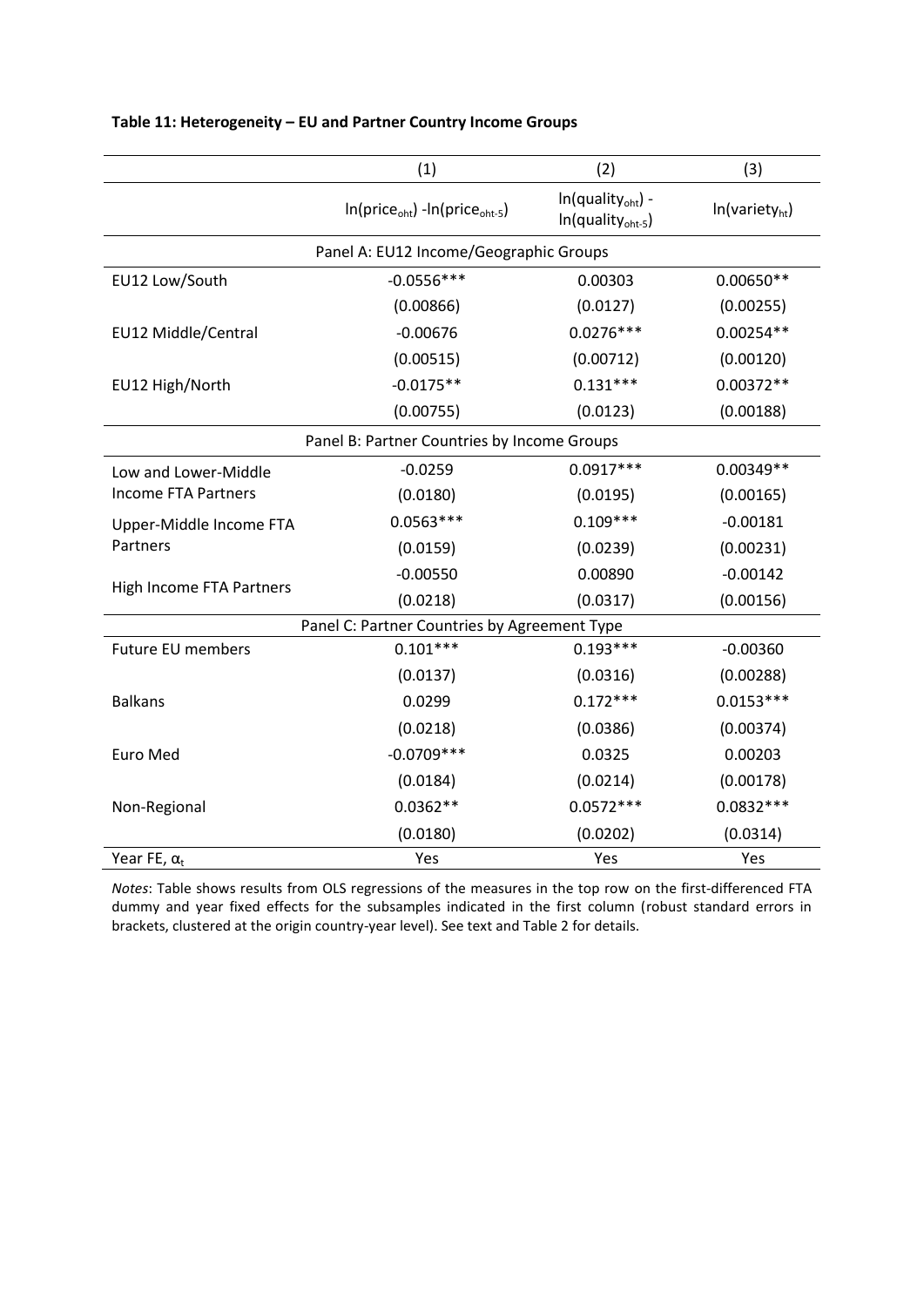### **Table 12: Heterogeneity – Results by ISIC Groups**

| <b>ISIC</b> | <b>ISIC Group Name</b>                                       | <b>Prices</b> |           | Quality     |           | Variety    |           | No. Obs. |
|-------------|--------------------------------------------------------------|---------------|-----------|-------------|-----------|------------|-----------|----------|
|             |                                                              | Coeff.        | <b>SE</b> | Coeff.      | <b>SE</b> | Coeff.     | <b>SE</b> |          |
| $01_{05}$   | Products of agriculture, forestry, fisheries and aquaculture | 0.0129        | (0.0174)  | 0.0040      | (0.0294)  | 0.0045     | (0.0035)  | 93456    |
| $10 - 14$   | Mining products                                              | 0.0172        | (0.0416)  | $-0.0026$   | (0.0876)  | 0.0016     | (0.0101)  | 21060    |
| $15 - 16$   | Food and Tobacco                                             | 0.0150        | (0.0139)  | $-0.0284$   | (0.0245)  | $0.0067*$  | (0.0038)  | 126722   |
| $17 - 19$   | <sup>-</sup> Textiles                                        | 0.0199        | (0.0148)  | $0.1079***$ | (0.0272)  | 0.0020     | (0.0015)  | 368126   |
| $20_22$     | Wood, paper, printing                                        | 0.0036        | (0.0275)  | $0.0981***$ | (0.0286)  | $-0.0021$  | (0.0027)  | 86410    |
| $23 - 24$   | Coke and chemicals                                           | 0.0134        | (0.0193)  | $-0.0254$   | (0.0363)  | $-0.0040*$ | (0.0024)  | 200120   |
| $25 - 26$   | Rubber and plastic                                           | 0.0128        | (0.0191)  | $0.0655**$  | (0.0280)  | $-0.0033$  | (0.0020)  | 124954   |
| $27 - 28$   | Metal products                                               | $-0.0021$     | (0.0163)  | 0.0241      | (0.0242)  | 0.0030     | (0.0030)  | 191304   |
| 29          | Machinery and equipment n.e.c.                               | $-0.0911**$   | (0.0377)  | $0.1573**$  | (0.0710)  | 0.0002     | (0.0024)  | 139626   |
| $30 - 33$   | Machinery, equipment, television, instruments                | 0.0398        | (0.0248)  | $0.1942***$ | (0.0667)  | $-0.0015$  | (0.0011)  | 138363   |
| $34 - 35$   | Motor vehicles, transport equipment                          | $-0.0059$     | (0.0521)  | $0.1265***$ | (0.0457)  | 0.0079     | (0.0076)  | 43277    |
| 36_37       | Furniture; other manufactured goods n.e.c.                   | $-0.0117$     | (0.0324)  | 0.0116      | (0.0360)  | $0.0053**$ | (0.0027)  | 47660    |
| 40_99       | <b>Services</b>                                              | $-0.0496$     | (0.1096)  | 0.1044      | (0.1961)  | 0.0207     | (0.0146)  | 3103     |

*Notes*: Table shows coefficient estimates and standard errors from regressions of prices, quality and variety indicators on the first-differenced FTA indicator and year fixed effects carried out separately for each ISIC group listed in the first column (robust standard errors in brackets, clustered at the origin country-year level). See text and Table 2 for details. \*\*\*, \*\* and \* denote statistical significance at the 1%, 5% and 10% level, respectively.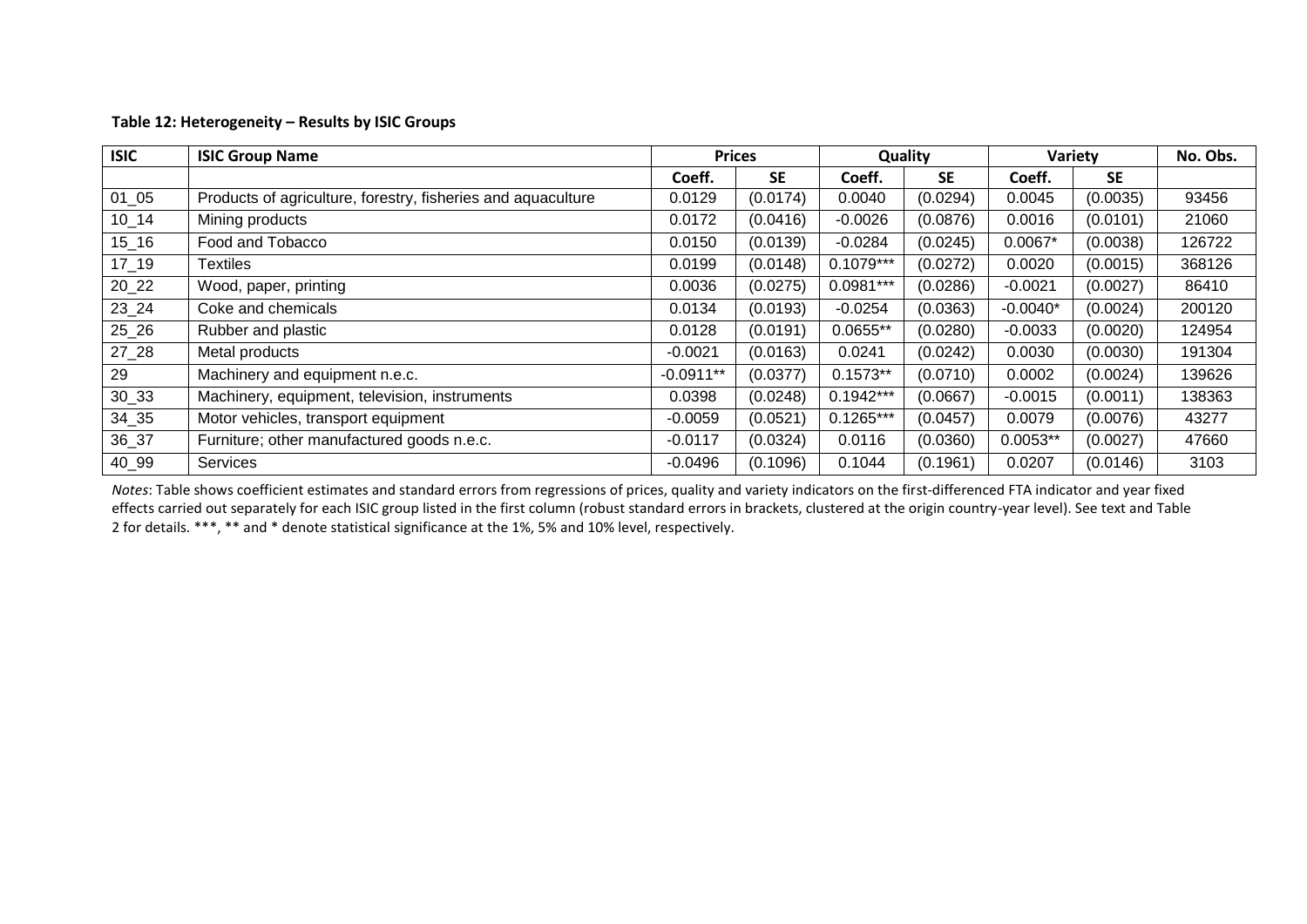### **Table 13: Heterogeneity – Interaction Regressions**

|                          | $(1)$ dln(price) | $(2)$ dln(price) | $(3)$ dln(price) | (4) dln(quality) | (5) dln(quality) | (6) dln(quality) |
|--------------------------|------------------|------------------|------------------|------------------|------------------|------------------|
| dFTA                     | 0.0202           | 0.220            | $-0.00274$       | 0.0125           | $-0.355$         | $-1.003***$      |
|                          | (0.0241)         | (0.166)          | (0.234)          | (0.0311)         | (0.259)          | (0.292)          |
| dFTAxHigh_EU             | $0.0235*$        |                  | 0.0188           | $0.0674***$      |                  | $0.0718***$      |
|                          | (0.0131)         |                  | (0.0134)         | (0.0217)         |                  | (0.0204)         |
| dFTAxMed_EU              | 0.0149           |                  | 0.00996          | $0.0584***$      |                  | $0.0341*$        |
|                          | (0.00998)        |                  | (0.0105)         | (0.0210)         |                  | (0.0202)         |
| dFTAxH_Partner           | 0.0309           |                  | $0.0550**$       | $-0.0281$        |                  | $-0.0429$        |
|                          | (0.0248)         |                  | (0.0265)         | (0.0314)         |                  | (0.0401)         |
| dFTAxUM_Partner          | 0.0265           |                  | 0.00682          | $-0.118***$      |                  | $-0.0869***$     |
|                          | (0.0265)         |                  | (0.0207)         | (0.0325)         |                  | (0.0303)         |
| dFTAxFutureEU            | 0.0407           |                  | 0.0167           | $0.102***$       |                  | $0.150**$        |
|                          | (0.0283)         |                  | (0.0545)         | (0.0342)         |                  | (0.0743)         |
| dFTAxBalkans             | 0.0441           |                  | 0.0268           | $0.0969***$      |                  | $0.179***$       |
|                          | (0.0388)         |                  | (0.0583)         | (0.0372)         |                  | (0.0649)         |
| dFTAxEuroMed             | $-0.0906***$     |                  | $-0.123***$      | $-0.0601**$      |                  | $-0.0245$        |
|                          | (0.0249)         |                  | (0.0335)         | (0.0294)         |                  | (0.0558)         |
| dFTAxlog(distance)       |                  | 5.76e-05         | $-0.00359$       |                  | $-0.0142$        | 0.0348           |
|                          |                  | (0.0106)         | (0.0202)         |                  | (0.0127)         | (0.0291)         |
| dFTAxCommon Language     |                  | $-0.0578***$     | $-0.0353**$      |                  | $-0.0608**$      | $-0.0581*$       |
|                          |                  | (0.0200)         | (0.0173)         |                  | (0.0295)         | (0.0318)         |
| dFTAxlog(share)          |                  | $-0.0128***$     | $-0.0137***$     |                  | 0.0107           | 0.0117           |
|                          |                  | (0.00314)        | (0.00311)        |                  | (0.00844)        | (0.00898)        |
| dFTAxlog(time)           |                  | 0.0162           | $0.0475*$        |                  | $-0.0524**$      | $-0.0403$        |
|                          |                  | (0.0174)         | (0.0263)         |                  | (0.0216)         | (0.0273)         |
| dFTAxlog(RCA Difference) |                  | $-0.0286**$      | $-0.00974$       |                  | $0.0626***$      | $0.0813***$      |
|                          |                  | (0.0112)         | (0.0106)         |                  | (0.0184)         | (0.0161)         |
| Observations             | 4,741,033        | 4,741,033        | 4,741,033        | 4,741,033        | 4,741,033        | 4,741,033        |
| R-squared                | 0.021            | 0.021            | 0.022            | 0.001            | 0.001            | 0.001            |

*Notes*: Table shows results of OLS interaction regressions using exporter-importer-HS 6-digit level data. Each of the regressors shown in the first column is interacted with the FTA dummy. The regression also includes year fixed effects and interaction terms between the FTA dummy and ISIC group dummies. Robust standard errors are in brackets, clustered at the origin country-year level. The excluded interaction category in columns (1), (3), (4) and (6) is Low Income EU – Low, Lower Middle Partner, Non Regional FTAs, ISIC 01 05. See Table 2 and text for details. \*\*\*, \*\* and \* denote statistical significance at the 1%, 5% and 10% level, respectively.